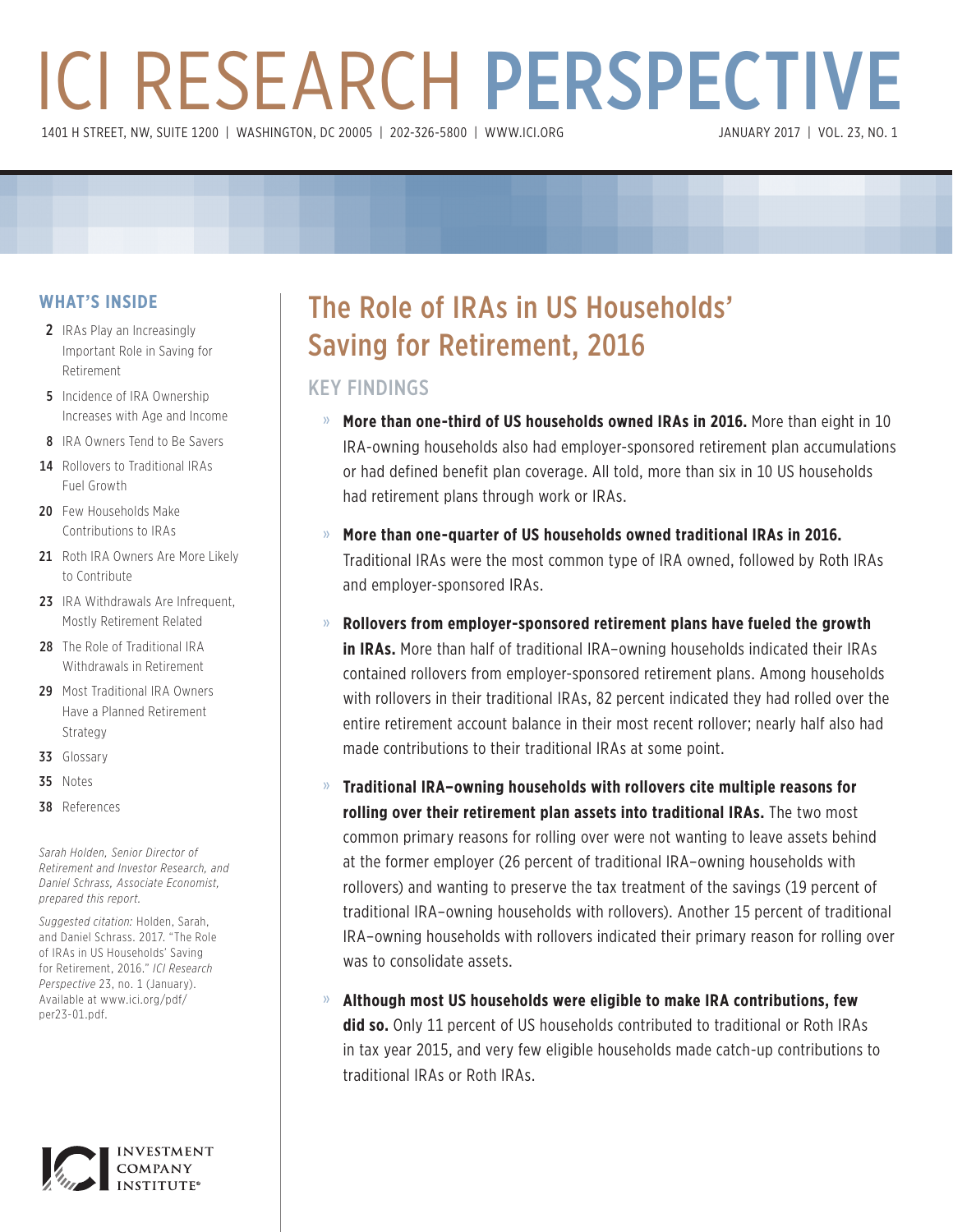- » **IRA withdrawals were infrequent and mostly retirement related.** Twenty-five percent of traditional IRA–owning households took withdrawals in tax year 2015, compared with 22 percent in tax year 2014.
- » **The majority of traditional IRA withdrawals were made by retirees.** Eighty-eight percent of households that made traditional IRA withdrawals were retired. Indeed, only 5 percent of traditional IRA–owning households in mid-2016 headed by individuals younger than 59 took withdrawals. Seventy-one percent of withdrawals were calculated using the required minimum distribution (RMD)—this was the most common amount withdrawn.

## **IRAs Play an Increasingly Important Role in Saving for Retirement**

With \$7.5 trillion in assets at the end of the second quarter of 2016, individual retirement accounts (IRAs) represented 31 percent of US total retirement market assets, compared with 19 percent two decades ago.<sup>1</sup> IRAs also have risen in importance on household balance sheets. In June 2016, IRA assets were 10 percent of all household financial assets, up from 6 percent of assets two decades ago.<sup>2</sup> In mid-2016, 42.5 million, or 34 percent of, US households reported they owned IRAs (Figure 1).<sup>3</sup> Among all IRA-owning households in mid-2016, more than eight in 10 also had employersponsored retirement plans; that is, they had defined contribution (DC) plan balances, current defined benefit (DB) plan payments, or expected future DB plan payments. Another 27 percent of US households reported employersponsored retirement plan coverage, but no IRAs. All told, nearly 77 million, or 61 percent of, US households had some type of formal, tax-advantaged retirement savings.

Traditional IRAs are the oldest and most common type of IRA. In mid-2016, 32.1 million, or 25.5 percent of, US households owned traditional IRAs (Figure 2).<sup>4</sup> In addition to being a repository for contributions, the traditional IRA is a vehicle for rollovers from employer-sponsored retirement plans. Indeed, more than half of US households with traditional IRAs indicated their IRAs contained rollover assets.5 Roth IRAs, which were first available in 1998, are the second most frequently owned type of IRA, held by 21.9 million, or 17.4 percent of, US households.<sup>6</sup> In mid-2016, 5.7 percent of US households owned employersponsored IRAs, which include SEP IRAs, SAR-SEP IRAs, and SIMPLE IRAs.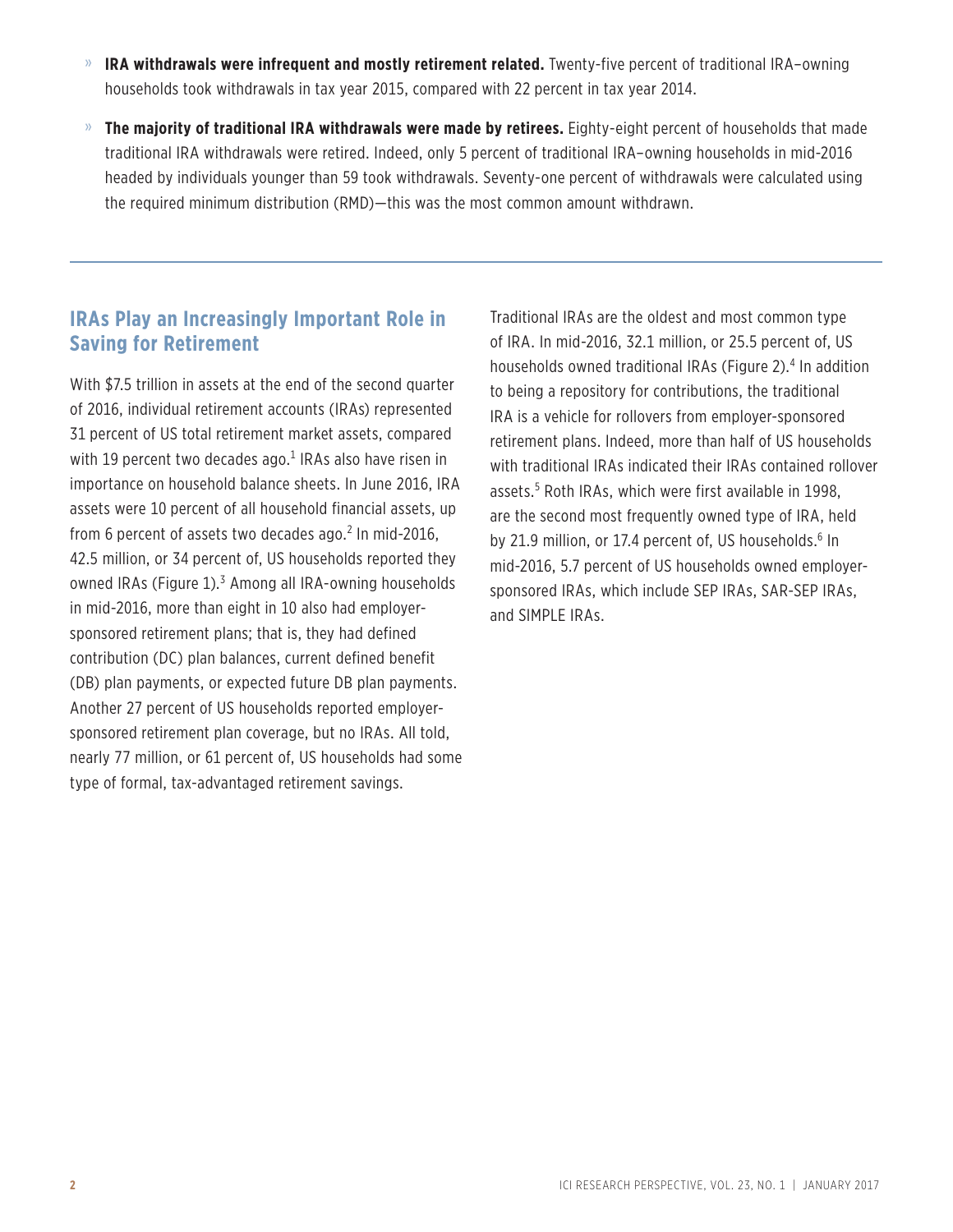

#### FIGURE 2

## **Millions of US Households Own IRAs**

|                                | <b>Year created</b>                                        | <b>Number of US households</b><br>with type of $IRA$ <sup>1</sup> , 2016 | <b>Percentage of US households</b><br>with type of $IRA$ <sup>1</sup> , 2016 |
|--------------------------------|------------------------------------------------------------|--------------------------------------------------------------------------|------------------------------------------------------------------------------|
| <b>Traditional IRA</b>         | 1974<br>(Employee Retirement Income Security Act)          | 32.1 million                                                             | 25.5%                                                                        |
| SEP IRA <sup>2</sup>           | 1978<br>(Revenue Act)                                      |                                                                          |                                                                              |
| <b>SAR-SEP IRA<sup>2</sup></b> | 1986<br>(Tax Reform Act)                                   | 7.2 million                                                              | 5.7%                                                                         |
| SIMPLE IRA <sup>2</sup>        | 1996<br>(Small Business Job Protection Act)                |                                                                          |                                                                              |
| <b>Roth IRA</b>                | 1997<br>(Taxpayer Relief Act)                              | 21.9 million                                                             | 17.4%                                                                        |
| Any $IRA1$                     |                                                            | 42.5 million                                                             | 33.8%                                                                        |
|                                | <sup>1</sup> Households may own more than one type of IRA. |                                                                          |                                                                              |

<sup>2</sup> SEP IRAs, SAR-SEP IRAs, and SIMPLE IRAs are employer-sponsored IRAs.

Sources: Investment Company Institute Annual Mutual Fund Shareholder Tracking Survey and US Census Bureau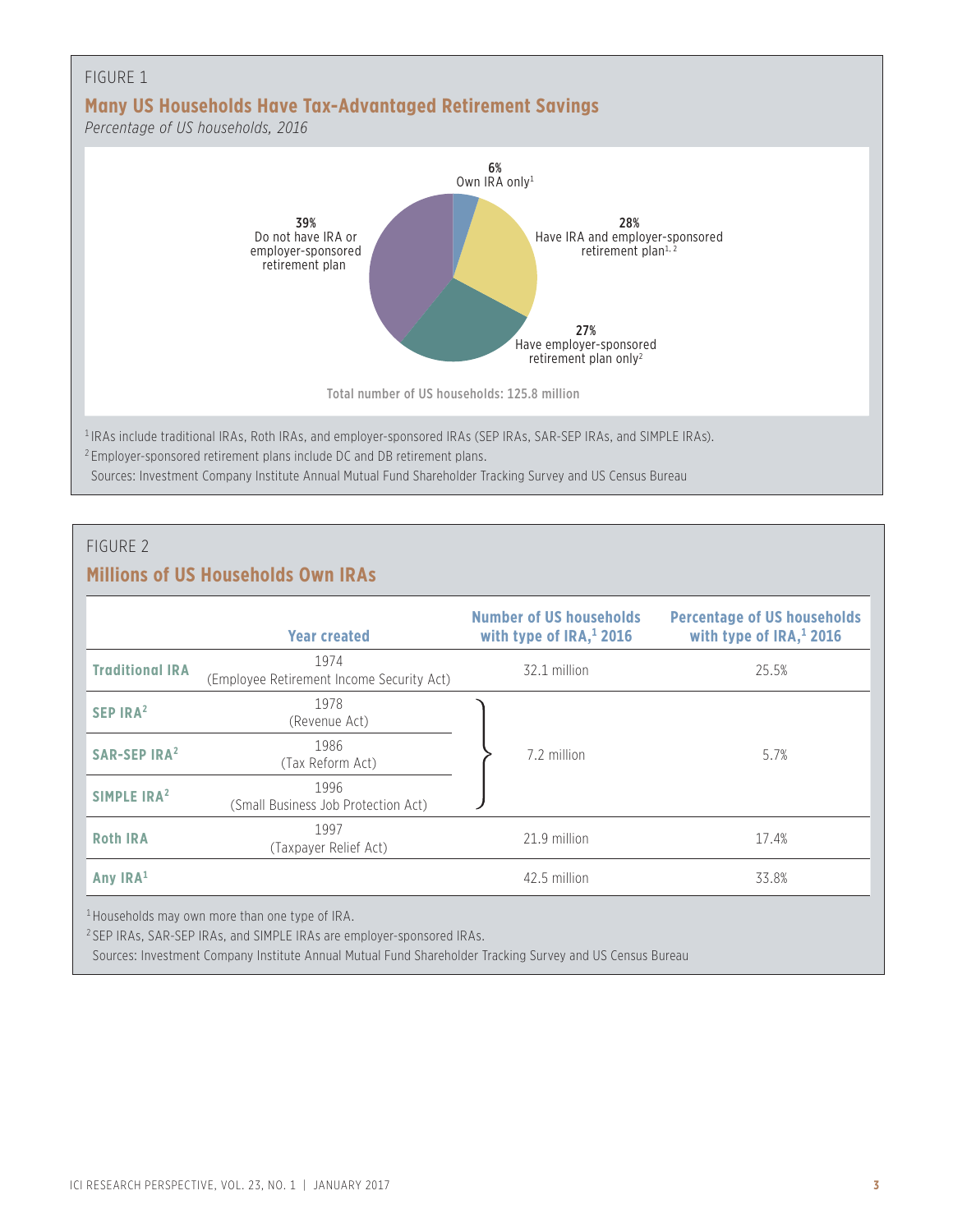#### *About the Annual Mutual Fund Shareholder Tracking Survey*

ICI conducts the Annual Mutual Fund Shareholder Tracking Survey each year to gather information on the demographic and financial characteristics of mutual fund–owning households in the United States. The most recent survey was conducted from May to July 2016 and was based on a dual frame telephone sample of 5,500 US households. Of these, 2,750 households were from a landline random digit dial (RDD) frame and 2,750 households were from a cell phone RDD frame. All interviews were conducted over the telephone with the member of the household who was either the sole or the co-decisionmaker most knowledgeable about the household's savings and investments. The standard error for the 2016 sample of households is ±1.3 percentage points at the 95 percent confidence level.

#### *Revisions to ICI's Annual Mutual Fund Shareholder Tracking Survey*

In the usual course of household survey work, researchers periodically reexamine sampling and weighting methods to ensure that the results published are representative of the underlying population of interest. ICI reexamined its Annual Mutual Fund Shareholder Tracking Survey in 2014, and the figures on incidence of IRA ownership presented in this paper for the 2016 survey reflect the revised sampling and weighting methodology that was adopted in 2014. In order to achieve a representative sample of US households, the 2014, 2015, and 2016 Annual Mutual Fund Shareholder Tracking Survey is based on a dual frame sample of landline and cell phone numbers. The combined sample includes about 50 percent of households reached on a landline and about 50 percent of households reached on a cell phone. In previous years, the Annual Mutual Fund Shareholder Tracking Survey was based on a sample of landline phone numbers only. The change to a combined sample of cell and landline phone numbers improves the representativeness of the sample. For a detailed description of the survey methodology, see "Ownership of Mutual Funds, Shareholder Sentiment, and Use of the Internet, 2016," *ICI Research Perspective* 22, no. 6 (October), available at www.ici.org/pdf/ per22-06.pdf.

#### *About the IRA Owners Survey*

ICI conducts the IRA Owners Survey each year to gather information on the characteristics and activities of IRA-owning households in the United States. The most recent survey was conducted in June 2016 using the KnowledgePanel®, a probability-based online panel designed to be representative of the US population. The KnowledgePanel® was designed and administered by GfK, an online consumer research company. The 2016 sample of IRA owners included 3,205 representative US households owning traditional IRAs or Roth IRAs. All surveys were conducted online with the member of the household aged 18 or older who was the sole or co-decisionmaker most knowledgeable about the household's savings and investments. The standard error for the total sample is  $\pm 1.7$  percentage points at the 95 percent confidence level. In 2016, households owning traditional or Roth IRAs were surveyed, and thus households only owning employer-sponsored IRAs (SEP IRAs, SAR-SEP IRAs, and SIMPLE IRAs) or Coverdell Education Savings Accounts (formerly called education IRAs) are not included.

#### *Revisions to ICI's IRA Owners Survey*

Starting in 2016, the ICI IRA Owners Survey was changed from a dual frame RDD telephone survey to a selfadministered online survey on the KnowledgePanel®, a probability-based online panel administered by GfK. The KnowledgePanel® includes more than 50,000 individuals from randomly sampled households. Initially, participants are chosen scientifically by a random selection of telephone numbers and residential addresses. Persons in selected households are then invited by telephone or by mail to participate in the web-enabled KnowledgePanel®. For those who agree to participate, but do not already have Internet access, GfK provides a laptop and ISP connection at no cost. People who already have computers and Internet service are permitted to participate using their own equipment.

*continued on the next page*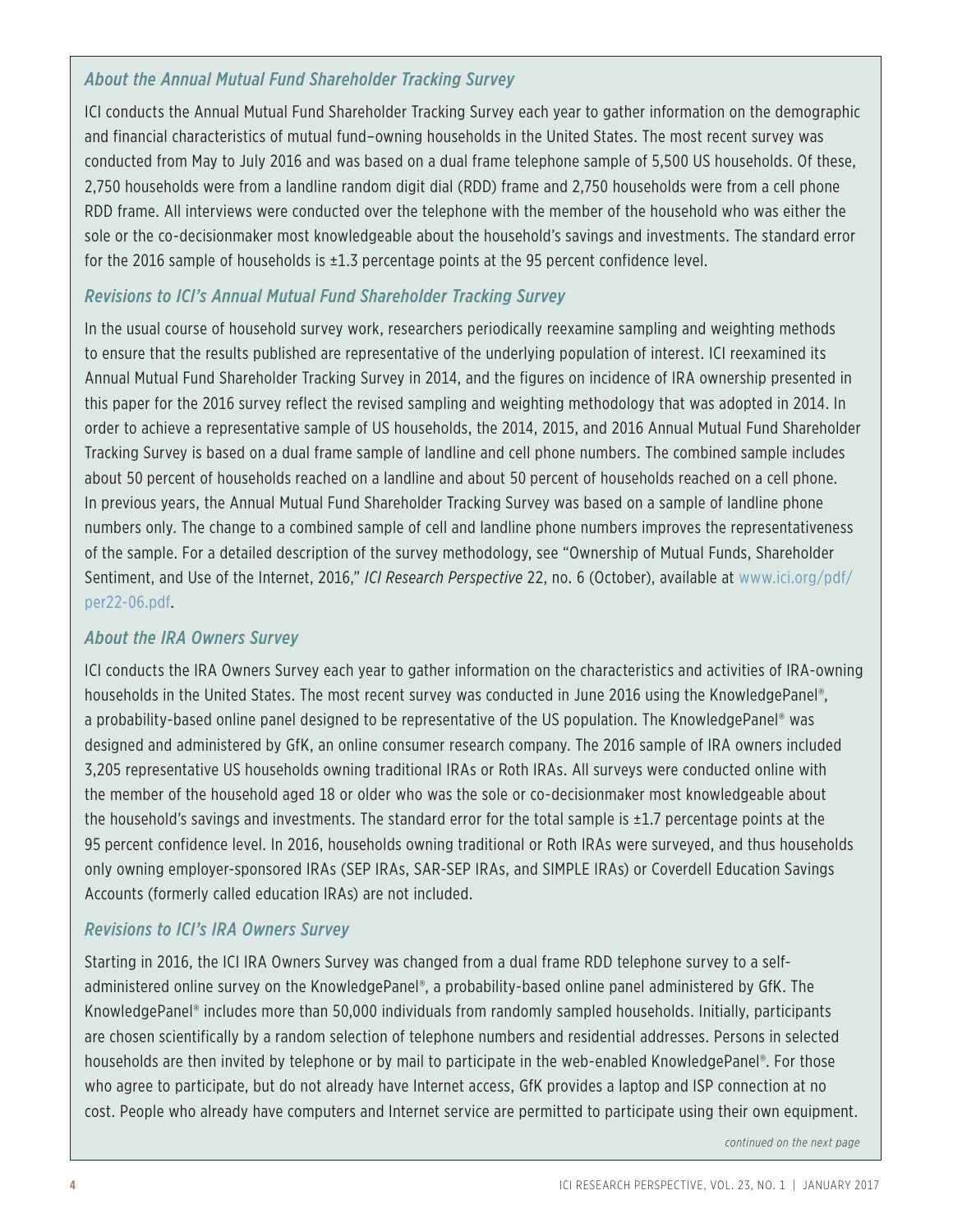Panelists then receive unique log-in information for accessing surveys online, and are sent emails throughout each month inviting them to participate in research.

In addition to the change in the survey mode for the ICI IRA Owners Survey in 2016, the questionnaire also was revised to only collect demographic and financial characteristics of households owning traditional IRAs or Roth IRAs. In previous years, the survey collected information on households owning employer-sponsored IRAs (SEP IRAs, SAR-SEP IRAs, and SIMPLE IRAs). These survey changes were implemented in 2016 in order to reduce the cost of data collection, improve the representativeness of the sample, and to reduce the burden on survey respondents.

Because the methodology for the IRA Owners Survey was changed to an online survey in 2016, it was necessary to adjust the weighting methodology for the survey. For the 2016 data, the weighting included the standard raking to control totals based on census region, householder age, household income, and educational attainment of US households owning traditional or Roth IRAs.

## **Incidence of IRA Ownership Increases with Age and Income**

People of all ages own IRAs, but ownership is greatest among the older groups of working-age individuals. This reflects the life-cycle effects on saving; that is, households tend to focus on retirement-related saving as they get older (and save for other goals such as education or buying a house when younger).<sup>7</sup> Also, many traditional IRA owners became owners as a result of rollovers from employersponsored plans, which occur after at least some years in the workforce.<sup>8</sup> In mid-2016, 35 percent of households headed by an individual aged 45 to 54 owned IRAs, and 40 percent of households headed by an individual aged 55 to 64 owned IRAs (Figure 3). As a result, 69 percent of IRAowning households were headed by individuals aged 45 or older (Figure 4). Among all US households, by comparison, 62 percent were headed by individuals in this age group.



<sup>2</sup> IRAs include traditional IRAs, Roth IRAs, and employer-sponsored IRAs (SEP IRAs, SAR-SEP IRAs, and SIMPLE IRAs).

Source: Investment Company Institute Annual Mutual Fund Shareholder Tracking Survey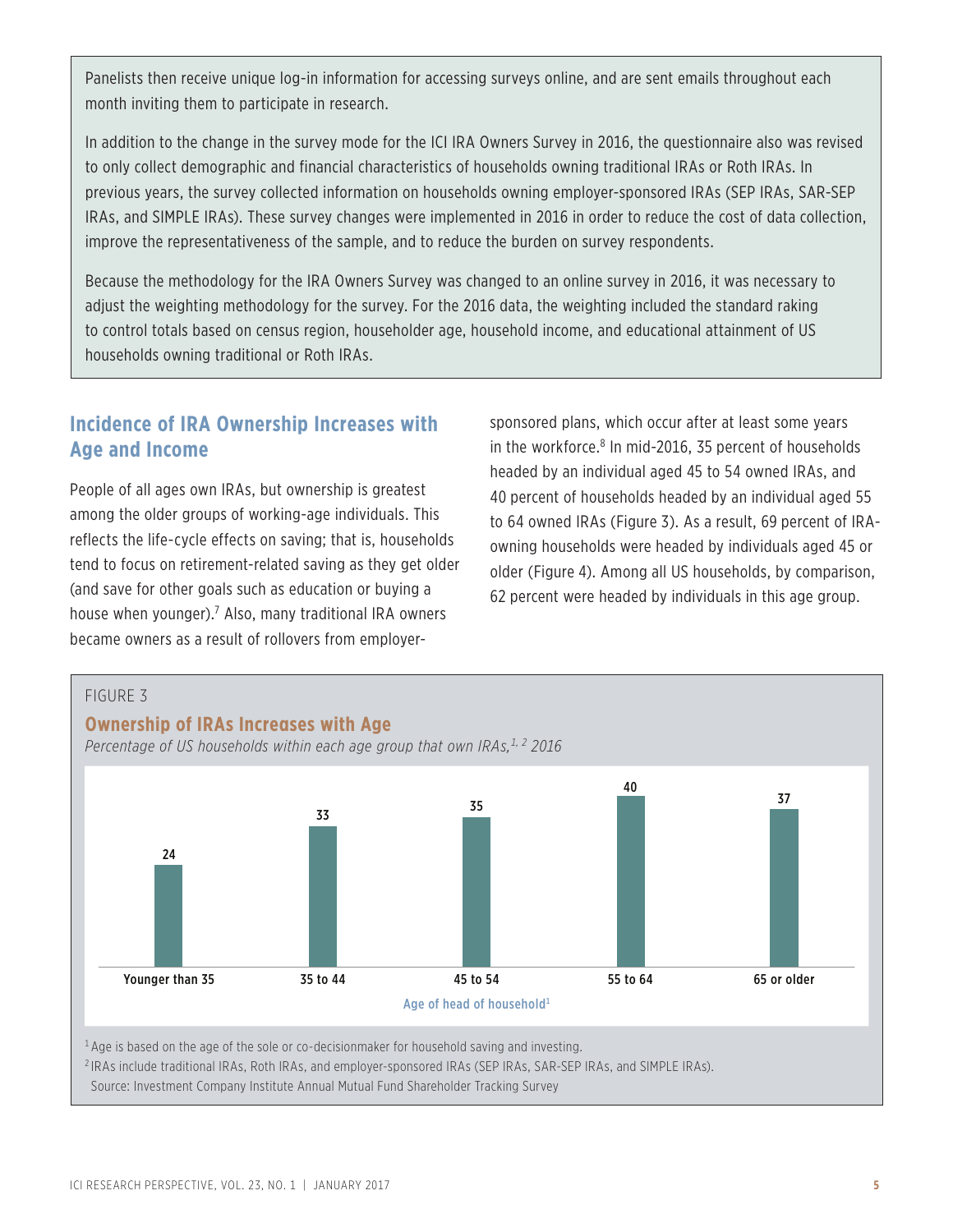| FIGURE 4<br>Most IRA-Owning Households Are Between Ages 35 and 64<br>Percent distribution of households owning IRAs and all US households by age, <sup>1, 2</sup> 2016 |                                     |                                    |  |
|------------------------------------------------------------------------------------------------------------------------------------------------------------------------|-------------------------------------|------------------------------------|--|
| Age of head of household <sup>1</sup>                                                                                                                                  |                                     |                                    |  |
| 65 or older<br>$\vert$ 55 to 64<br>$\blacksquare$ 45 to 54                                                                                                             | 27                                  | 25                                 |  |
| 35 to 44                                                                                                                                                               | 22                                  | 19                                 |  |
| Younger than 35                                                                                                                                                        | 20                                  | 18                                 |  |
|                                                                                                                                                                        | 16                                  | 17                                 |  |
|                                                                                                                                                                        | 15                                  | 21                                 |  |
|                                                                                                                                                                        | Households owning IRAs <sup>2</sup> | All US households <sup>3</sup>     |  |
|                                                                                                                                                                        | Median: 54 years<br>Mean: 54 years  | Median: 51 years<br>Mean: 51 years |  |

 $1$  Age is based on the age of the sole or co-decisionmaker for household saving and investing.

<sup>2</sup> IRAs include traditional IRAs, Roth IRAs, and employer-sponsored IRAs (SEP IRAs, SAR-SEP IRAs, and SIMPLE IRAs).

<sup>3</sup> The percentage of all households in each age group is based on ICI survey data and is weighted to match the US Census Bureau's Current Population Survey (CPS).

Sources: Investment Company Institute Annual Mutual Fund Shareholder Tracking Survey and US Census Bureau

#### FIGURE 5

## **Incidence of IRA Ownership Increases with Household Income**

Percentage of US households within each income group that own IRAs,<sup>1,2</sup> 2016

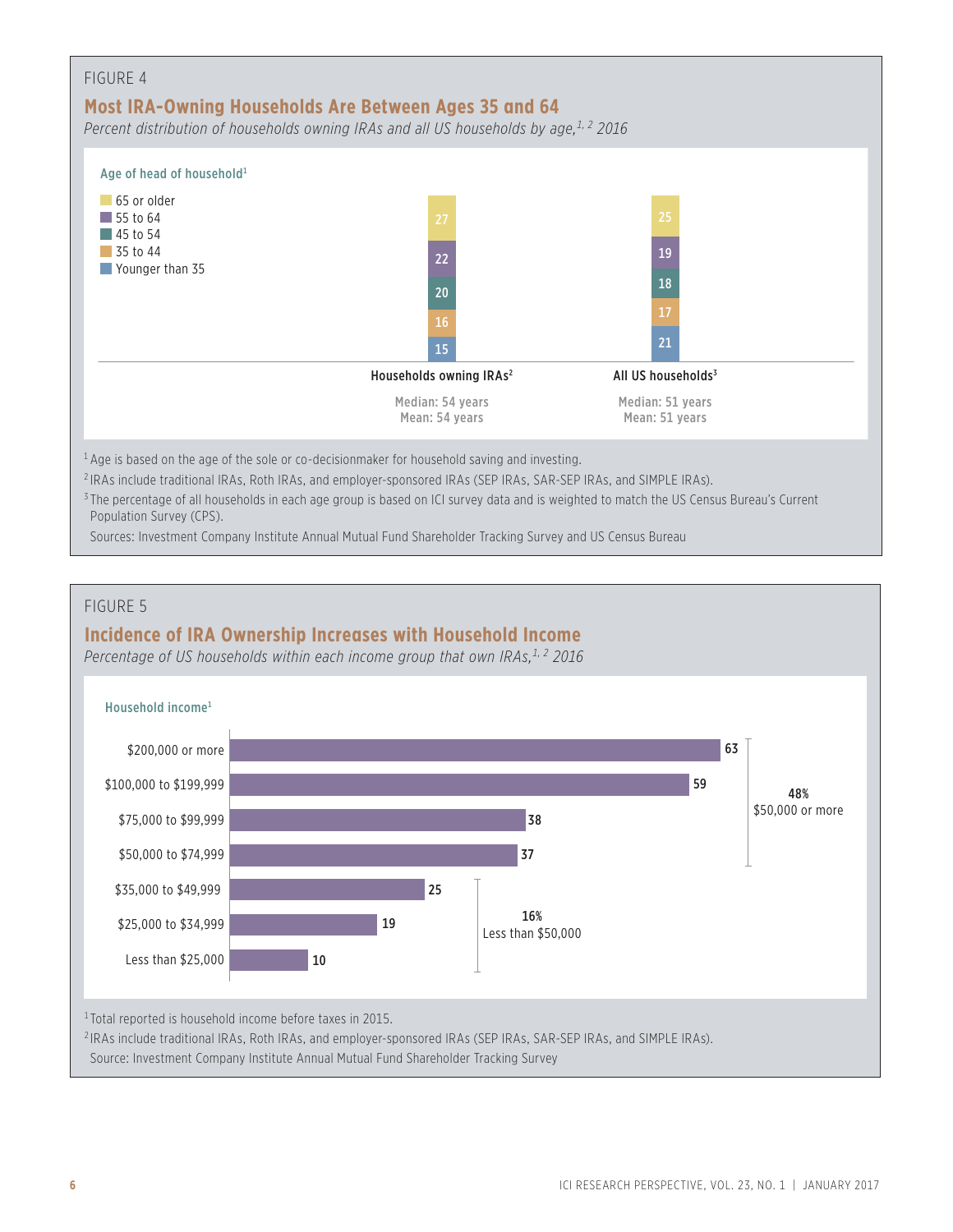Although the majority of IRA-owning households had moderate or lower incomes, IRA ownership tends to increase with household income. This pattern is consistent with the fact that lower-income households, which tend to be focused on near-term spending needs, and which receive a higher replacement benefit through Social Security,<sup>9</sup> generally have a lower propensity to save for retirement.<sup>10</sup> Forty-eight percent of households with incomes of \$50,000 or more owned IRAs, compared with 16 percent of

households with incomes of less than \$50,000 (Figure 5). Sixty percent of households with incomes of \$100,000 or more owned IRAs in mid-2016.

As a result, 11 percent of households owning IRAs earned less than \$35,000, compared with 32 percent of all US households (Figure 6). Forty-two percent of households owning IRAs in mid-2016 had incomes between \$35,000 and \$99,999, the same percentage as all US households.



<sup>2</sup> IRAs include traditional IRAs, Roth IRAs, and employer-sponsored IRAs (SEP IRAs, SAR-SEP IRAs, and SIMPLE IRAs).

<sup>3</sup>The percentage of all households in each income group is based on ICI survey data and is weighted to match the US Census Bureau's Current Population Survey (CPS). For 2015, the estimated median and mean income for all US households from the CPS is \$56,516 and \$79,263, respectively.

Sources: Investment Company Institute Annual Mutual Fund Shareholder Tracking Survey and US Census Bureau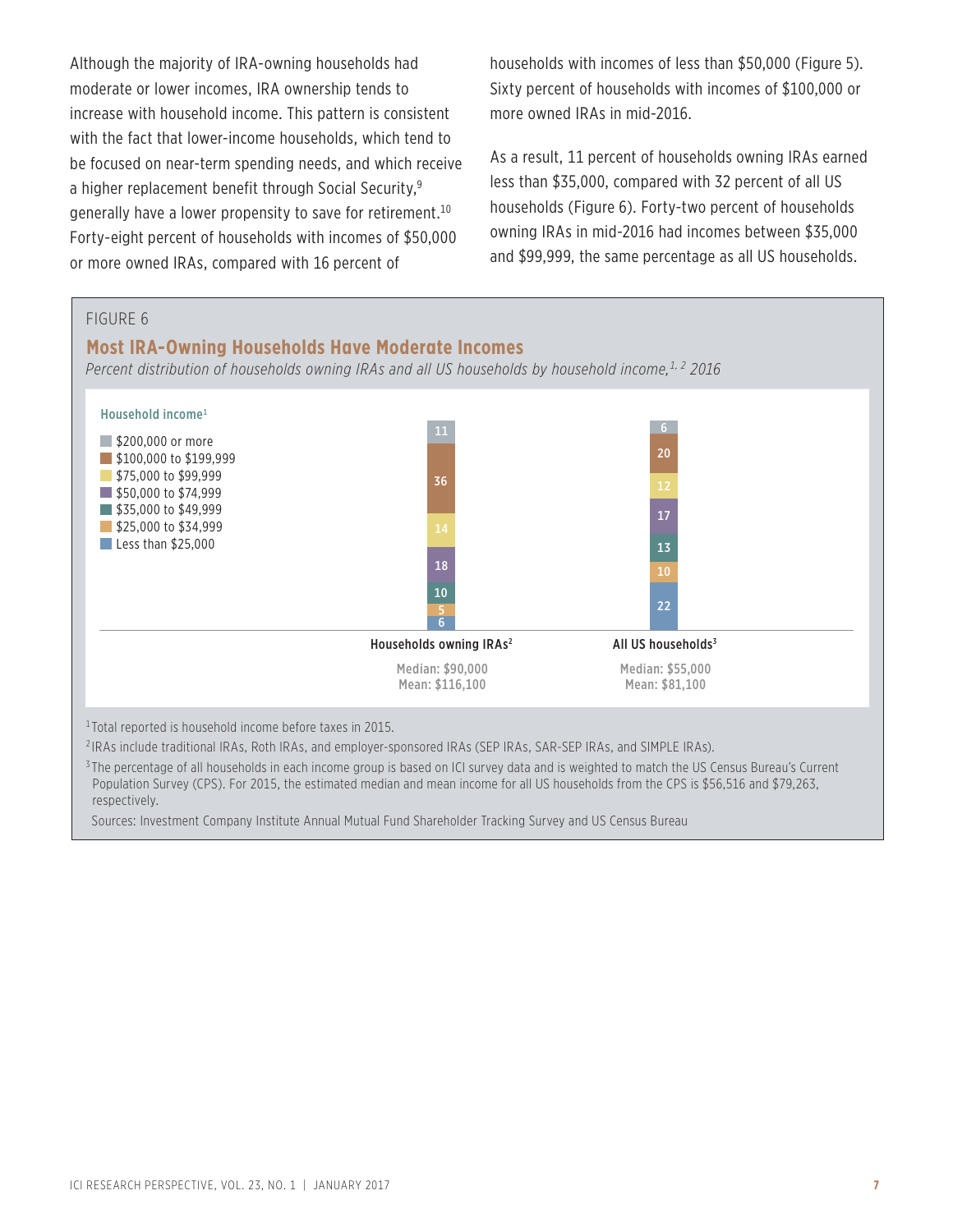## **IRA Owners Tend to Be Savers**

IRA owners build substantial financial assets. The median financial assets of IRA-owning households were more than six times greater than the median financial assets of households that did not own IRAs (Figure 7). Those assets included DC retirement plan accounts—76 percent of households that owned IRAs also owned such accounts. IRA owners typically exhibit the characteristics that correlate with a greater propensity to save: the financial decisionmakers of households with IRAs tend to be older and are more likely to be married, employed, and have college or postgraduate degrees than households that do not own IRAs.11

Like other investing households, the majority of IRAowning households were willing to take some investment risk for financial gain. Willingness to take investment risk remained about the same among IRA-owning households overall between 2011 and 2016. In mid-2016, 30 percent of IRA-owning households were willing to take substantial or above-average investment risk for similar levels of financial gain, compared with 30 percent in 2015, 29 percent in 2014, 28 percent in 2013 and 2012, and 30 percent in 2011 (Figure 8).12, 13

#### FIGURE 7

#### **IRA Owners Are Typically Middle-Aged, Married, and Employed**

Characteristics of US households by ownership of IRAs,<sup>1</sup> 2016

|                                                                              | <b>Households owning</b><br>IRAs <sup>1</sup> | <b>Households not owning</b><br><b>IRAS</b> |
|------------------------------------------------------------------------------|-----------------------------------------------|---------------------------------------------|
| Median per household                                                         |                                               |                                             |
| Age of household sole or co-decisionmaker for saving and investing           | 54 years                                      | 49 years                                    |
| Household income <sup>2</sup>                                                | \$90,000                                      | \$40,000                                    |
| Household financial assets <sup>3</sup>                                      | \$250,000                                     | \$40,000                                    |
| Household financial assets in traditional or Roth IRAs                       | \$70,000                                      | N/A                                         |
| Share of household financial assets in traditional or Roth IRAs<br>(percent) | 33%                                           | N/A                                         |
| <b>Percentage of households</b>                                              |                                               |                                             |
| Household sole or co-decisionmaker for saving and investing                  |                                               |                                             |
| Married or living with a partner                                             | 72%                                           | 51%                                         |
| College or postgraduate degree                                               | 50                                            | 26                                          |
| Employed full- or part-time                                                  | 70                                            | 58                                          |
| Retired from lifetime occupation                                             | 30                                            | 27                                          |
| Household has DC account or DB plan coverage (total)                         | 84                                            | 42                                          |
| DC retirement plan account                                                   | 76                                            | 33                                          |
| DB plan coverage                                                             | 40                                            | 19                                          |

<sup>1</sup> IRAs include traditional IRAs, Roth IRAs, and employer-sponsored IRAs (SEP IRAs, SAR-SEP IRAs, and SIMPLE IRAs).

<sup>2</sup> Total reported is household income before taxes in 2015.

<sup>3</sup> Household financial assets include assets in employer-sponsored retirement plans but exclude the household's primary residence.  $N/A$  = not applicable

Sources: Investment Company Institute Annual Mutual Fund Shareholder Tracking Survey and Investment Company Institute IRA Owners Survey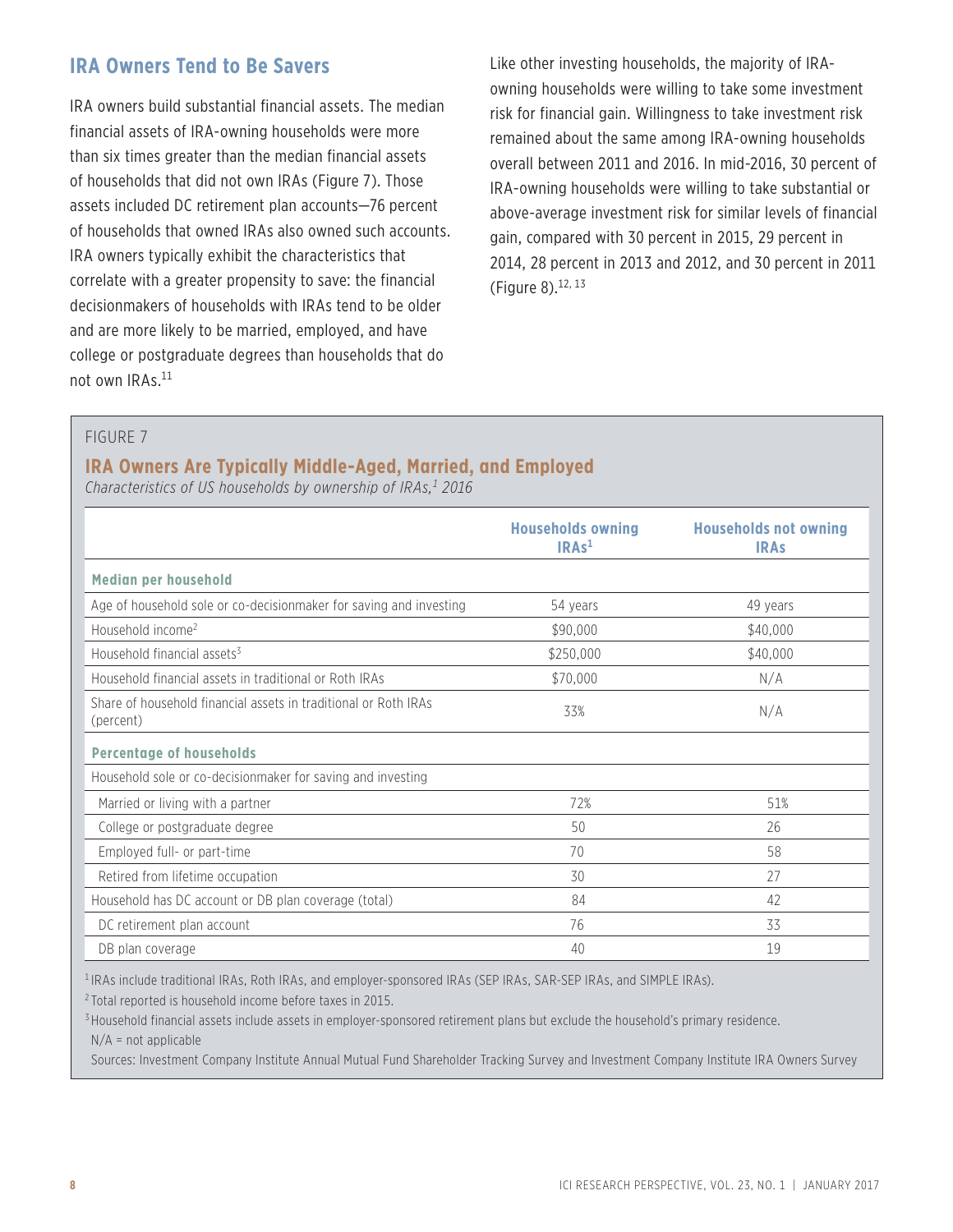#### FIGURE 8

#### **Willingness to Take Investment Risk Varies over Time**

*Percentage of US households by ownership of IRAs; willingness to take above-average or substantial investment risk,1 2007–2016*



<sup>1</sup>The question had three other possible responses: average risk for average gain, below-average risk for below-average gain, and unwilling to take any risk.

<sup>2</sup> IRAs include traditional IRAs, Roth IRAs, and employer-sponsored IRAs (SEP IRAs, SAR-SEP IRAs, and SIMPLE IRAs). Sources: Investment Company Institute tabulations of Federal Reserve Board Survey of Consumer Finances, Investment Company Institute Annual Mutual Fund Shareholder Tracking Survey, and Investment Company Institute IRA Owners Survey

In mid-2016, while 30 percent of IRA-owning households were willing to take substantial or above-average risk, the largest percentage of households owning IRAs, 46 percent, were willing to take average risk for average gain (Figure 9). Twenty-four percent were willing to take below-average risk for below-average gain or were unwilling to take any investment risk. Willingness to take investment risk among households owning IRAs generally decreases with age.14 Eighteen percent of IRA-owning households aged 65 or older reported that they were willing to take substantial or above-average investment risk for similar levels of gain, compared with 38 percent of IRA-owning households younger than 35 and 39 percent aged 35 to 44 willing to take substantial or above-average investment risk for similar levels of gain.15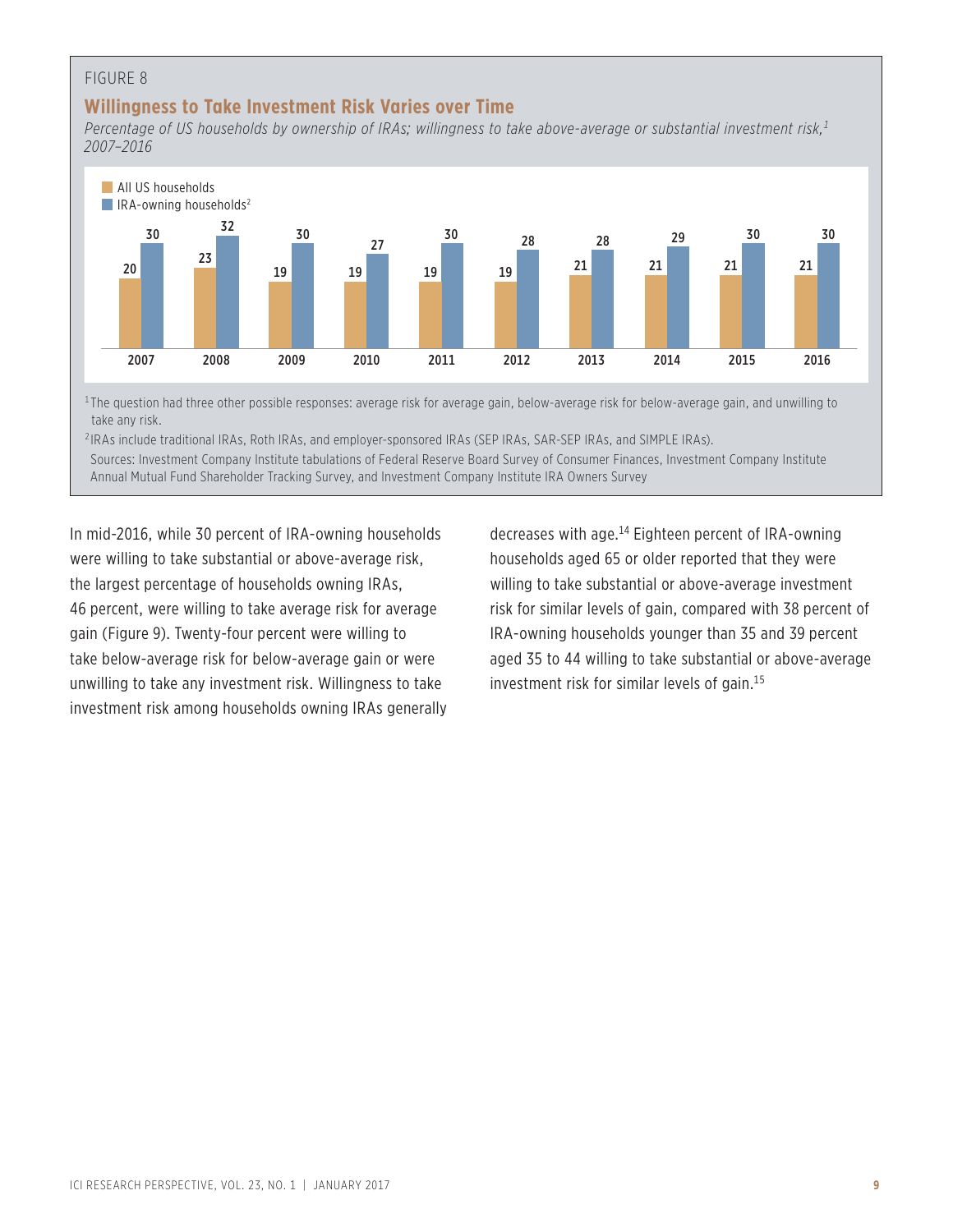

Between mid-2015 and mid-2016, willingness to take investment risk increased or stayed about the same for every age group of IRA-owning households except for those aged 35 to 44. For example, 38 percent of IRA-owning households younger than 35 reported that they were willing to take substantial or above-average investment risk for similar levels of gain in mid-2016, compared with 39 percent in 2015 (Figure 10).<sup>16</sup> Thirty-nine percent of IRA-owning households aged 35 to 44 reported that they were willing to take substantial or above-average investment risk for similar levels of gain in mid-2016, compared with 44 percent in 2015. Thirty-three percent of IRA-owning households aged 45 to 54 reported that

they were willing to take substantial or above-average investment risk for similar levels of gain in mid-2016, compared with 31 percent in 2015. Willingness to take investment risk increased substantially in mid-2016 for IRA-owning households aged 55 to 64. Thirty-one percent of IRA-owning households aged 55 to 64 reported that they were willing to take substantial or above-average investment risk for similar levels of gain in mid-2016, compared with 24 percent in 2015. In mid-2016, 18 percent of IRA-owning households aged 65 or older were willing to take substantial or above-average investment risk for similar levels of gain, the same share as in 2015.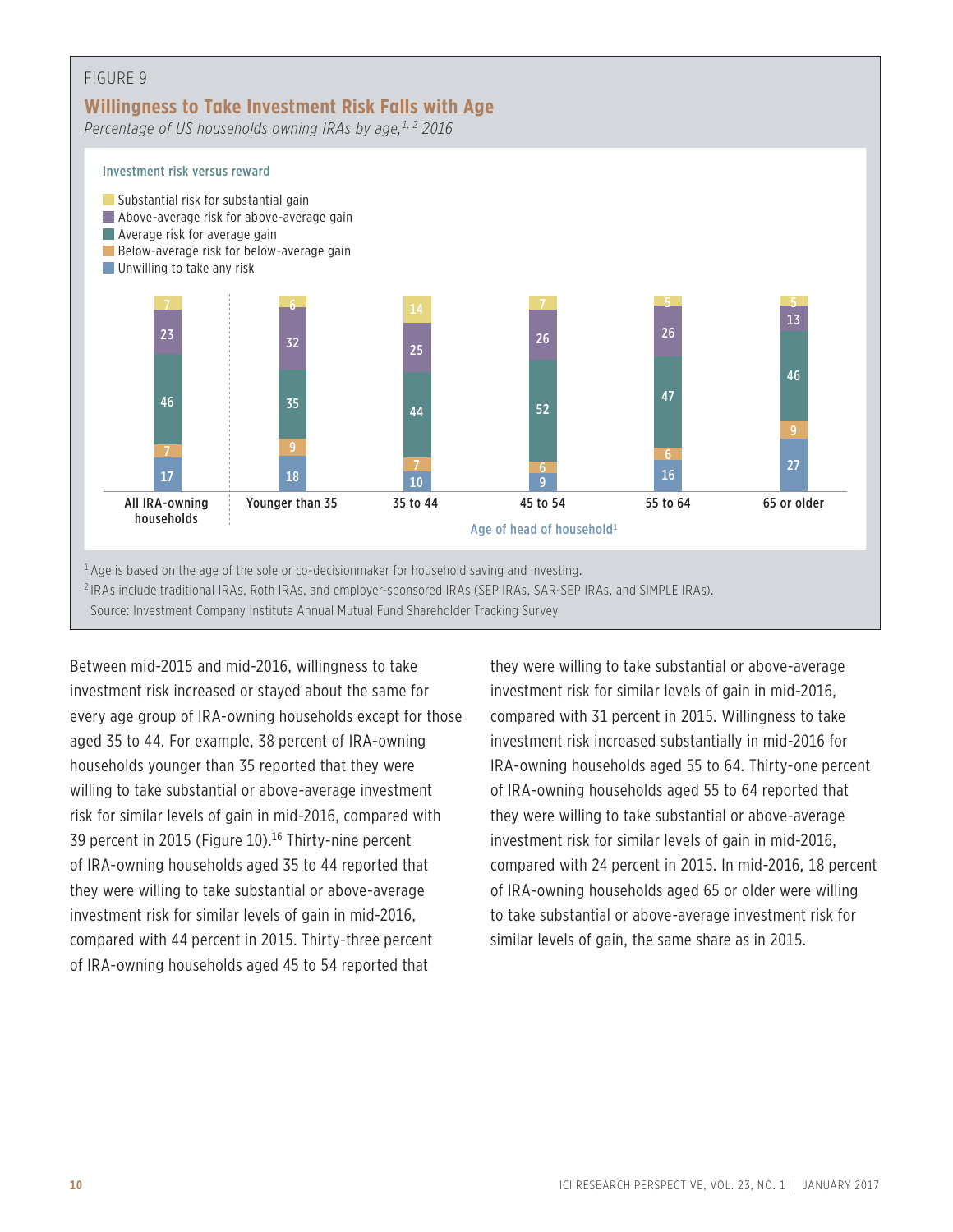#### FIGURE 10

## **Willingness to Take Investment Risk by Age for Households That Own IRAs**

*Percentage of US households owning IRAs by age of head of household; willingness to take above-average or substantial investment risk; 2007–2016*

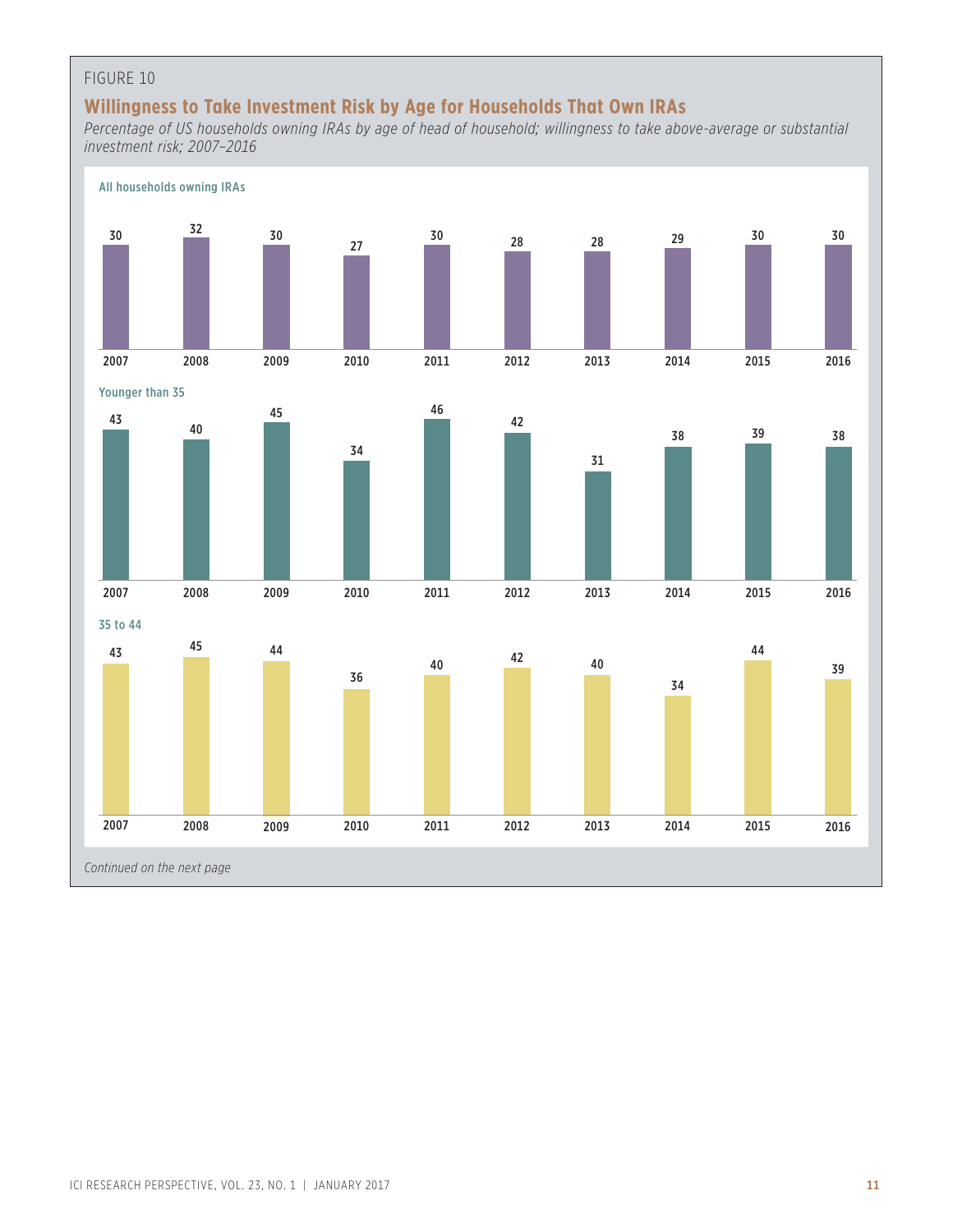#### FIGURE 10 CONTINUED

## **Willingness to Take Investment Risk by Age for Households That Own IRAs**

*Percentage of US households owning IRAs by age of head of household; willingness to take above-average or substantial investment risk; 2007–2016*



Note: The question had three other possible responses: average risk for average gain, below-average risk for below-average gain, and unwilling to take any risk.

Sources: Investment Company Institute tabulations of Federal Reserve Board Survey of Consumer Finances, Investment Company Institute Annual Mutual Fund Shareholder Tracking Survey, and Investment Company Institute IRA Owners Survey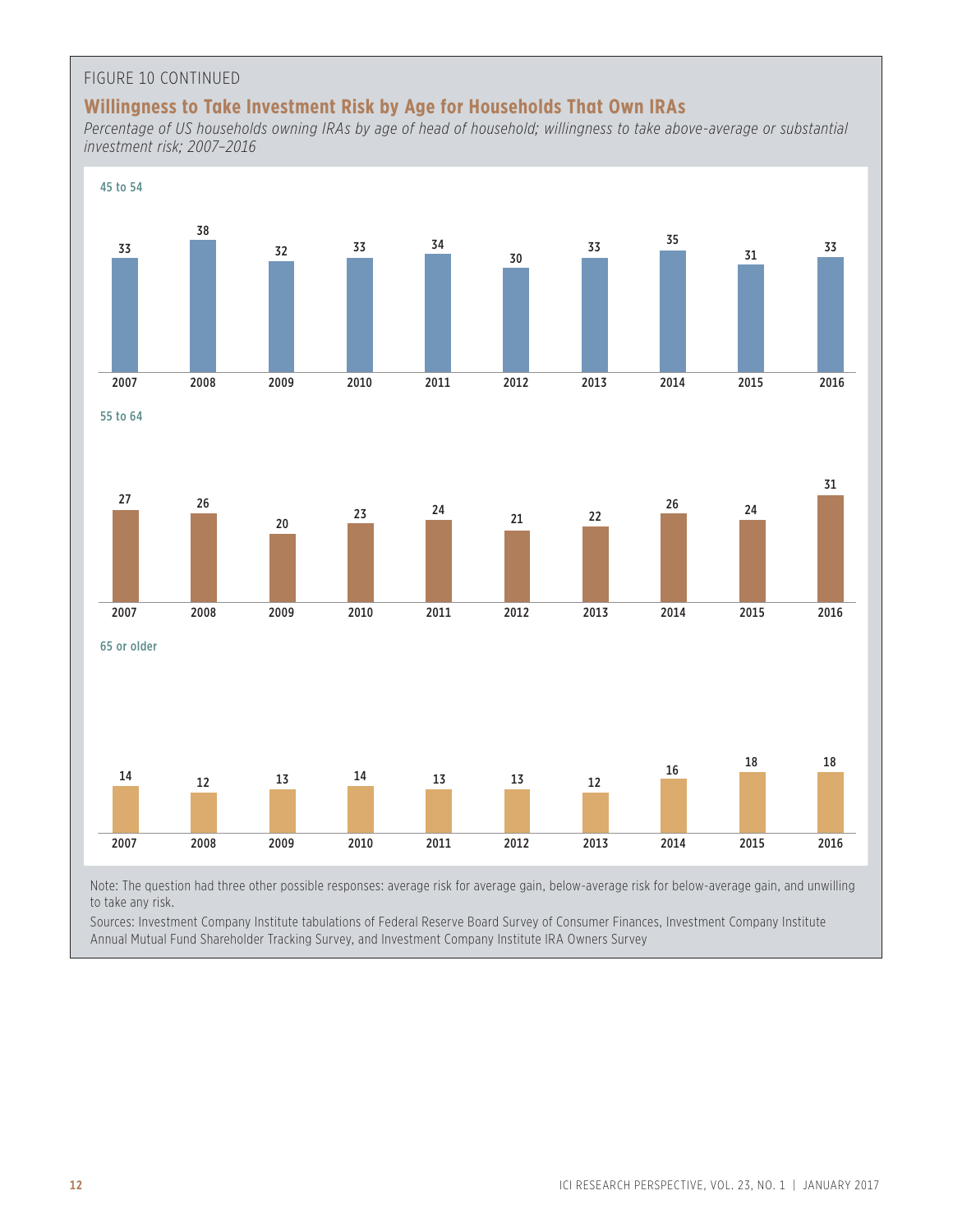Just as 401(k) balances tend to be higher the longer a worker's job tenure,<sup>17</sup> IRA balances tend to rise with length of ownership. In mid-2016, households owning traditional or Roth IRAs for less than 10 years had median IRA holdings of \$22,900, while households owning traditional or Roth IRAs for 20 years or more had median traditional and Roth IRA holdings of \$175,000 (Figure 11). Mean traditional and Roth IRA holdings, though considerably higher than the median values, display a similar pattern.

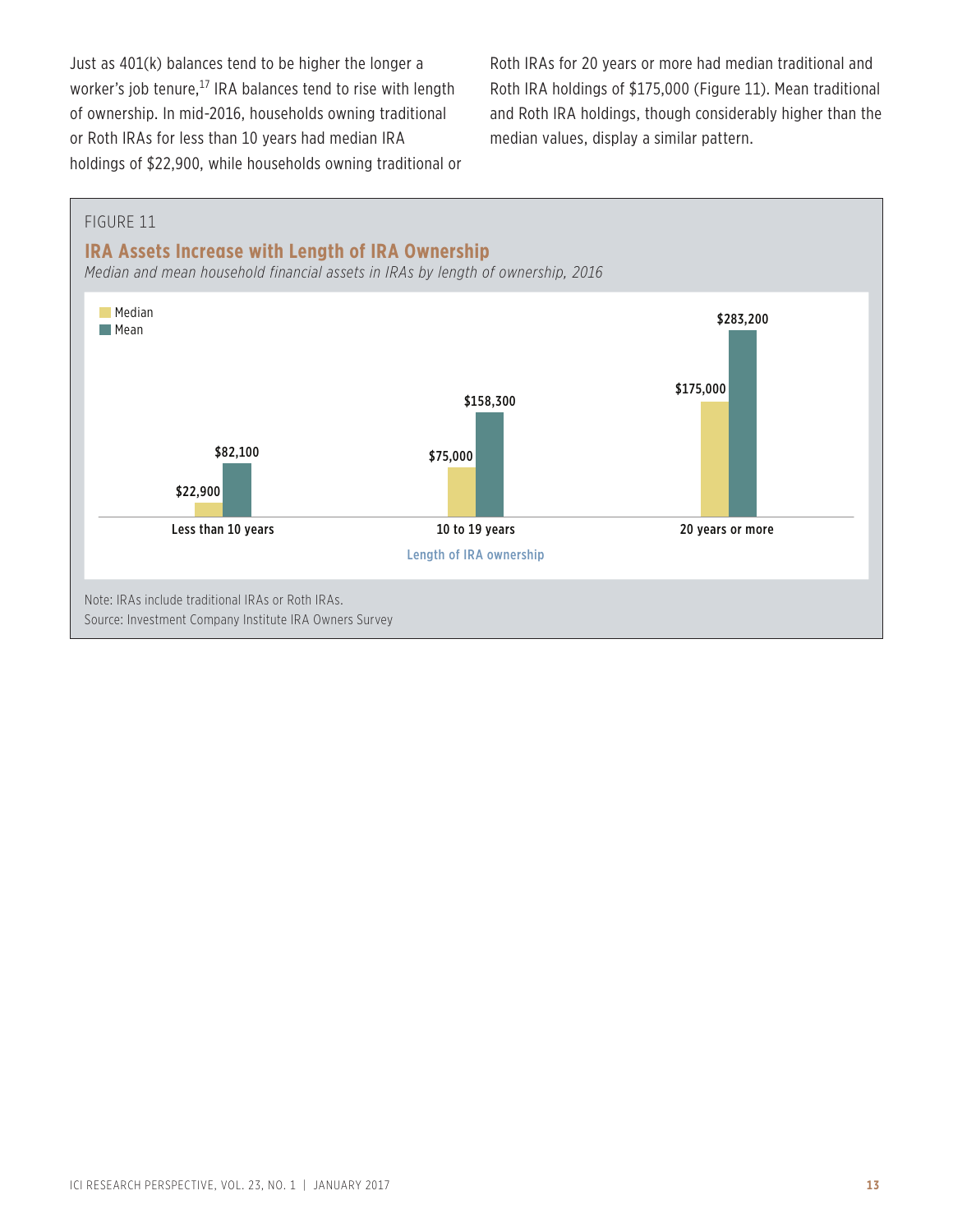## **Rollovers to Traditional IRAs Fuel Growth**

From their inception, traditional IRAs have been designed so that investors could accumulate retirement assets either through contributions<sup>18</sup> or by rolling over balances from employer-sponsored retirement plans (to help workers consolidate and preserve these assets).<sup>19, 20</sup> Rollover activity, which helps many Americans preserve their retirement savings, has fueled recent IRA growth. The most recent available data show that households transferred \$424 billion from employer-sponsored retirement plans to traditional IRAs in 2014. $^{21}$  In mid-2016, about 19 million US households (or 59 percent of all US households owning

traditional IRAs) had traditional IRAs that included rollover assets (Figure 12).<sup>22</sup> With their most recent rollovers, the vast majority of these households (82 percent) transferred the entire retirement plan account balance into the traditional IRA (Figure 13, top panel).<sup>23</sup> Nearly nine in 10 traditional IRA–owning households with rollovers made their most recent rollover in 2000 or later, including 74 percent whose most recent rollover was within the past 11 years (Figure 13, lower panel). Among households with rollovers in their traditional IRAs, 52 percent only had rollover IRAs (having never made traditional IRA contributions) (Figure 12).

#### FIGURE 12

## **Rollovers Are Often a Source of Assets for Traditional IRAs**

| Households with traditional IRAs that include rollovers<br>Percentage of households owning traditional IRAs, 2016            |    |
|------------------------------------------------------------------------------------------------------------------------------|----|
| Traditional IRA includes rollover                                                                                            | 59 |
| Traditional IRA does not include rollover                                                                                    | 41 |
| <b>Traditional IRA rollover activity</b><br>Percentage of households owning traditional IRAs that include rollovers, 2016    |    |
| Reason for traditional IRA rollover(s):*                                                                                     |    |
| Job change, layoff, or termination                                                                                           | 69 |
| Retirement                                                                                                                   | 36 |
| Other                                                                                                                        | 9  |
| Contributions to traditional IRA other than rollover:                                                                        |    |
| Have made contribution other than rollover                                                                                   | 48 |
| Have never made contribution in addition to rollover                                                                         | 52 |
| Percentage of traditional IRA balance from rollovers or transfers from former employer-<br>sponsored retirement plans:       |    |
| Less than 25 percent                                                                                                         | 12 |
| 25 to 49 percent                                                                                                             | 13 |
| 50 to 74 percent                                                                                                             | 16 |
| 75 percent or more                                                                                                           | 59 |
| Median percentage of traditional IRA balance from rollovers or transfers from former employer-<br>sponsored retirement plans | 80 |
| * Multiple responses are included.<br>Source: Investment Company Institute IRA Owners Survey                                 |    |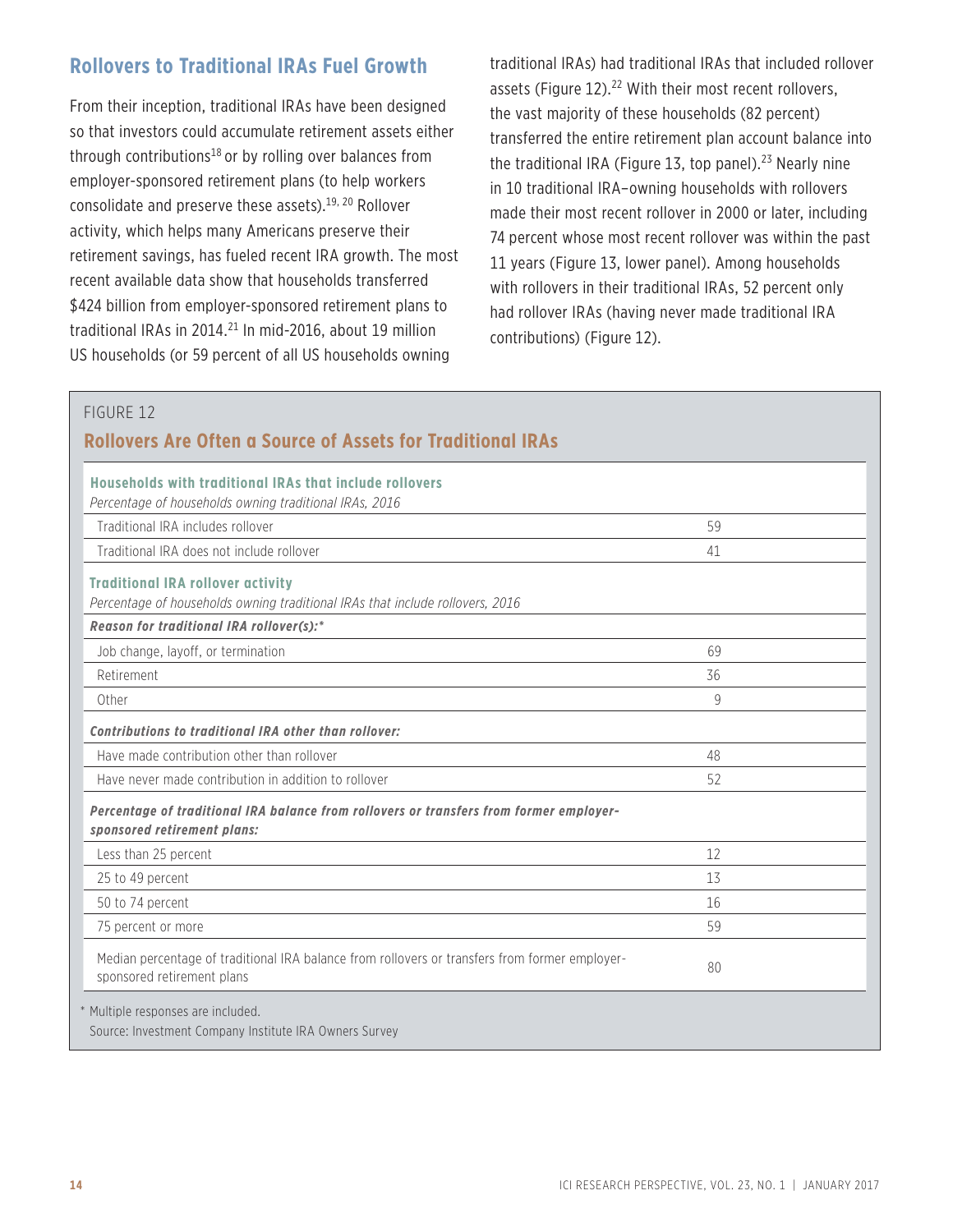

Most traditional IRA–owning households with rollovers had multiple reasons for rolling over the accumulations from their employer-sponsored retirement plans to traditional IRAs (Figure 14).<sup>24</sup> For example, 64 percent did not want to leave assets with their former employer and 63 percent said they wanted to preserve the tax treatment of the savings. Fifty-eight percent rolled over to get more investment options. Fifty-seven percent of traditional IRA–owning households with rollovers indicated that consolidating assets was one of the reasons for the rollover. Forty-four percent kept their assets with the same financial services provider when they rolled over assets, and 37 percent rolled over to change financial services providers. Twenty-two percent thought it was easier to roll over to an IRA than into their new employer's plan. Fortyseven percent indicated they were required to take all of their money out of their former employer's plan.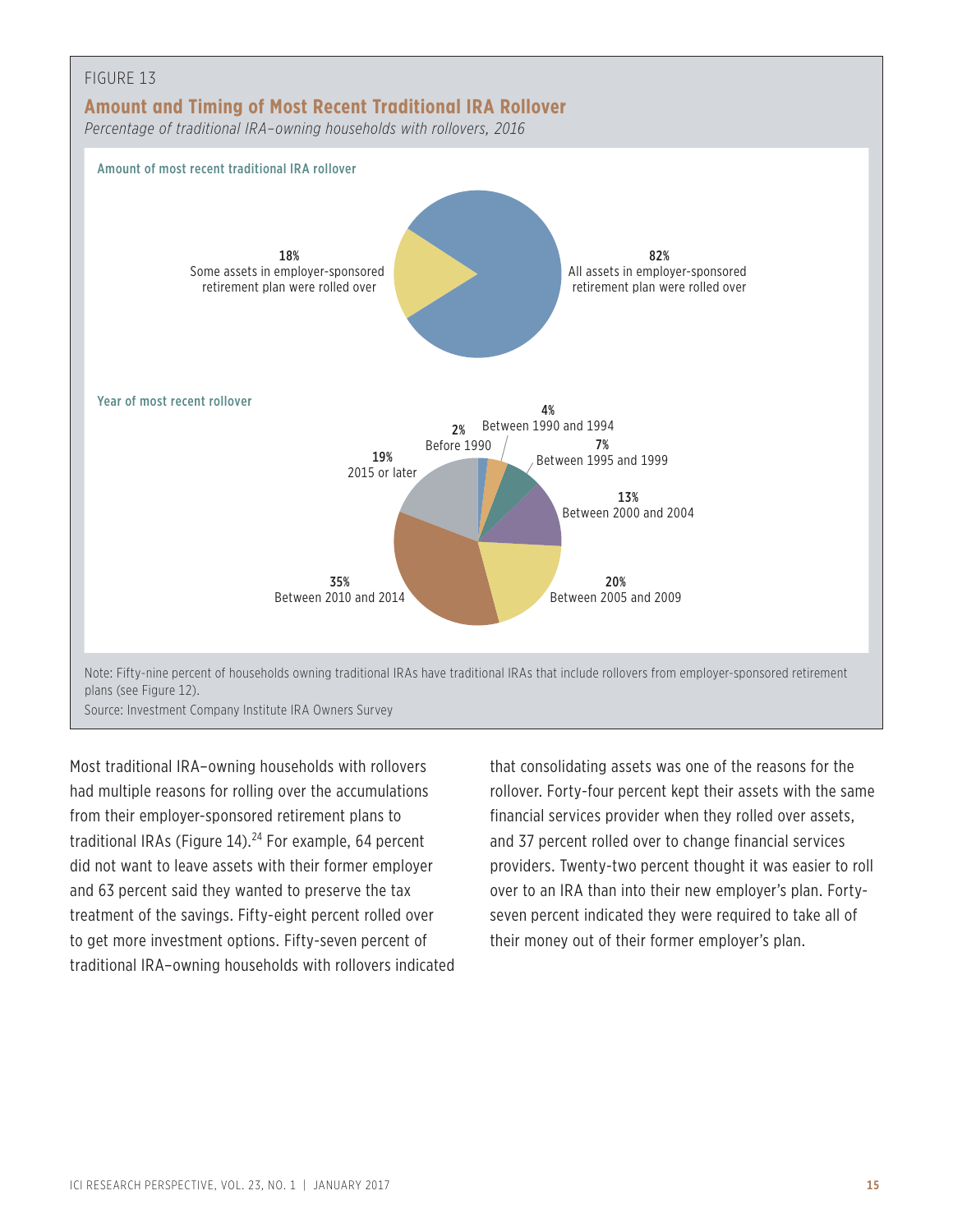

<sup>2</sup> Figure does not include the households owning traditional IRAs that include rollovers that were required to take the money out of their former employer's plan.

Source: Investment Company Institute IRA Owners Survey

When traditional IRA–owning households that chose to roll over were asked to identify the primary reason for the rollover, 26 percent said they did not want to leave the assets with their former employer and 19 percent wanted to preserve the tax treatment of the savings (Figure 14). Fifteen percent rolled over primarily to consolidate assets and 11 percent said they wanted more investment options. Four percent said the primary reason they rolled over was to use a different financial services firm, and 11 percent

said the primary reason they rolled over was to use the same financial services firm. Nine percent indicated the primary reason they rolled the money over was that a professional financial adviser recommended it. Four percent indicated the primary reason they rolled their retirement plan accumulations over to a traditional IRA was because it was easier to roll over to an IRA than to their new employer's plan.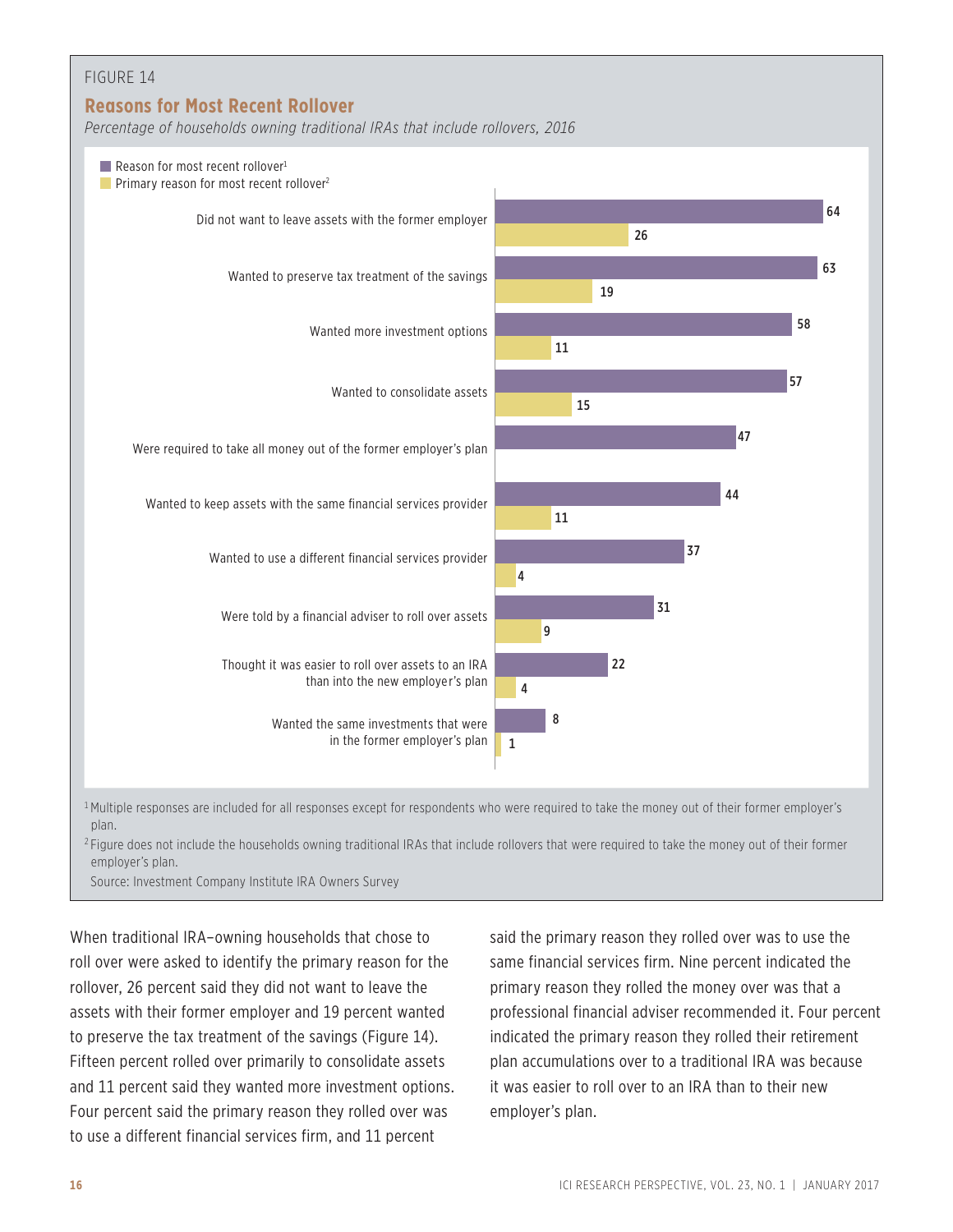Traditional IRA–owning households generally researched the decision to roll over money from their former employer's retirement plan into a traditional IRA. Sixtyseven percent consulted multiple sources of information the most common source of information was professional financial advisers, who were consulted by 60 percent of traditional IRA–owning households with rollovers (Figure 15, first panel). Thirty-five percent of traditional IRA–owning households with rollovers relied on information provided by their employers, with 29 percent of traditional IRA–owning households with rollovers using printed materials from their employers as a source of information. Forty-six percent of traditional IRA–owning households with rollovers relied on information provided by financial services firms, with 28 percent using printed materials provided by financial services firms. Twenty-four percent indicated they used online materials from financial services firms.

When asked to identify their primary source of information on the rollover decision, half of traditional IRA–owning households with rollovers indicated they primarily relied on professional financial advisers; older households were more likely to consult professional financial advisers than younger households (Figure 15, second panel). Nineteen percent of traditional IRA–owning households with rollovers indicated their primary source of information on the rollover decision was financial services firms. Seven percent of traditional IRA–owning households with rollovers indicated their primary source of information was online materials from these firms, with younger households more likely to rely on online resources than older households.

#### FIGURE 15

#### **Sources of Information Consulted for Rollover Decision**

*Percentage of traditional IRA–owning households with rollovers, 2016*

|                                                                                                      |     | Age of head of household <sup>1</sup> |          |          |             |
|------------------------------------------------------------------------------------------------------|-----|---------------------------------------|----------|----------|-------------|
|                                                                                                      | All | <b>Younger</b><br>than 50             | 50 to 59 | 60 to 69 | 70 or older |
| Sources of information <sup>2</sup>                                                                  |     |                                       |          |          |             |
| Your spouse or partner                                                                               | 38  | 37                                    | 37       | 39       | 37          |
| Coworker, friend, or family member                                                                   | 18  | 30                                    | 15       | 16       | 12          |
| Your employer (printed or online materials, seminars, workshops)                                     | 35  | 37                                    | 33       | 36       | 35          |
| Seminar or workshop sponsored by your employer                                                       | 9   | 4                                     | 4        | 13       | 14          |
| Printed materials provided by your employer                                                          | 29  | 29                                    | 30       | 29       | 28          |
| Online materials from your employer                                                                  | 17  | 19                                    | 14       | 21       | 11          |
| Financial services firms (printed or online materials, seminars,<br>workshops, phone representative) | 46  | 46                                    | 44       | 47       | 49          |
| Seminar or workshop sponsored by financial services firms                                            | 9   | 2                                     | 5        | 12       | 17          |
| Printed materials provided by financial services firms                                               | 28  | 21                                    | 27       | 30       | 34          |
| Online materials from financial services firms                                                       | 24  | 29                                    | 25       | 23       | 16          |
| Phone representative from a financial services firm                                                  | 19  | 24                                    | 15       | 19       | 17          |
| IRS rules or publications                                                                            | 29  | 23                                    | 29       | 30       | 35          |
| Professional financial adviser                                                                       | 60  | 44                                    | 59       | 70       | 69          |
| Other <sup>3</sup>                                                                                   | 3   | 2                                     | 3        | 5        | 3           |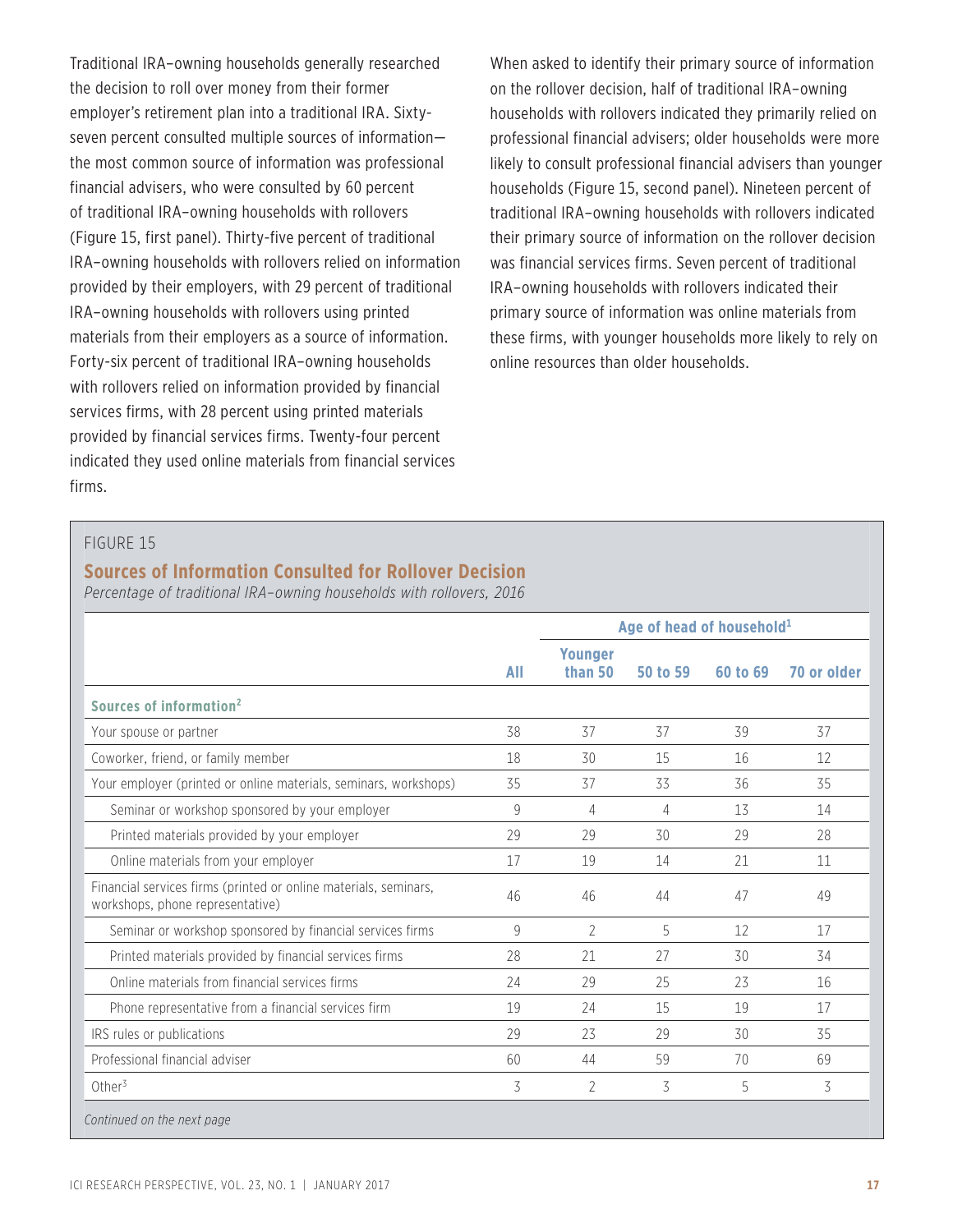#### FIGURE 15 CONTINUED

### **Sources of Information Consulted for Rollover Decision**

*Percentage of traditional IRA–owning households with rollovers, 2016*

|                                                                                                      |                | Age of head of household <sup>1</sup> |          |                |                    |
|------------------------------------------------------------------------------------------------------|----------------|---------------------------------------|----------|----------------|--------------------|
|                                                                                                      | All            | Younger<br>than 50                    | 50 to 59 | 60 to 69       | 70 or older        |
| <b>Primary source of information</b>                                                                 |                |                                       |          |                |                    |
| Your spouse or partner                                                                               | 6              | 6                                     | 5        | 8              | 5                  |
| Coworker, friend, or family member                                                                   | 6              | 11                                    | 5        | 4              | 3                  |
| Your employer (printed or online materials, seminars, workshops)                                     | 10             | 13                                    | 9        | 11             | 8                  |
| Seminar or workshop sponsored by your employer                                                       | $\overline{2}$ | 1                                     | 1        | 3              | 3                  |
| Printed materials provided by your employer                                                          | 7              | 10                                    | 7        | 6              | 5                  |
| Online materials from your employer                                                                  | 1              | $\overline{2}$                        | 1        | $\overline{2}$ | $($ <sup>*</sup> ) |
| Financial services firms (printed or online materials, seminars,<br>workshops, phone representative) | 19             | 25                                    | 20       | 13             | 13                 |
| Seminar or workshop sponsored by financial services firms                                            | 1              | $(*)$                                 | $(*)$    | 1              | 2                  |
| Printed materials provided by financial services firms                                               | 4              | 4                                     | 6        | $\overline{2}$ | 4                  |
| Online materials from financial services firms                                                       | 7              | 13                                    | 6        | 5              | $\overline{2}$     |
| Phone representative from a financial services firm                                                  | 7              | 8                                     | 8        | 5              | 5                  |
| IRS rules or publications                                                                            | 6              | 6                                     | 9        | 4              | 9                  |
| Professional financial adviser                                                                       | 50             | 37                                    | 49       | 55             | 59                 |
| Other <sup>3</sup>                                                                                   | 3              | $\gamma$                              | 3        | 5              | 3                  |
| Number of respondents                                                                                | 1,357          | 347                                   | 343      | 408            | 259                |

<sup>1</sup> Age is based on the age of the sole or co-decisionmaker for household saving and investing.

<sup>2</sup> Multiple responses are included; 67 percent of traditional IRA-owning households with rollovers consulted multiple sources of information.

<sup>3</sup> Other responses given included: myself, other online information, bank, and books and magazines.

 $(*)$  = less than 0.5 percent

Source: Investment Company Institute IRA Owners Survey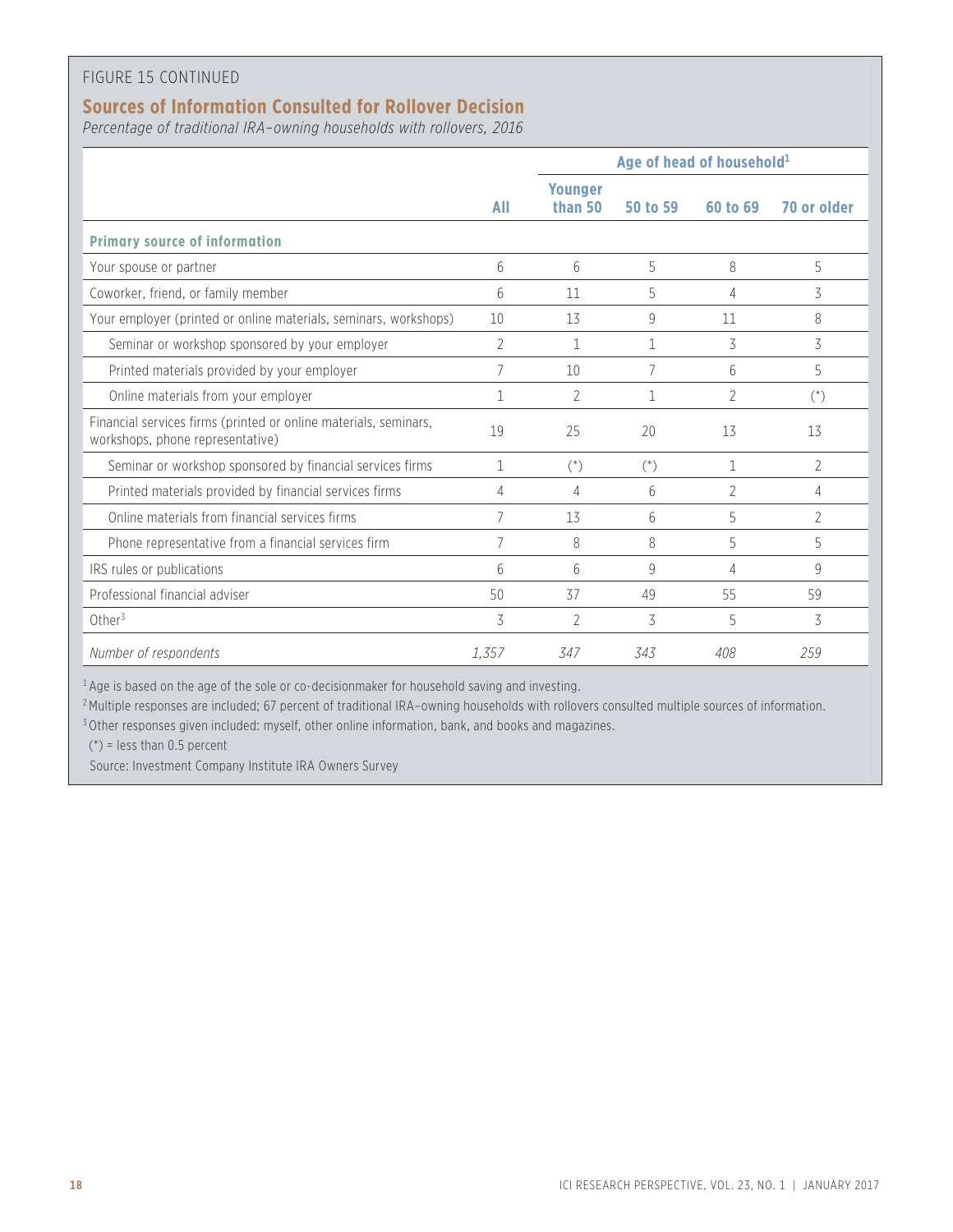In selecting the initial asset allocation of rollover assets in traditional IRAs, 19 percent of traditional IRA–owning households with rollovers indicated that their professional financial adviser selected the investments, and 41 percent indicated they worked together with a professional financial adviser to select the investments. Forty percent of traditional IRA–owning households with rollovers indicated that the household selected the investments without outside help.

Households with rollover assets in their traditional IRAs tend to have higher IRA balances, compared with IRAs funded purely by individual contributions. Median traditional IRA holdings that include rollovers were \$100,000 in mid-2016, compared with median traditional IRA holdings of \$30,000 for balances that did not include rollovers (Figure 16).<sup>25</sup>

#### FIGURE 16

#### **Traditional IRAs Preserve Assets from Employer-Sponsored Retirement Plans**

*Traditional IRA assets by employer-sponsored retirement plan rollover activity, 2016*

|                                         | <b>Traditional IRA includes rollover</b><br>from employer-sponsored<br>retirement plan <sup>1</sup> | <b>Traditional IRA does not include rollover</b><br>from employer-sponsored<br>retirement plan <sup>2</sup> |
|-----------------------------------------|-----------------------------------------------------------------------------------------------------|-------------------------------------------------------------------------------------------------------------|
| <b>Traditional IRA assets</b>           |                                                                                                     |                                                                                                             |
| Mean                                    | \$217,900                                                                                           | \$84,000                                                                                                    |
| Median                                  | \$100,000                                                                                           | \$30,000                                                                                                    |
| Household financial assets <sup>3</sup> |                                                                                                     |                                                                                                             |
| Mean                                    | \$484.700                                                                                           | \$375.100                                                                                                   |
| Median                                  | \$400,000                                                                                           | \$260,000                                                                                                   |

<sup>1</sup> Fifty-nine percent of households owning traditional IRAs have traditional IRAs that include rollovers from employer-sponsored retirement plans (see Figure 12).

<sup>2</sup> Forty-one percent of households owning traditional IRAs have traditional IRAs that do not include rollovers from employer-sponsored retirement plans (see Figure 12).

<sup>3</sup> Household financial assets include assets in employer-sponsored retirement plans but exclude the household's primary residence. Source: Investment Company Institute IRA Owners Survey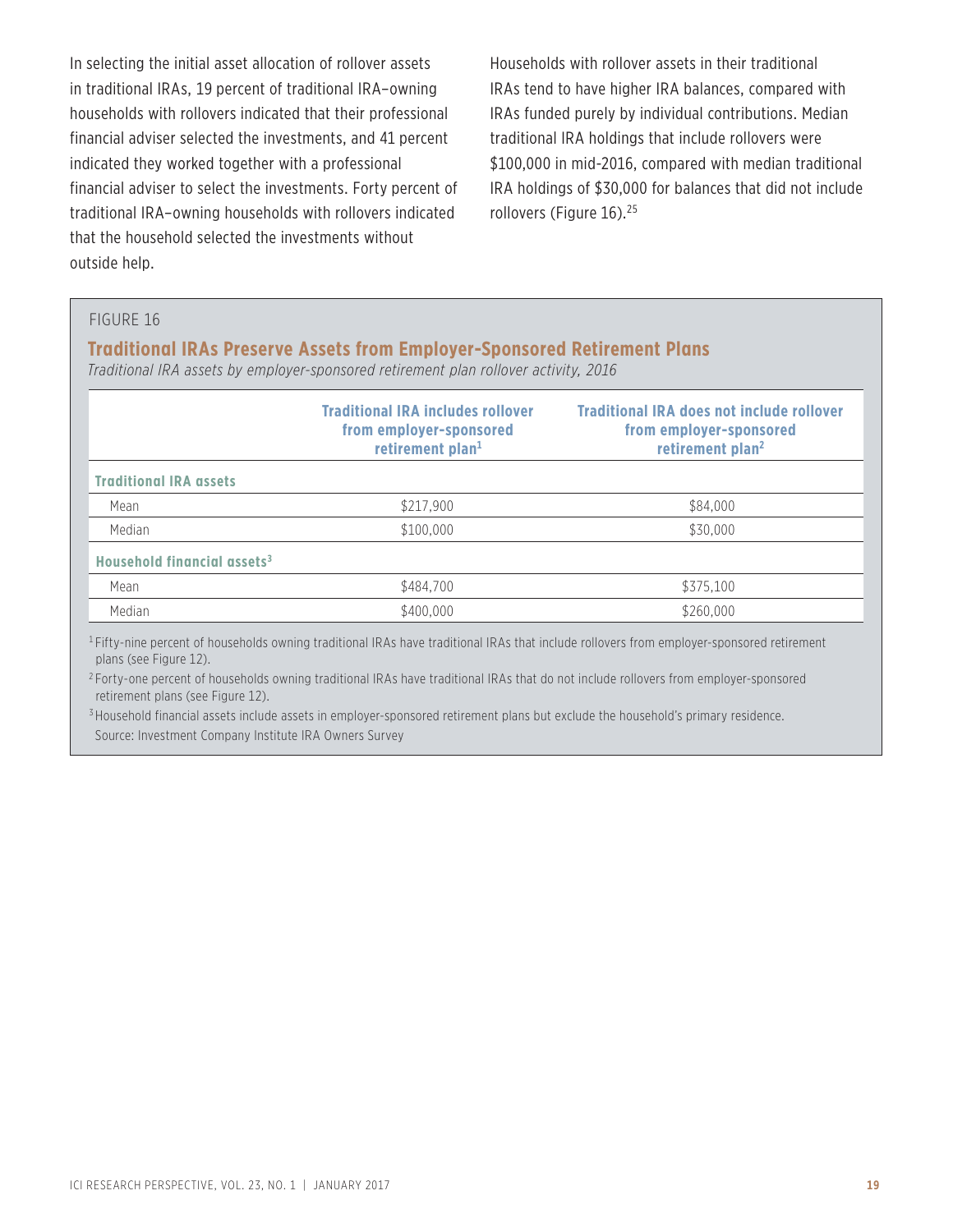## **Few Households Make Contributions to IRAs**

Although IRAs can help Americans build their retirement savings, the majority of US households do not contribute to them. In tax year 2015, only 11 percent of all US households made contributions to traditional IRAs or Roth IRAs, compared with 12 percent in tax year 2014 (Figure 17, top panel). Thirty-six percent of households owning traditional IRAs or Roth IRAs in mid-2016 made

contributions in tax year 2015 (Figure 18), compared with 39 percent in tax year 2014 and 30 percent in tax year 2013.26 Households may, depending on their eligibility, contribute to more than one type of IRA in each tax year. Among households making contributions to traditional IRAs or Roth IRAs in tax year 2015, 40 percent contributed to traditional IRAs only and half contributed to Roth IRAs only. The remaining 10 percent contributed to both traditional IRAs and Roth IRAs in tax year 2015 (Figure 17).

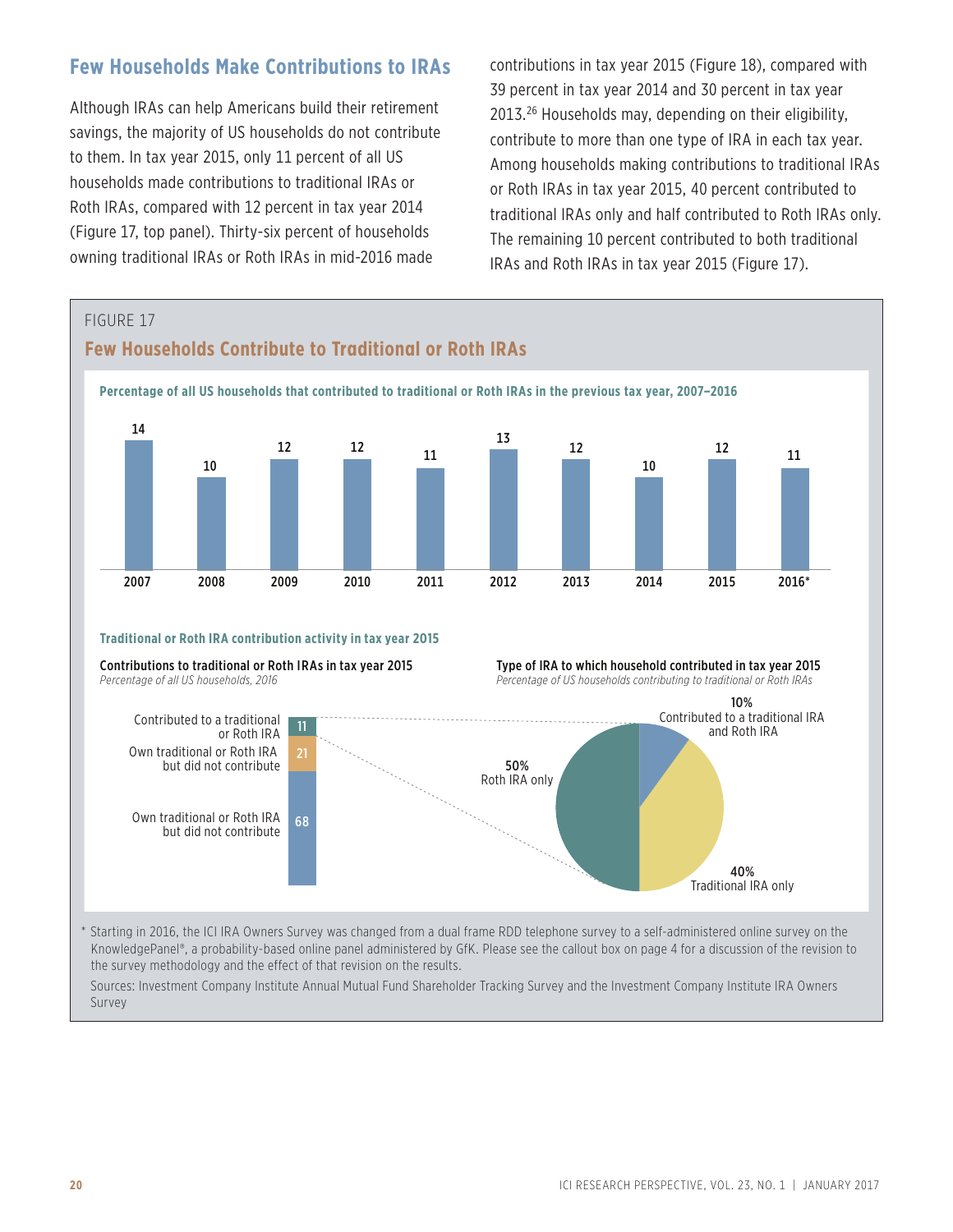## **Roth IRA Owners Are More Likely to Contribute**

Traditional IRA owners were less likely than Roth IRA owners to have made contributions. Thirty-nine percent of households owning Roth IRAs in mid-2016 made contributions in tax year 2015 (Figure 18). In contrast, only 22 percent of traditional IRA–owning households in mid-2016 contributed to their traditional IRAs in tax year 2015.27

Several factors play a role in the lower contribution rate to traditional IRAs.<sup>28</sup> For example, restrictions on the tax deductibility of contributions $29$  must be considered by traditional IRA–owning households that have retirement plan coverage at work.30 In addition, 46 percent of traditional IRA–owning households in mid-2016 indicated that someone in the household was retired. Furthermore, some traditional IRA–owning households use traditional IRAs to preserve rollovers rather than as a contributory savings vehicle. And, some households may be able to meet their retirement savings needs through their retirement plans at work.<sup>31</sup> Nevertheless, other research finds that traditional IRA investors who make contributions tend to do so on a recurring basis.<sup>32</sup>

#### FIGURE 18

## **Contribution Activity to Roth IRAs Outpaces Contribution Activity to Traditional IRAs in Tax Year 2015**

*Percentage of US households owning each type of IRA in 2016 by contribution status in tax year 2015*



Note: Households may hold more than one type of IRA. Contribution activity reported is for type of IRA indicated. Some of these households may have been ineligible to make contributions.

Source: Investment Company Institute IRA Owners Survey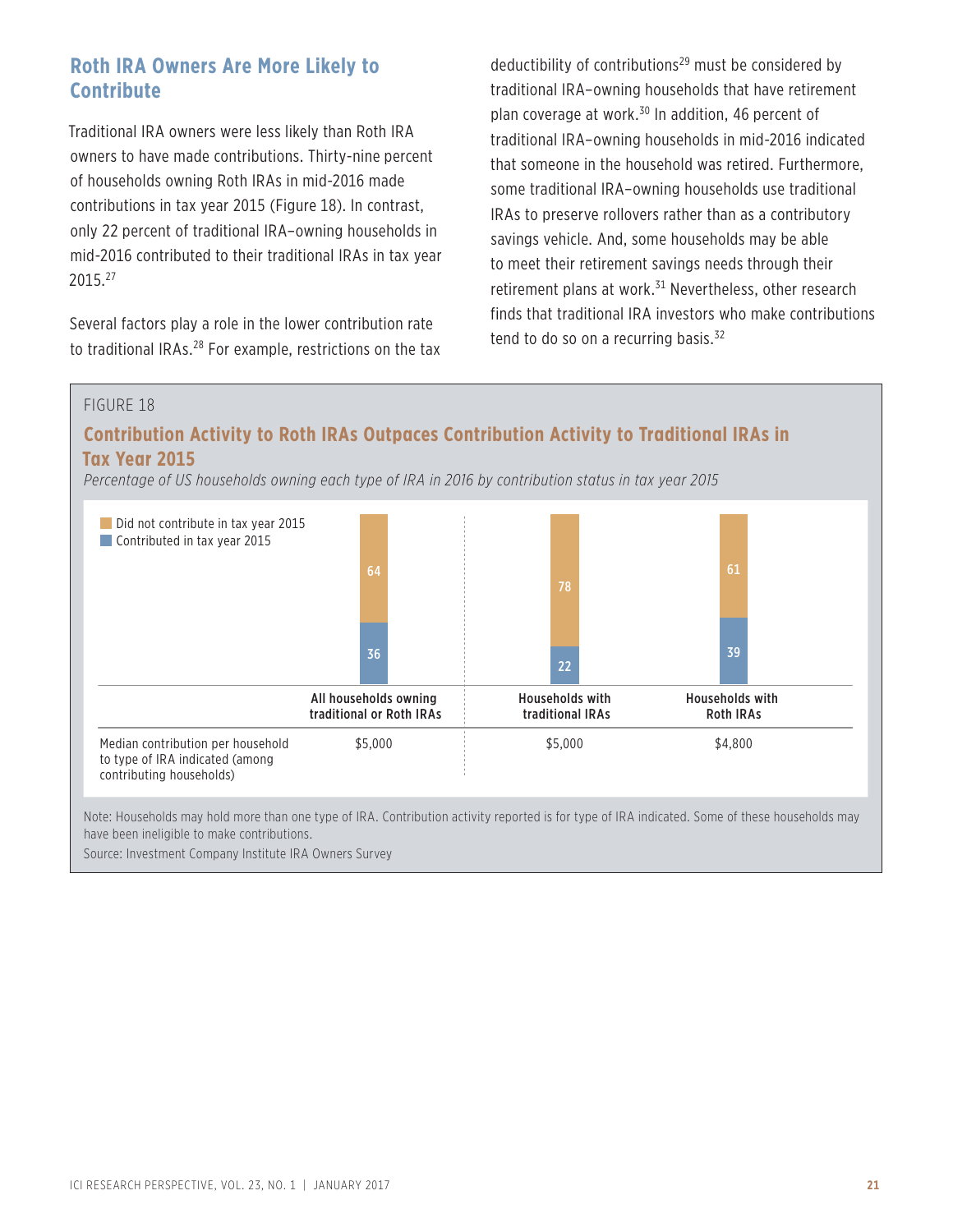In tax year 2015, the median household contribution to traditional IRAs was \$5,000 (Figure 18), and the median household contribution to Roth IRAs was \$4,800. In tax year 2015, the traditional and Roth IRA contribution limit was \$5,500 for individuals younger than 50 (Figure 19).<sup>33</sup> Since tax year 2002, individuals aged 50 or older are eligible to make catch-up contributions to their IRAs.<sup>34</sup> Among households aged 50 or older, 36 percent owned

traditional or Roth IRAs in mid-2016 (Figure 20). Of these IRA-owning households, 28 percent made contributions to traditional or Roth IRAs; half of these contributing households made catch-up contributions. All told, catchup contributions are not prevalent, with only 5 percent of all US households aged 50 or older $35$  reporting catch-up contributions to traditional or Roth IRAs.



#### FIGURE 20

#### **Traditional and Roth IRA Catch-Up Contributions Are Infrequent**

*Percentage of US households with individuals aged 50 or older in 2016 by contribution status in tax year 2015*

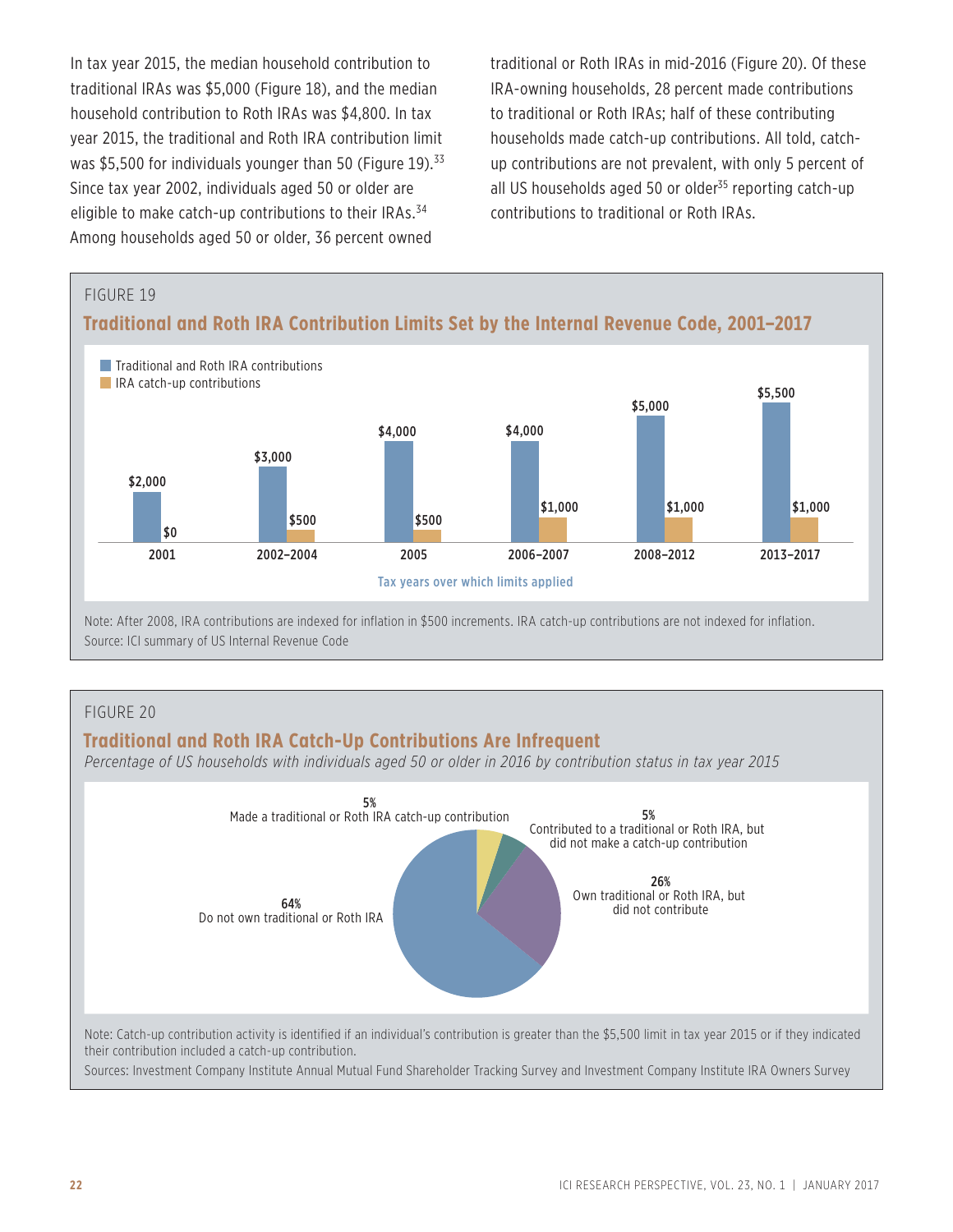## **IRA Withdrawals Are Infrequent, Mostly Retirement Related**

Few households withdraw money from their IRAs in any given year, and most withdrawals are retirement related. A traditional IRA withdrawal taken by an individual prior to age 59½ generally is subject to a 10 percent penalty on the taxable portion of the withdrawal (in addition to the federal, state, and local income tax that may be due).<sup>36</sup> Taxpayers older than 59½ but younger than 70½ may take withdrawals without penalty, but generally are not required to do so. Traditional IRA owners aged 70½ or

older are required to withdraw an annual amount based on life expectancy or pay a penalty for failing to do so; these withdrawals are called required minimum distributions (RMDs). Households with inherited IRAs also generally are required to take distributions.

Twenty-five percent of households owning traditional IRAs in mid-2016 reported taking withdrawals from these IRAs in tax year 2015, compared with 22 percent in tax year 2014 (Figure 21).37 In 2008, the Worker, Retiree, and Employer Recovery Act suspended RMDs from traditional IRAs and other retirement accounts for tax year 2009.38 Withdrawal

#### FIGURE 21

#### **Traditional IRA Withdrawal Activity**

*Percentage of households owning traditional IRAs in the year indicated that took withdrawals in the prior year*



\* Starting in 2016, the ICI IRA Owners Survey was changed from a dual frame RDD telephone survey to a self-administered online survey on the KnowledgePanel®, a probability-based online panel administered by GfK. Please see the callout box on page 4 for a discussion of the revision to the survey methodology and the effect of that revision on the results.

Note: Households were surveyed in the spring of the year indicated and asked about withdrawals in the prior year.

Source: Investment Company Institute IRA Owners Survey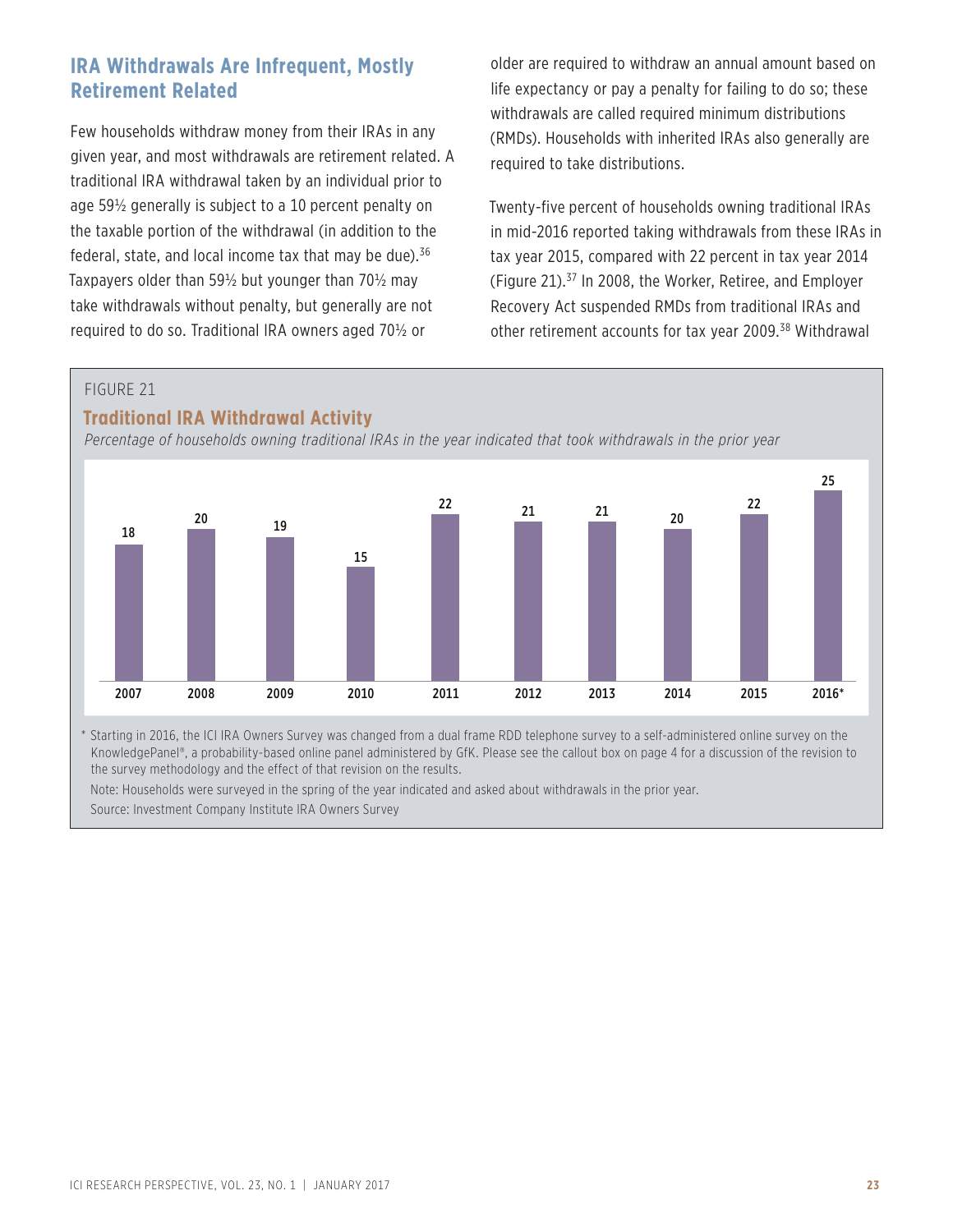activity among traditional IRA–owning households fell to lower levels in tax year 2009, likely due, to some extent, to the suspension of RMDs from traditional IRAs.<sup>39</sup> Some of the increase in withdrawal activity in tax year 2010 and tax year 2011 resulted from the return of RMDs. Among households taking traditional IRA withdrawals in tax year 2015, 88 percent reported that someone in the household was retired from their lifetime occupation (Figure 22). Nevertheless, 52 percent of retired households owning traditional IRAs in mid-2016 did not take withdrawals in tax year 2015.

Traditional IRA–owning households that made withdrawals generally took modest-sized amounts. Seventeen percent of traditional IRA–owning households making withdrawals in tax year 2015 took less than \$2,500 from their IRAs, and another 15 percent withdrew between \$2,500 and \$4,999 (Figure 22). Although some withdrawals appear large in dollar amounts, a median of 6 percent of the account balance was typically withdrawn. In line with the incentives and disincentives of the tax code, younger households were much less likely to make withdrawals than older households. Among traditional IRA–owning households in mid-2016 headed by individuals younger than 59, only 5 percent took withdrawals in tax year 2015 (Figure 23).40 Twenty-one percent of households owning traditional IRAs and headed by an individual aged 59 to 69 in mid-2016 reported withdrawals in tax year 2015. Eighty-two percent of households owning traditional IRAs and headed by an individual aged 70 or older took withdrawals in tax year 2015.41



your lifetime occupation?"

<sup>2</sup> Households that made a withdrawal exclude those that closed and no longer own traditional IRAs. Source: Investment Company Institute IRA Owners Survey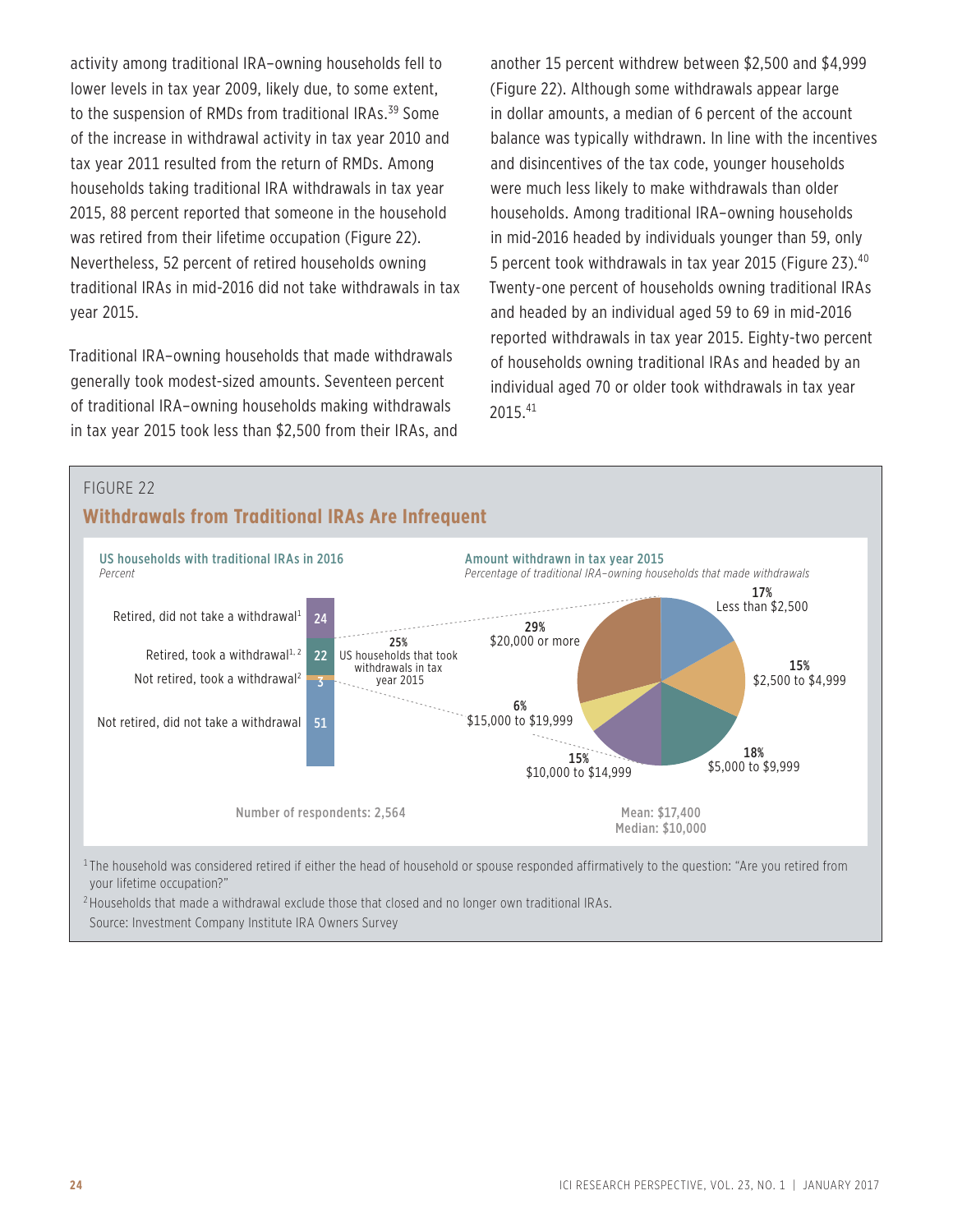#### FIGURE 23

## **Most Traditional IRA–Owning Households That Take Withdrawals Are Headed by Individuals Aged 70 or Older**

*Percentage of traditional IRA–owning households, 2007–2016*

|                                                                                                                                                         | <b>Traditional IRA-owning households</b> |                |                |                |      |                |                |                |      |                   |
|---------------------------------------------------------------------------------------------------------------------------------------------------------|------------------------------------------|----------------|----------------|----------------|------|----------------|----------------|----------------|------|-------------------|
|                                                                                                                                                         | 2007                                     | 2008           | 2009           | 2010           | 2011 | 2012           | 2013           | 2014           | 2015 | 2016 <sup>1</sup> |
| Age of head of household <sup>2</sup><br>Percentage of US households owning traditional IRAs                                                            |                                          |                |                |                |      |                |                |                |      |                   |
| Younger than 59                                                                                                                                         | 64                                       | 62             | 63             | 62             | 58   | 61             | 61             | 60             | 54   | 51                |
| 59 to 69                                                                                                                                                | 20                                       | 22             | 20             | 22             | 25   | 23             | 22             | 23             | 27   | 29                |
| 70 or older                                                                                                                                             | 16                                       | 16             | 17             | 16             | 17   | 16             | 17             | 17             | 19   | 20                |
| Traditional IRA withdrawal activity by age <sup>2</sup><br>Percentage of US households owning traditional IRAs                                          |                                          |                |                |                |      |                |                |                |      |                   |
| Younger than 59, did not take a withdrawal                                                                                                              | 61                                       | 59             | 60             | 59             | 54   | 56             | 56             | 56             | 50   | 48                |
| Younger than 59, took a withdrawal                                                                                                                      | 3                                        | $\overline{4}$ | 3              | 3              | 5    | 5              | 5              | 4              | 5    | 3                 |
| Aged 59 to 69, did not take a withdrawal                                                                                                                | 15                                       | 17             | 16             | 18             | 20   | 19             | 18             | 18             | 22   | 23                |
| Aged 59 to 69, took a withdrawal                                                                                                                        | 6                                        | 5              | $\overline{4}$ | 4              | 5    | $\overline{4}$ | $\overline{4}$ | 5              | 5    | 6                 |
| Aged 70 or older, did not take a withdrawal                                                                                                             | 6                                        | $\overline{4}$ | 5              | $\overline{7}$ | 5    | $\overline{4}$ | 5              | 6              | 6    | 4                 |
| Aged 70 or older, took a withdrawal                                                                                                                     | 9                                        | 11             | 12             | 9              | 13   | 12             | 12             | 11             | 12   | 16                |
| Memo:                                                                                                                                                   |                                          |                |                |                |      |                |                |                |      |                   |
| Percentage of traditional IRA-owning households<br>with withdrawals                                                                                     | 18                                       | 20             | 19             | 15             | 22   | 21             | 21             | 20             | 22   | 25                |
| Incidence of withdrawal activity by age <sup>2</sup><br>Percentage of traditional IRA-owning households by age <sup>2</sup>                             |                                          |                |                |                |      |                |                |                |      |                   |
| Younger than 59                                                                                                                                         | 4                                        | 6              | 5              | 5              | 8    | $\overline{7}$ | 8              | $\overline{7}$ | 9    | 5                 |
| 59 to 69                                                                                                                                                | 27                                       | 24             | 19             | 17             | 19   | 17             | 19             | 20             | 18   | 21                |
| 70 or older                                                                                                                                             | 59                                       | 73             | 70             | 53             | 72   | 74             | 70             | 67             | 66   | 82                |
| Age composition of households with withdrawals*<br>Percentage of traditional IRA-owning households with withdrawals                                     |                                          |                |                |                |      |                |                |                |      |                   |
| Younger than 59                                                                                                                                         | 16                                       | 18             | 16             | 20             | 22   | 22             | 22             | 20             | 22   | 11                |
| 59 to 69                                                                                                                                                | 31                                       | 26             | 20             | 25             | 21   | 19             | 21             | 23             | 22   | 24                |
| 70 or older                                                                                                                                             | 53                                       | 56             | 64             | 55             | 57   | 59             | 57             | 57             | 56   | 65                |
| <sup>1</sup> Starting in 2016, the ICI IRA Owners Survey was changed from a dual frame RDD telephone survey to a self-administered online survey on the |                                          |                |                |                |      |                |                |                |      |                   |

KnowledgePanel®, a probability-based online panel administered by GfK. Please see the callout box on page 4 for a discussion of the revision to the survey methodology and the effect of that revision on the results.

<sup>2</sup> Age is based on the age of the sole or co-decisionmaker for household saving and investing.

Note: The figure reports traditional IRA withdrawal activity for the prior year. For example, for traditional IRA–owning households in 2016, the figure reports withdrawal activity for tax year 2015.

Source: Investment Company Institute IRA Owners Survey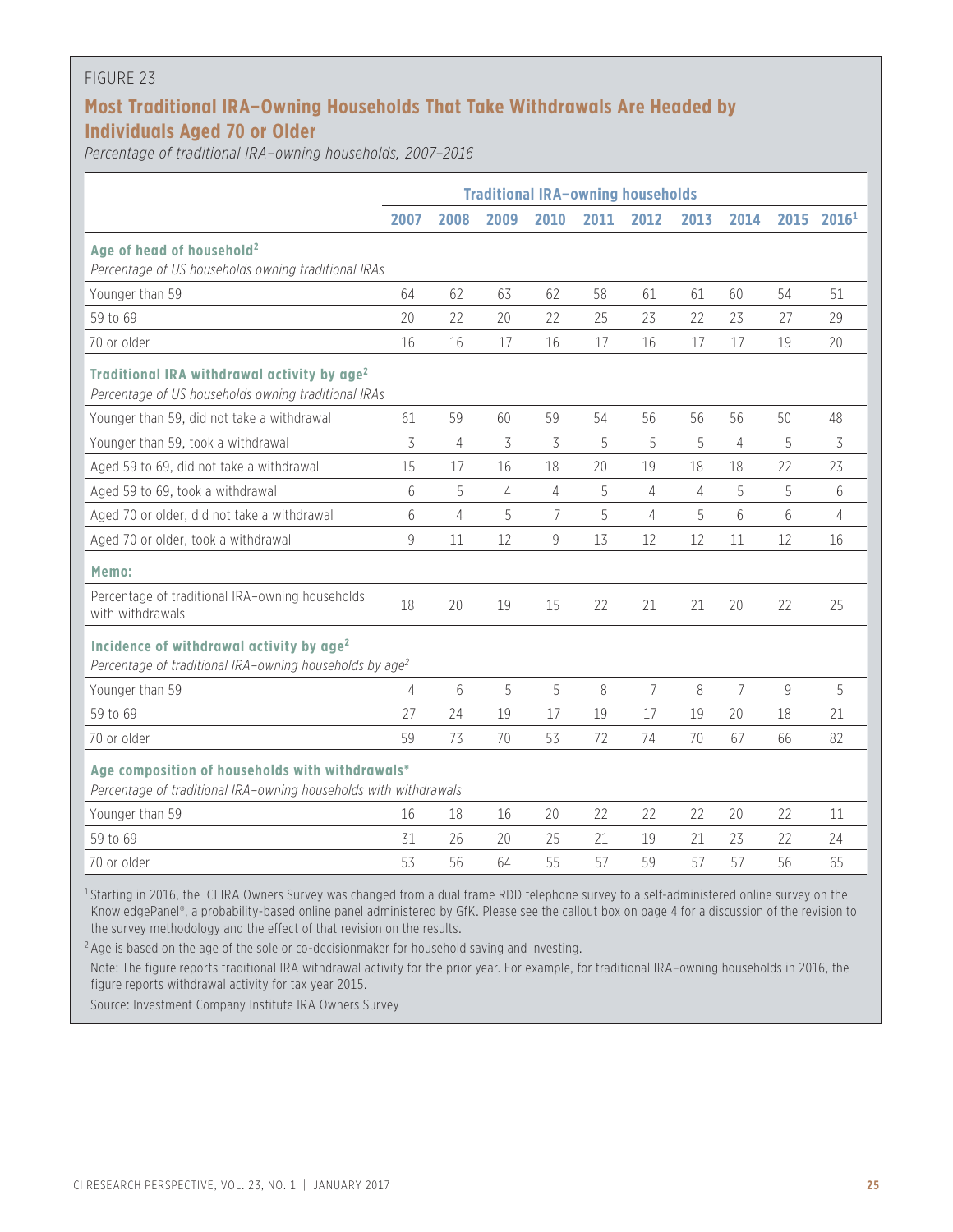Typically, withdrawals from traditional IRAs were taken to fulfill RMDs. Seventy-one percent of households owning traditional IRAs in mid-2016 and making withdrawals in tax year 2015 calculated their withdrawal amount based on the RMD, compared with 61 percent in tax year 2014 (Figure 24). Another 14 percent of traditional IRA–owning households taking withdrawals reported they withdrew lump sums based on needs in tax year 2015, compared with 24 percent in tax year 2014. In tax year 2015, 11 percent reported a scheduled withdrawal amount, either as a percentage of the account or a regular dollar amount, the same share that reported a scheduled withdrawal amount in tax year 2014.

Reflecting the rules governing distributions from traditional IRAs, households headed by individuals aged 70 or older were much more likely to cite RMDs as the way they calculated their withdrawal amounts,<sup>42</sup> while younger

households were much more likely to take lump-sum withdrawals based on needs. Among traditional IRA– owning households in mid-2016 with a head of household aged 70 or older and taking a withdrawal in tax year 2015, 91 percent indicated their withdrawal was based on the RMD rules—only 2 percent took lump sums based on needs (Figure 25). In contrast, among withdrawing households younger than age 70, 36 percent took lump sums based on needs.

Traditional IRA–owning households that took withdrawals in tax year 2015 usually consulted outside sources to determine the amount of the withdrawal. Sixty-six percent consulted a professional financial adviser to determine the amount to withdraw in tax year 2015 (Figure 26). Thirtytwo percent consulted Internal Revenue Service (IRS) rules or publications.





\* Starting in 2016, the ICI IRA Owners Survey was changed from a dual frame RDD telephone survey to a self-administered online survey on the KnowledgePanel®, a probability-based online panel administered by GfK. Please see the callout box on page 4 for a discussion of the revision to the survey methodology and the effect of that revision on the results.

Source: Investment Company Institute IRA Owners Survey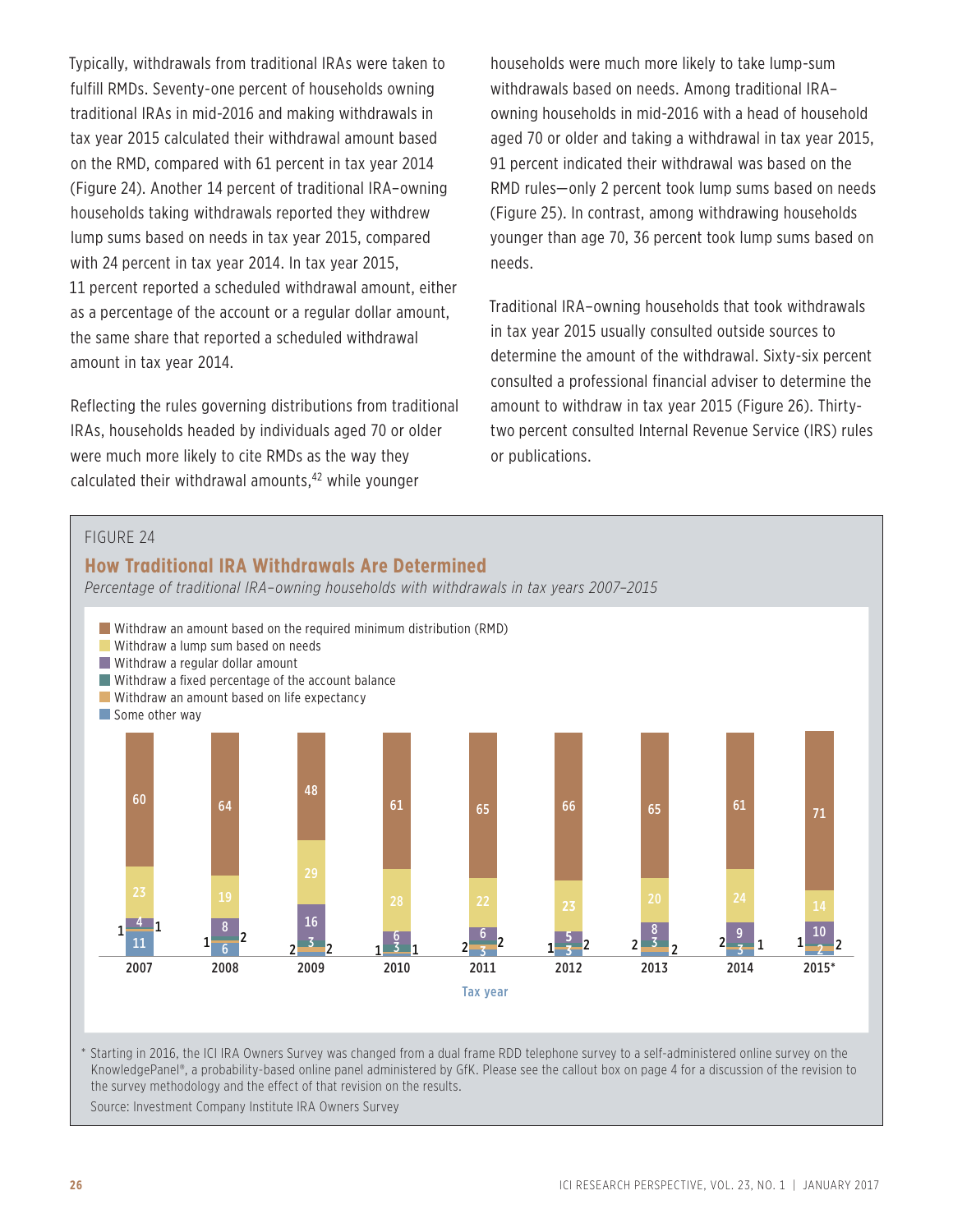

#### FIGURE 26

## **Most Households Consult a Professional Financial Adviser to Determine the Amount of Traditional IRA Withdrawals**

*Percentage of traditional IRA–owning households that made withdrawals in tax year 2015*

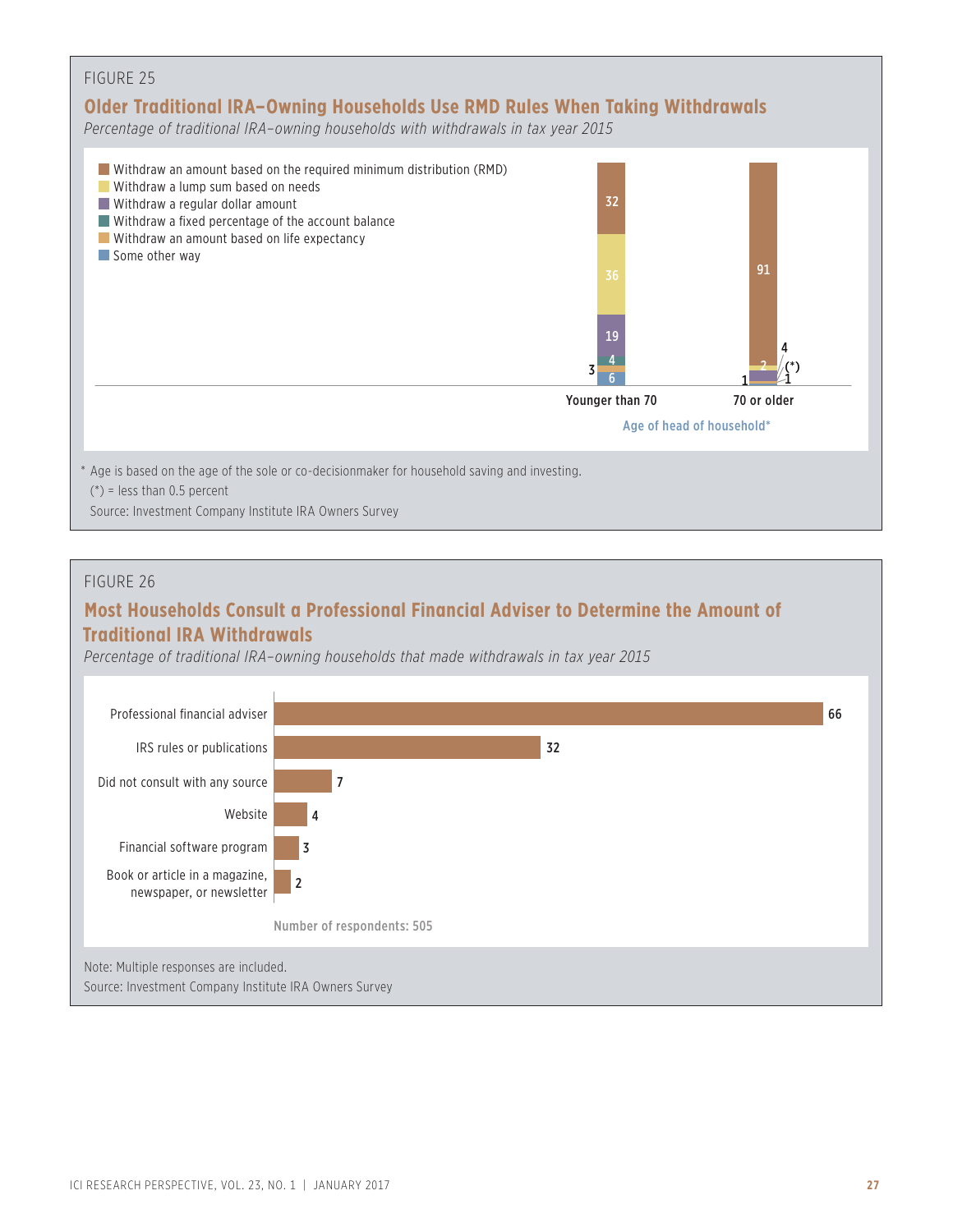## **The Role of Traditional IRA Withdrawals in Retirement**

Traditional IRA withdrawals can be used for a variety of purposes in retirement. Among households in which either the head of household or spouse was retired, 45 percent reported using traditional IRA withdrawals to pay for living expenses (Figure 27). Forty-two percent of retired

households that took traditional IRA withdrawals in tax year 2015 reinvested or saved the withdrawal amount into another account.43 Sixteen percent reported using their withdrawals for home purchase, repair, or remodeling, and 9 percent reported using their withdrawals for healthcare expenses. Six percent used their withdrawals for emergencies.

#### FIGURE 27

#### **Traditional IRA Withdrawals Often Are Used to Pay for Living Expenses**

Percentage of withdrawing traditional IRA–owning households<sup>1</sup> in which either the head of household or spouse is retired,<sup>2</sup> *2016* 

| Purpose of traditional IRA withdrawal in retirement <sup>3</sup> |     |  |
|------------------------------------------------------------------|-----|--|
| Took withdrawals to pay for living expenses                      | 45  |  |
| Spent it on a car, boat, or big-ticket item other than a home    | 6   |  |
| Spent it on a healthcare expense                                 | 9   |  |
| Used it for an emergency                                         | 6   |  |
| Used it for home purchase, repair, or remodeling                 | 16  |  |
| Reinvested or saved it in another account                        | 42  |  |
| Paid for education                                               |     |  |
| Some other purpose                                               | 10  |  |
| Number of respondents                                            | 535 |  |

<sup>1</sup>The base of respondents includes the 22 percent of traditional IRA-owning households that were retired and took withdrawals reported in Figure 22.

 $2$ The household was considered retired if either the head of household or spouse responded affirmatively to the question: "Are you retired from your lifetime occupation?"

<sup>3</sup> Multiple responses are included.

Source: Investment Company Institute IRA Owners Survey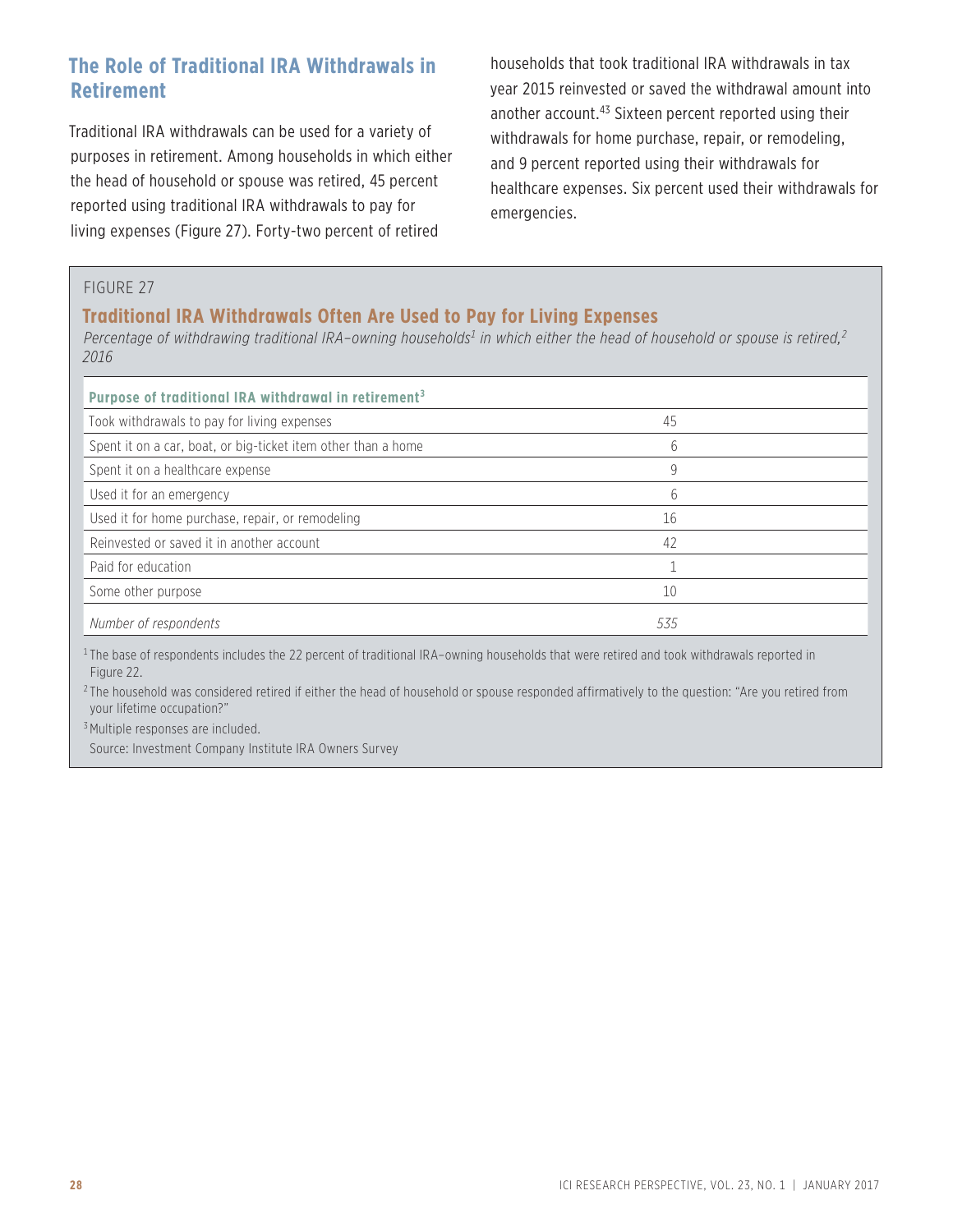## **Most Traditional IRA Owners Have a Planned Retirement Strategy**

Sixty-eight percent of traditional IRA–owning households in mid-2016 said they have a strategy for managing income and assets in retirement (Figure 28). These households typically seek advice when building their retirement income strategy. Seventy-six percent of traditional IRA–owning households with a strategy consulted a

professional financial adviser when creating the strategy (Figure 29). Twenty-six percent used a website to help create their retirement income and asset management strategy, and 24 percent consulted with friends or family. Twenty-three percent consulted written materials (e.g., a book or article in a magazine or newspaper). Ten percent of households with a strategy used a financial software package to build their retirement income and asset management strategy.

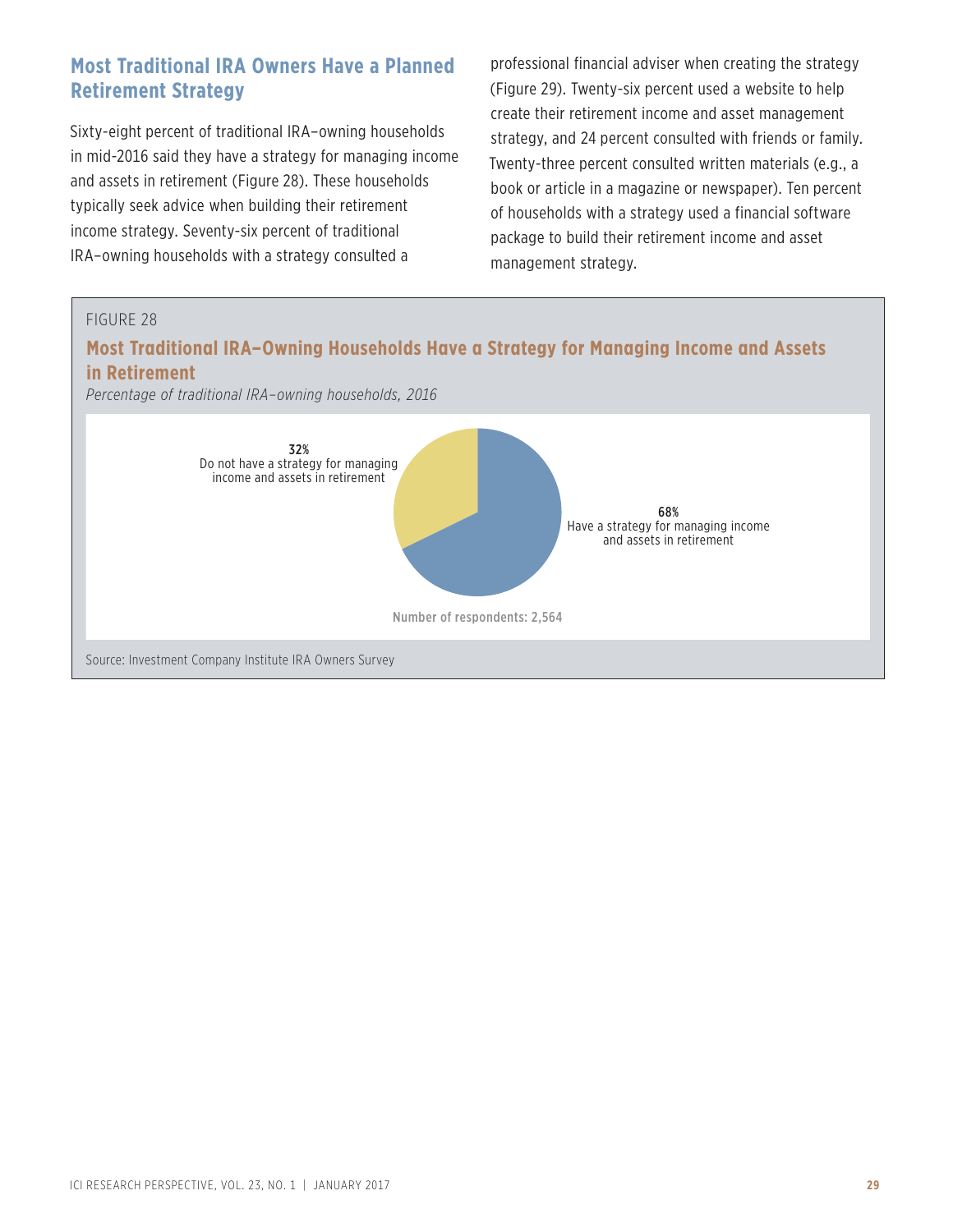#### FIGURE 29

## **Most IRA Owners Consult a Professional Financial Adviser When Creating a Retirement Strategy**

*Percentage of traditional IRA–owning households that indicated they have a strategy for managing income and assets in retirement, 2016*

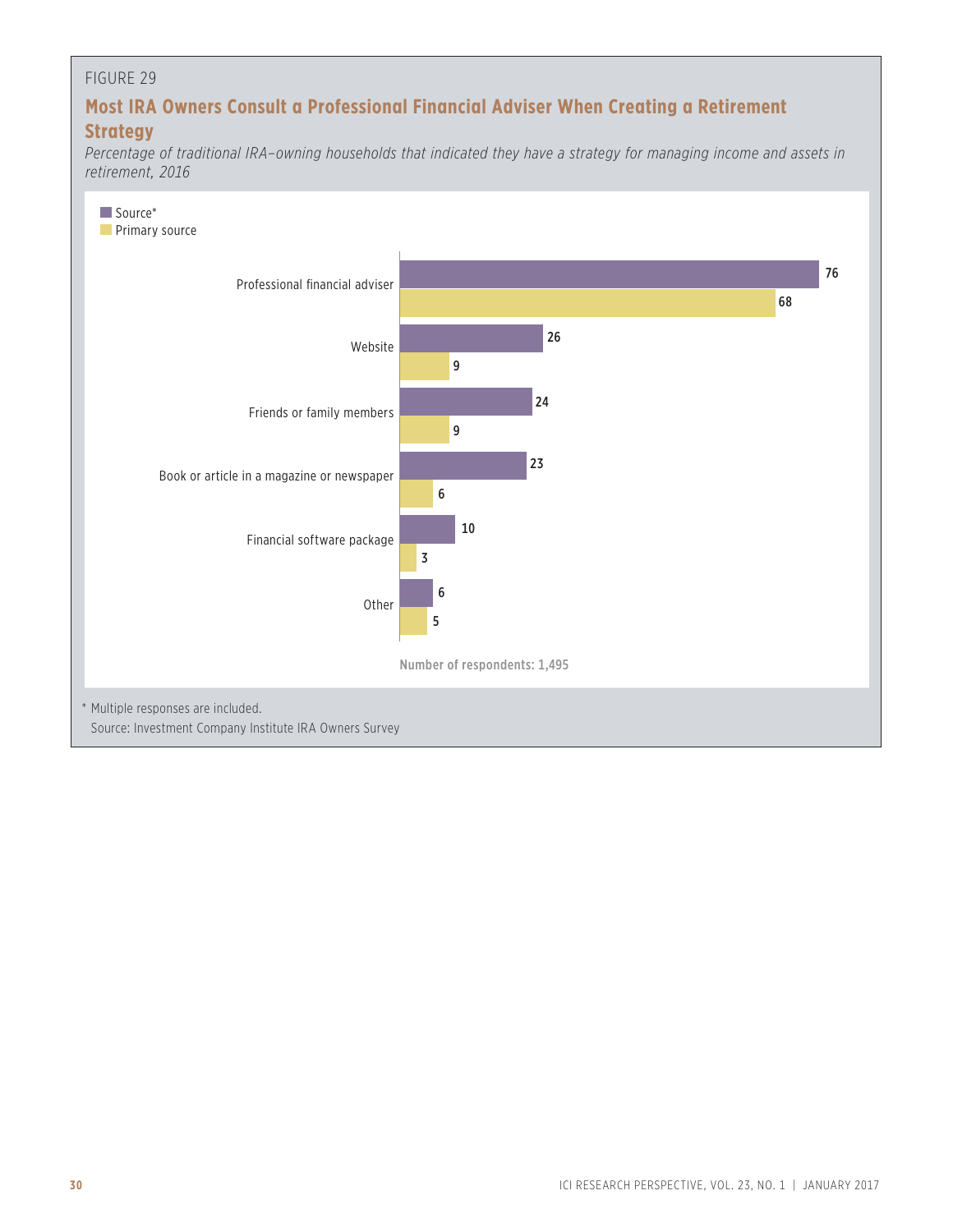Traditional IRA–owning households with a strategy for managing their income and assets in retirement reported that their strategy had multiple components. Seventy-one percent of these households reviewed their asset allocation and 68 percent developed a retirement income plan as part of their strategy (Figure 30). Sixtyseven percent of households with a strategy for managing their income and assets in retirement determined their

retirement expenses. Fifty-seven percent set aside emergency funds, and half reviewed their insurance policies. Fifty-six percent determined when to take Social Security benefits, with households aged 50 or older more likely to have done so compared with households younger than 50. Sixty-one percent of traditional IRA–owning households with a strategy took three or more steps in developing their strategy.

#### FIGURE 30

#### **Components of Strategy for Managing Income and Assets in Retirement**

*Percentage of traditional IRA–owning households that indicated they have a strategy for managing income and assets in retirement, 2016* 

|                                                 |       | Age of head of household* |          |          |             |  |  |
|-------------------------------------------------|-------|---------------------------|----------|----------|-------------|--|--|
|                                                 | All   | <b>Younger</b><br>than 35 | 35 to 49 | 50 to 64 | 65 or older |  |  |
| Review asset allocation                         | 71    | 68                        |          | 74       | 69          |  |  |
| Develop a retirement income plan                | 68    | 58                        | 68       | 73       | 64          |  |  |
| Determine your retirement expenses              | 67    | 62                        | 57       | 71       | 67          |  |  |
| Set aside emergency funds                       | 57    | 61                        | 58       | 62       | 50          |  |  |
| Determine when to take Social Security benefits | 56    | 34                        | 43       | 66       | 56          |  |  |
| Review your insurance policies                  | 50    | 51                        | 54       | 55       | 43          |  |  |
| Other                                           | 3     | っ                         |          | 3        | 4           |  |  |
| Number of respondents                           | 1.616 | 104                       | 290      | 634      | 588         |  |  |

\* Age is based on the age of the sole or co-decisionmaker for household saving and investing. Note: Multiple responses are included; 61 percent of traditional IRA–owning households that indicated they have a strategy for managing income and assets in retirement took three or more steps in developing their strategy. Source: Investment Company Institute IRA Owners Survey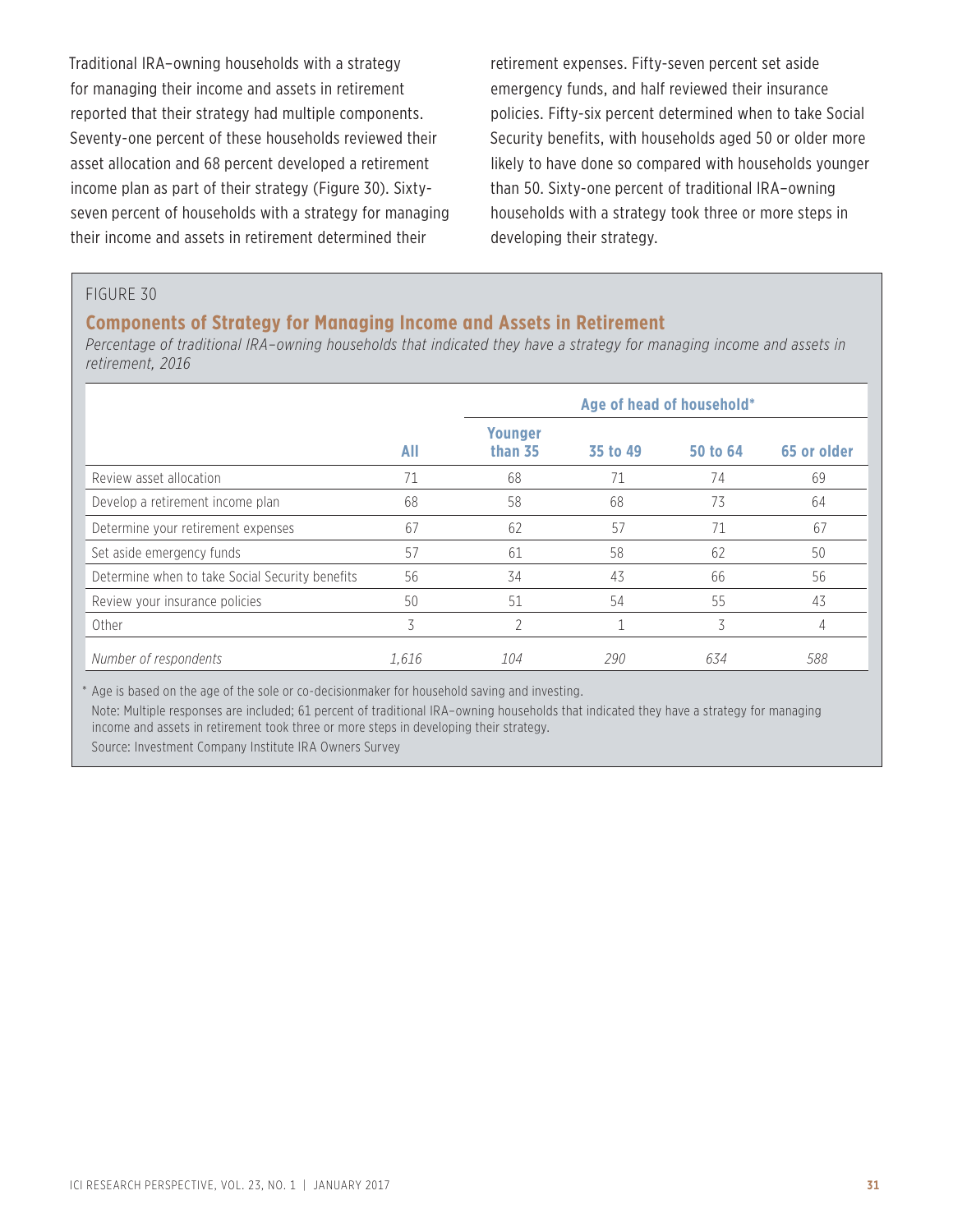#### *Additional Reading*

- » "The IRA Investor Profile: Traditional IRA Investors' Activity, 2007–2014," *ICI Research Report*. This report uses information collected in The IRA Investor Database™ to provide insight into contributions, rollovers, withdrawals, asset allocation, and account balances of more than 11 million traditional IRA investors in 2014. Available at www.ici.org/pdf/rpt\_16\_ira\_traditional.pdf.
- » "The IRA Investor Profile: Roth IRA Investors' Activity, 2007–2014," *ICI Research Report*. Information collected in The IRA Investor Database™ enables this report to analyze the contributions, conversions, rollovers, withdrawals, asset allocation, and account balances of more than 5 million Roth IRA investors in 2014. Available at www.ici.org/pdf/rpt\_16\_ira\_roth.pdf.
- » "The Evolving Role of IRAs in US Retirement Planning," *Investment Company Institute Perspective*. This research paper describes how the evolution of employer-sponsored retirement plans has elevated the importance of IRAs for many US households and highlights the significant role that IRAs play in retirement and retirement planning. Available at www.idc.org/pdf/per15-03.pdf.
- » "The Individual Retirement Account at Age 30: A Retrospective," *Investment Company Institute Perspective*. This research paper provides a summary of the growth and development of the IRA market. Available at www.ici.org/pdf/per11-01.pdf.
- » "The US Retirement Market, Third Quarter 2016." This quarterly release updates aggregate assets in retirement plans, IRAs, and annuities. Available at www.ici.org/info/ret\_16\_q3\_data.xls.
- » Individual Retirement Account Resource Center. Available at www.ici.org/iraresource.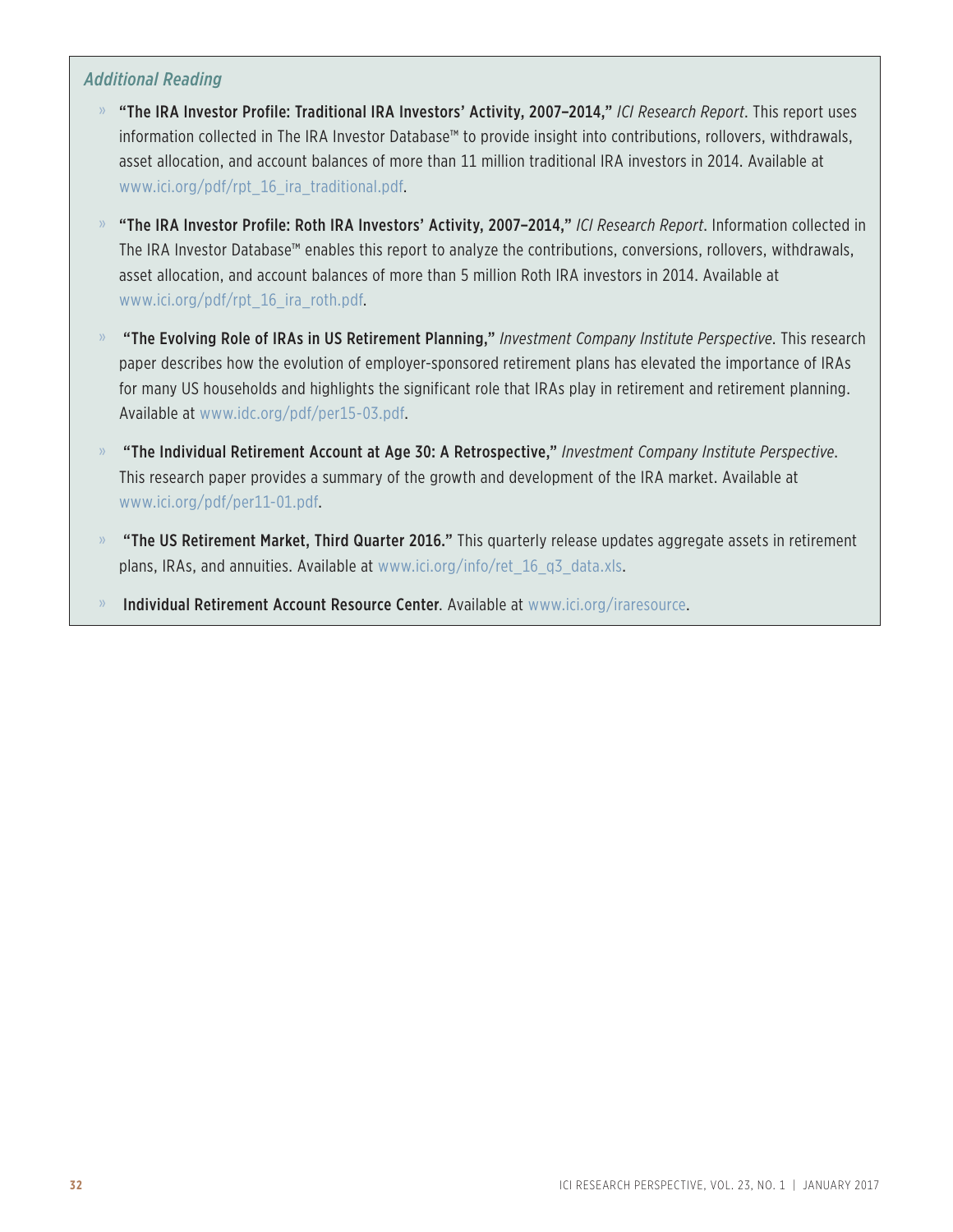## **Glossary**

catch-up contribution. Individuals aged 50 or older are permitted to make contributions to an IRA or employersponsored retirement savings plan in excess of the annual contribution limit. In 2016, the catch-up limit was \$1,000 for IRAs, \$3,000 for SIMPLE plans, and \$6,000 for 401(k) plans.

contribution limit. Federal law establishes limits for the amount an individual may contribute to an IRA, 401(k), or other retirement savings plan in any given year. In 2016, the annual employee contribution limit for 401(k)s and similar employer-sponsored retirement plans was \$18,000; the annual limit for traditional and Roth IRAs was \$5,500; and the annual limit for SIMPLE IRAs was \$12,500. The limit on the sum of employee and employer contributions for DC plans in 2016 was \$53,000. Individuals aged 50 or older may make additional catch-up contributions.

conversion. The movement of assets in a traditional IRA to a Roth IRA, either through a transfer of assets from a traditional IRA to a Roth IRA or by redesignating a traditional IRA as a Roth IRA. Assets in a 401(k) or other tax-advantaged employer-sponsored retirement plan also may be converted to a Roth IRA. Generally the assets converted are taxable in the year of the conversion to the Roth IRA.

defined benefit (DB) plan. An employer-sponsored pension plan in which the amount of future benefits an employee will receive from the plan is defined, typically by a formula based on salary history and years of service. The amount of contributions the employer is required to make will depend on the investment returns experienced by the plan and the benefits promised.

defined contribution (DC) plan. An employer-sponsored retirement plan, such as a 401(k) plan or a 403(b) plan, in which contributions are made to individual participant accounts. Depending on the type of DC plan, contributions may be made by the employee, the employer, or both. The employee's benefits at retirement or termination of employment are based on the employee's and employer's contributions, as well as earnings and losses on those contributions.

distribution. Individuals may take distributions (that is, withdraw funds) from their IRAs before retirement, but distributions may be subject to federal income tax, a tax penalty, or both. Withdrawals from traditional IRAs before age 59½ are subject to income tax and may be subject to a 10 percent early withdrawal penalty. The earnings portion of withdrawals from Roth IRAs made within five years of contribution or made before age 59½ is generally subject to income tax and may be subject to the 10 percent penalty. For both traditional IRAs and Roth IRAs, the 10 percent penalty does not apply to withdrawals made in cases of death or disability, or if used for certain medical expenses, first-time homebuyer expenses, qualified higher-education expenses, health insurance expenses of unemployed individuals, or as part of a series of substantially equal periodic payments (SEPPs) made for the life or over the life expectancy of the individual. In addition, provided the five-year holding period is satisfied, the earnings portion of early withdrawals from a Roth IRA made in cases of death, disability, or qualified first-time homebuyer expenses are not subject to income tax.

401(k) plan. A type of DC plan that allows employees to choose to contribute a portion of their salaries into the plan, which defers income taxes on the amounts contributed. Like a traditional IRA, no taxes are due until distributions are taken from the account. Starting in 2006, plans could choose to allow employees to make Roth contributions to a 401(k) plan. These contributions are claimed as taxable income in the year of the contribution, but no taxes are due on qualified distributions. Most 401(k) plans also allow employees to choose how to invest their accounts.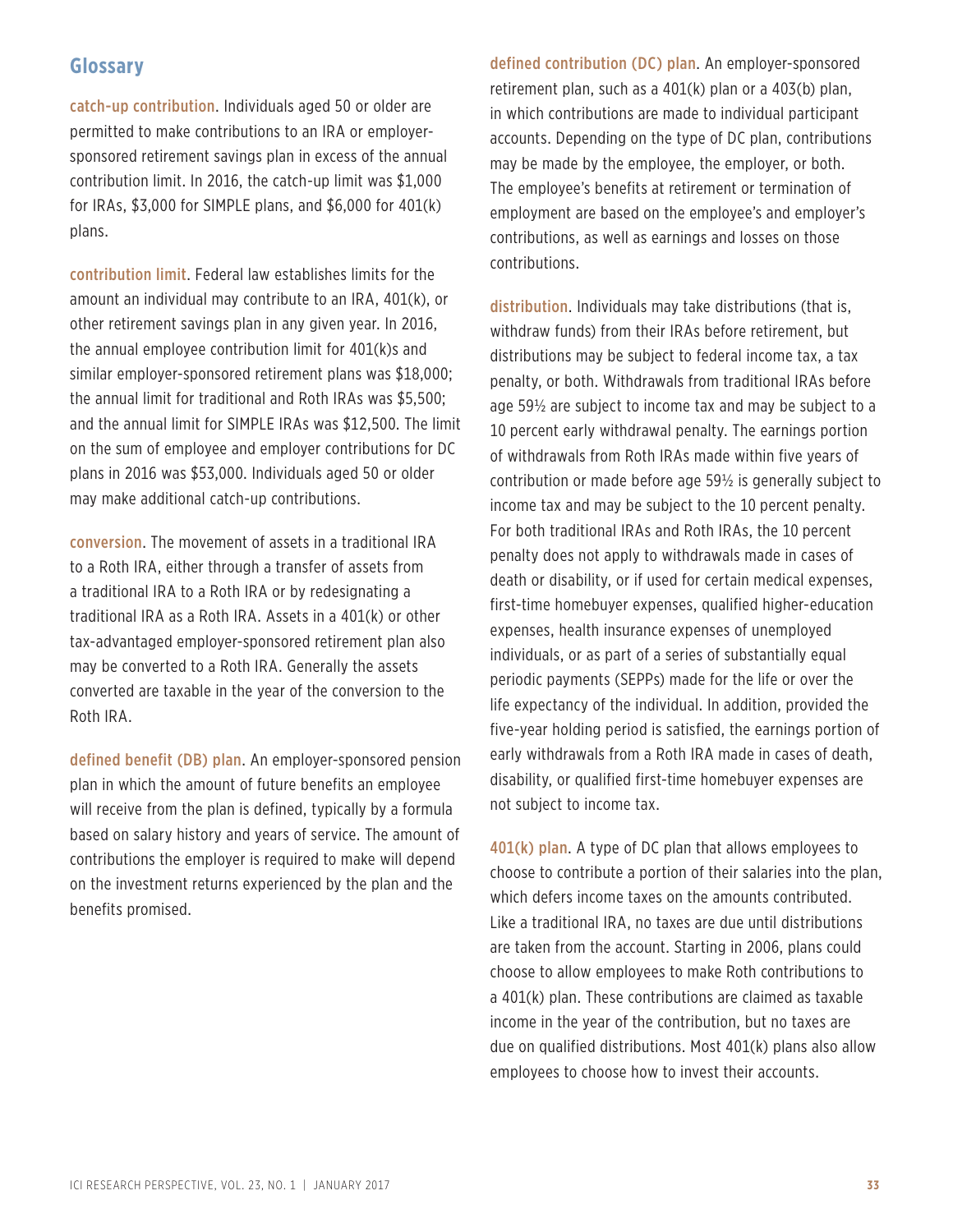individual retirement account (IRA). A tax-deferred or tax-free retirement account that allows contributions of a limited yearly sum. Congress initially designed IRAs to have two roles: (1) to give individuals not covered by a retirement plan at work a tax-advantaged retirement savings plan, and (2) to complement the employersponsored retirement system by preserving rollover assets at job separation or retirement. The acronym *IRA* also refers to *individual retirement annuities*, which receive similar tax treatment.

required minimum distribution (RMD). Minimum distribution rules require that beginning at age 70½, the entire amount of a traditional IRA be distributed over the expected life of the individual (or the joint lives of the individual and designated beneficiary). Distributing less than the required amount will result in a tax penalty. Roth IRAs are not subject to required minimum distributions during the account holder's lifetime.

rollover. The transfer of an investor's assets from one qualified retirement plan or account (IRA, 401(k), or other tax-advantaged, employer-sponsored retirement plan) to another—due to changing jobs, for instance—without a tax penalty.

Roth IRA. First available in 1998, this type of individual retirement account only permits after-tax (nondeductible) contributions. Distributions of both principal and earnings generally are not subject to federal income tax if taken after age 59½ (provided the five-year holding period is met). Distributions of principal before age 59½ are not subject to tax, but investment earnings are generally subject to tax and a 10 percent penalty if taken before age 59½. Distributions are not required during the account holder's lifetime.

SEP IRA (simplified employee pension). A retirement program in which an employer makes contributions to IRAs on behalf of employees. A salary reduction SEP (or SAR-SEP) IRA is a SEP IRA that allows employees to contribute their own compensation into an IRA. When Congress created the SIMPLE IRA in 1996, it provided that an employer could not establish a new SAR-SEP plan after 1996.

SIMPLE IRA (savings incentive match plan for employees).

A tax-favored retirement plan created in 1996 that small employers can set up for the benefit of their employees. Both employer and employee contributions are allowed in a SIMPLE IRA plan.

traditional IRA. The first type of IRA, which was created in 1974. Individuals may make tax-deductible and nondeductible contributions to these IRAs. Taxes on IRA investment earnings are deferred until they are distributed. Upon distribution, both deductible contributions and earnings are subject to federal income tax. Generally, distributions before age 59½ are subject to income tax and a 10 percent penalty.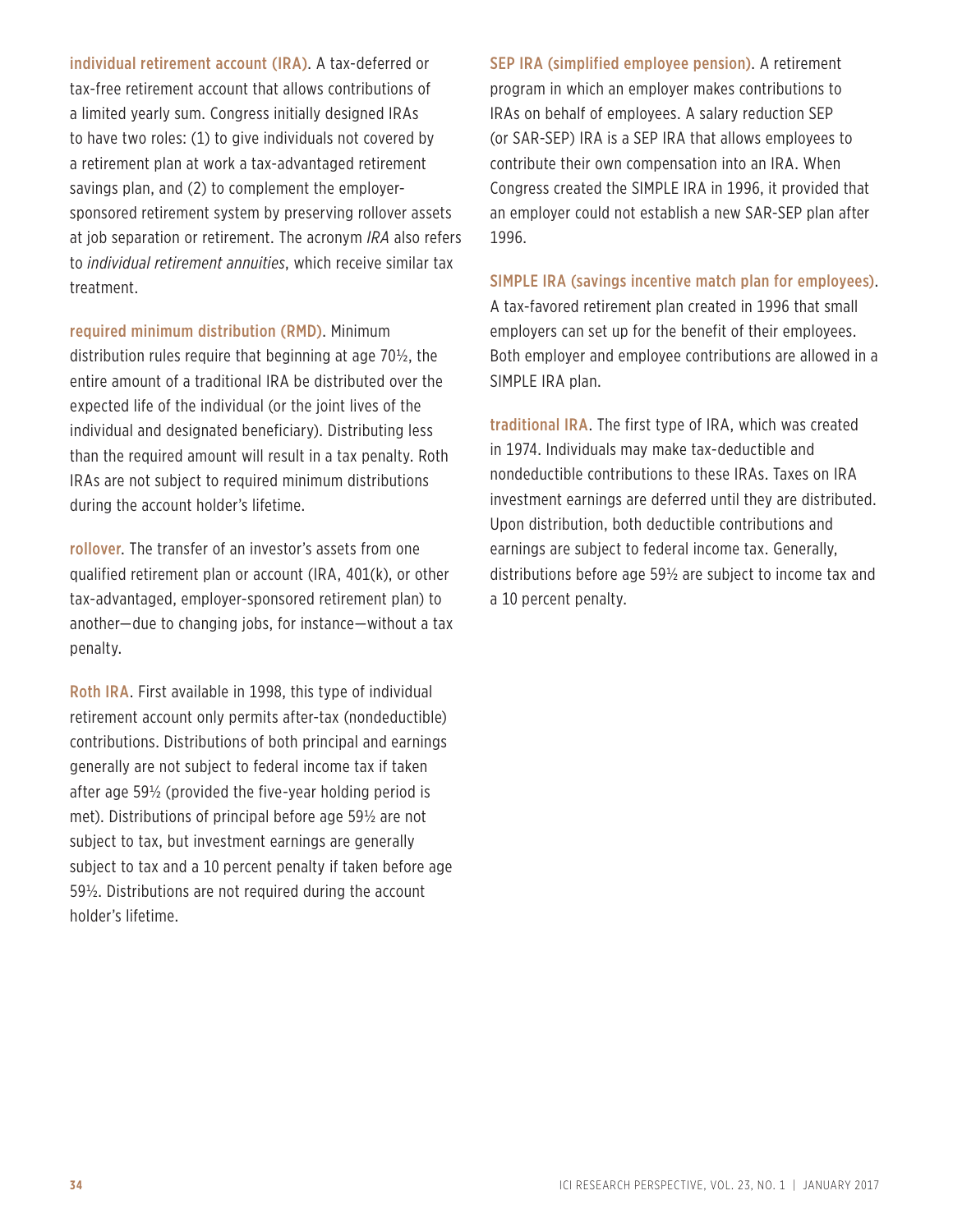## **Notes**

- $1$  See Investment Company Institute 2016. Key terms related to IRAs and retirement savings are presented in the glossary of this report (pages 33–34). For additional information and the rules governing IRAs, see Internal Revenue Service 2016a and 2016b.
- $^2$  Households' total financial assets were \$72.0 trillion as of June 2016 and \$24.3 trillion at year-end 1996. See US Federal Reserve Board 2016b.
- 3 Data in this *ICI Research Perspective* on the number and percentage of households owning IRAs are based on ICI's Annual Mutual Fund Shareholder Tracking Survey conducted from May to July 2016. This survey was based on a dual frame random digit dial (RDD) telephone sample and included 5,500 representative US households. The standard error for the total sample is ±1.3 percentage points at the 95 percent confidence level. For further discussion and additional results from this survey, see Holden, Schrass, and Bogdan 2016a and 2016b.

The demographic and financial characteristics of IRA owners are derived from a separate IRA Owners Survey of 3,205 representative US households owning traditional IRAs or Roth IRAs. The 2016 IRA Owners Survey was conducted using the KnowledgePanel®, a probability-based online panel designed to be representative of the US population. The Federal Reserve also has used the KnowledgePanel®; see US Federal Reserve Board 2016a. The standard error for the total sample is  $\pm$ 1.7 percentage points at the 95 percent confidence level. IRA ownership does not include ownership of employersponsored IRAs (SEP IRAs, SAR-SEP IRAs, and SIMPLE IRAs) or Coverdell Education Savings Accounts (formerly called education IRAs).

The incidence of IRA ownership is calculated from the ICI Annual Mutual Fund Shareholder Tracking Survey, which collects information on retirement and other investment account ownership among US households headed by individuals aged 18 or older. Starting in 2013, the order of the account type choices in the question regarding ownership of retirement and other savings accounts was changed. This change was made to avoid confusion between individual accounts in 401(k) and other employer-sponsored DC plan accounts versus IRAs. Beginning in 2013, respondents were asked if they own a 401(k) and other employer-sponsored DC retirement plans, then if they own a traditional IRA or a Roth IRA, then if they own an employer-sponsored IRA, and finally, if they own a 529 plan or Coverdell Education Savings Account (ESA). In prior years, respondents were asked first if they own a traditional IRA or Roth IRA, then if they own a Coverdell ESA, then if they own an employer-sponsored IRA, and finally, if they own a 401(k) or other employer-sponsored plan account (529 plan ownership was a separate question). In 2014, 2015, and 2016, the incidence of IRA ownership is

lower than in previous years, possibly due to the reordering of questions regarding retirement and other savings accounts in the questionnaire (introduced in 2013), as well as a sampling and weighting methodology change introduced in 2014. See Figure A1 in the appendix for the complete time series on IRA incidence. See Holden, Schrass, and Bogdan 2016a for details on the changes to the ICI Annual Mutual Fund Shareholder Tracking Survey.

- 4 See note 3 for a discussion of changes in IRA incidence in ICI's surveys. The ICI Annual Mutual Fund Shareholder Tracking Survey results in higher incidence of IRA ownership than the Federal Reserve Board's Survey of Consumer Finances. For example, ICI tabulations of the 2013 Survey of Consumer Finances indicate that 22.2 percent of US households owned traditional IRAs and 10.5 percent of US households owned Roth IRAs. The ICI Annual Mutual Fund Shareholder Tracking Survey finds that 29.4 percent of US households in 2013, 25.3 percent in 2014, 24.4 percent in 2015, and 25.5 percent in 2016 owned traditional IRAs; in addition, 15.6 percent of US households in 2013, 15.6 percent in 2014, 16.3 percent in 2015, and 17.4 percent in 2016 owned Roth IRAs (see Figure A1 in the appendix). For a description of the Survey of Consumer Finances, see Bricker et al. 2014.
- 5 See Figures 12–16 for additional information on rollover activities and Figure A15 in the appendix for additional information on traditional IRA–owning households with rollovers.
- $6$  The ability to contribute to Roth IRAs is restricted based on household income. Before 2010, there were restrictions on conversions based on household income. In 2010, the income limits for Roth conversions were lifted. For additional detail, see Internal Revenue Service 2016a. It is possible that Roth IRA ownership is not more widespread because income limits restrict the ability of many US households to invest in Roth IRAs.
- <sup>7</sup> See Brady and Bogdan 2014 and Brady, Burham, and Holden 2012 for discussion of the life-cycle model and household survey results regardåing savings goals.
- <sup>8</sup> See Sabelhaus and Schrass 2009.
- 9 For example, the first-year replacement rate (mean scheduled Social Security first-year benefits as a percentage of average inflation-indexed career earnings for retired workers in the 1960–1969 birth cohort [individuals aged 47 to 56 in 2016]) decreased as income increased. The mean replacement rate for the lowest lifetime household earnings quintile was 83 percent; for the middle quintile, the mean Social Security replacement rate was 54 percent; and for the highest quintile, it was 34 percent. See Congressional Budget Office 2016a and 2016b. For additional discussion, see Brady and Bogdan 2014 and Brady, Burham, and Holden 2012.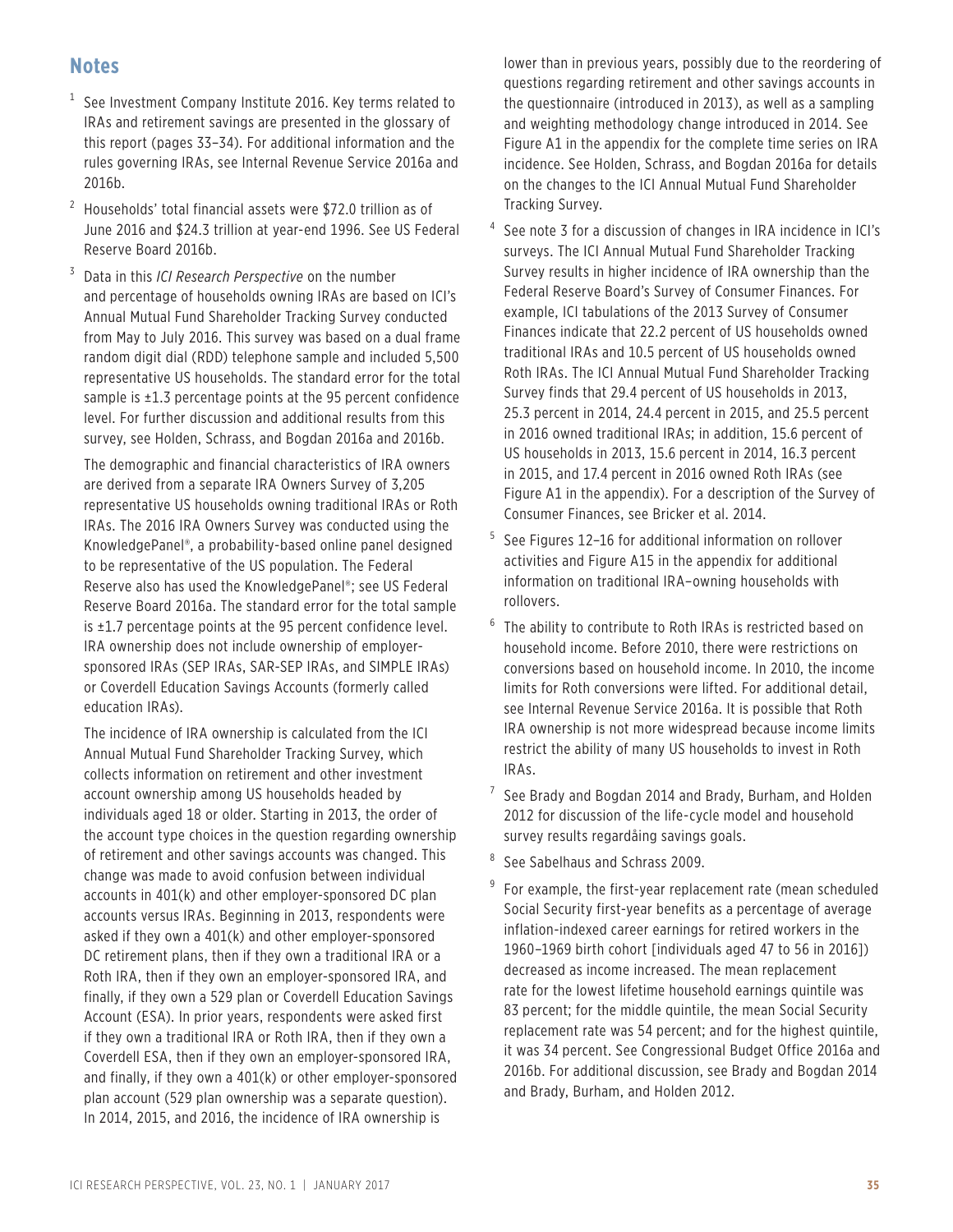- $10$  For discussion of retirement saving by different income groups, see Brady and Bogdan 2014; Holden, Schrass, and Bogdan 2016a; and Sabelhaus, Bogdan, and Schrass 2008.
- $11$  See Holden et al. 2005 for a discussion of the relationship between demographic characteristics and the propensity to save. For additional discussion, see also Brady and Bogdan 2014; Brady, Burham, and Holden 2012; and Sabelhaus, Bogdan, and Schrass 2008.
- $12$  Willingness to take investment risk among IRA-owning households was similar to that among mutual fund–owning households. Among households owning mutual funds, 33 percent were willing to take substantial or above-average investment risk for similar levels of gain in 2016; see Holden, Schrass, and Bogdan 2016a.
- $13$  For earlier years of data ranging from 1989 through 2004, see Figure 8 in Holden and Schrass 2013.
- $14$  This is a pattern of risk tolerance observed in other types of investors. For example, see Sabelhaus, Bogdan, and Schrass 2008 and Schrass and Bogdan 2017, forthcoming.
- <sup>15</sup> Research finds that the asset allocation of traditional IRA investors varies over the life cycle. Older traditional IRA investors tended to have higher shares of their IRAs in fixed-income investments compared with younger traditional IRA investors. With the exception of the youngest traditional IRA investors (who tend to have small accounts), younger traditional IRA investors tended to have higher allocations to equity investments compared with older traditional IRA investors. See Holden and Bass 2011 and 2016.
- $16$  For earlier years of data ranging from 1989 through 2004, see Figure 10 in Holden and Schrass 2013.
- $17$  See Holden et al. 2016a and 2016b.
- $18$  For a brief history of IRAs and a discussion of the various features of different IRA types, see Holden et al. 2005. For a discussion of the evolving role of IRAs in US retirement planning, see Sabelhaus and Schrass 2009.
- <sup>19</sup> Before 2008, Roth IRAs generally were not eligible for direct rollovers from employer-sponsored retirement plan accounts. The Pension Protection Act of 2006 (PPA) allows direct rollovers from employer-sponsored plans to Roth IRAs starting in 2008. For a complete discussion of the specific rules and the change, see Internal Revenue Service 2016a.
- <sup>20</sup> Rollovers are possible from both DC plans and DB plans. For research on DC plan participants' distribution decisions at retirement, see Sabelhaus, Bogdan, and Holden 2008. For distribution activity from DC plans administered by The Vanguard Group, see Utkus and Young 2016.
- <sup>21</sup> See Internal Revenue Service, Statistics of Income Division 2016. For historical data, see Investment Company Institute 2016.
- <sup>22</sup> Tabulations of the Federal Reserve Board's 2013 Survey of Consumer Finances data find that 46 percent of traditional IRA–owning households had rollovers in their IRAs in 2013, compared with 49 percent of traditional IRA–owning households in ICI's 2013 IRA Owners Survey (see Holden and Schrass 2013). For a description of the Survey of Consumer Finances, see Bricker et al. 2014.
- $23$  In the case of a DC plan, this amount is the account balance. For DB plans, this amount is the lump-sum distribution based on accrued benefits. See Figure A15 in the appendix for additional information on traditional IRA owners with rollovers.
- <sup>24</sup> The Internal Revenue Code sets out a comprehensive disclosure regime covering both plan sponsors and IRA providers with regard to information provided for distribution and rollover decisions. Plan sponsors must inform departing employees of information relevant to their distribution decision. IRA providers must disclose the relevant information to IRA owners at the outset and on an ongoing basis. In addition, financial planners, advisers, or brokers may have fiduciary obligations or be subject to other rules of practice with regard to advice to clients on distribution and rollover decisions. For additional discussion, see Holden 2009 and Holden and Chism 2014.
- <sup>25</sup> For more information on rollovers among traditional IRA investors, see Holden, Sabelhaus, and Bass 2010b and Holden and Bass 2016.
- <sup>26</sup> These results are from the 2014 and 2015 ICI IRA Owners Surveys.
- <sup>27</sup> Although it is difficult to compare household-level data and individual-level data, the IRA Owners Survey finds higher rates of contribution activity than The IRA Investor Database finds among individual IRA investors. Analysis of 9.3 million traditional IRA investors aged 25 to 69 in 2014 finds that 8.9 percent of them contributed to their traditional IRAs in tax year 2014 (see Holden and Bass 2016). Contribution activity in Roth IRAs was also higher in the IRA Owners Survey. The IRA Investor Database finds that among 5.4 million Roth IRA investors aged 18 or older in 2014, 31.8 percent contributed to their Roth IRAs in tax year 2014 (see Holden and Schrass 2016).
- <sup>28</sup> ICI's 2013 IRA Owners Survey asked traditional IRA-owning households without contributions the reasons why they did not contribute. See Figure 19 in Holden and Schrass 2013 for those results.
- $29$  For traditional IRA contribution eligibility rules, see Internal Revenue Service 2016a.
- <sup>30</sup> For ownership of DC accounts and access to DB plans among traditional IRA–owning households, see Figure A13 in the appendix.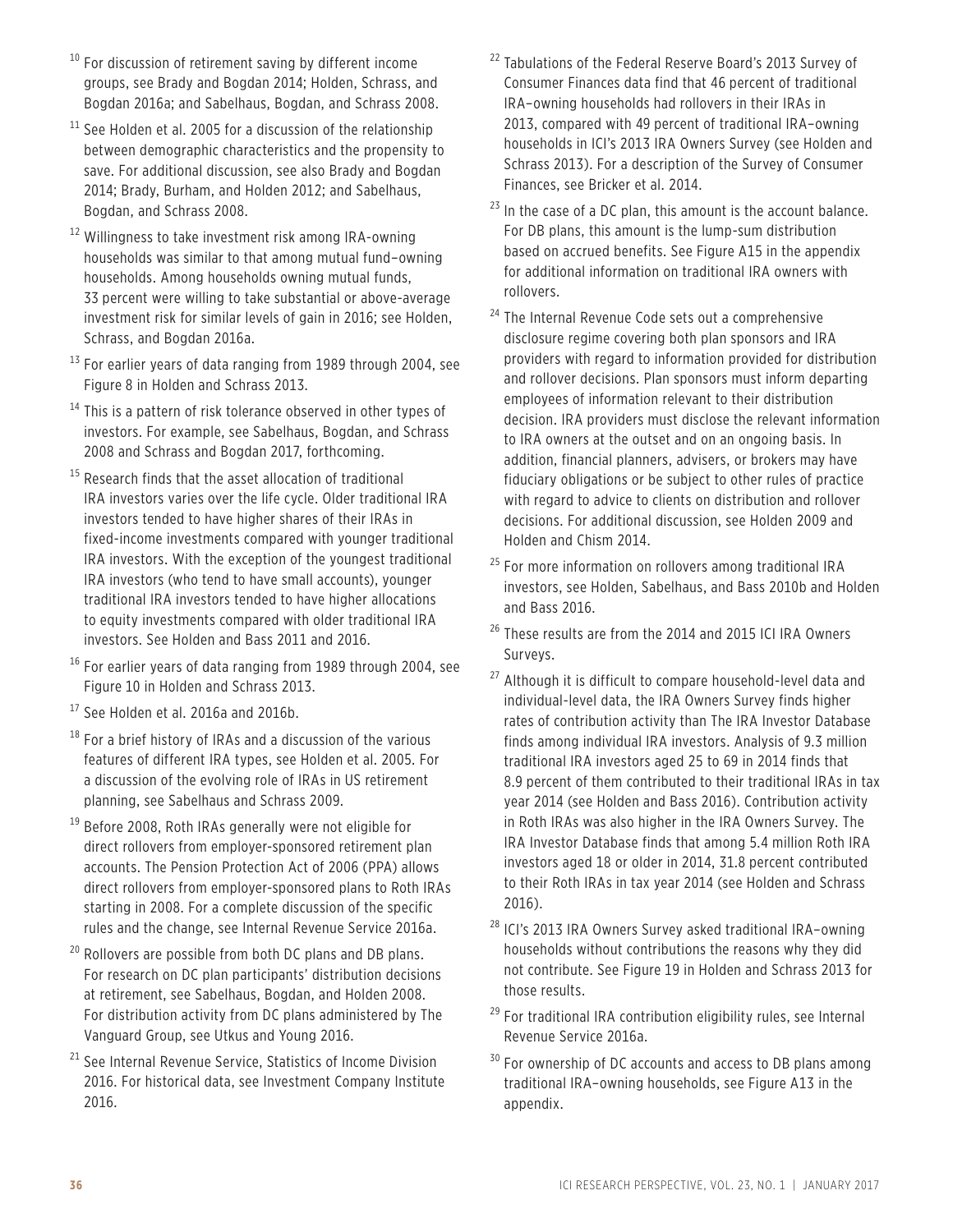- <sup>31</sup> Among traditional IRA-owning households in 2013 that did not make contributions to their traditional IRAs in tax year 2012, 37 percent indicated they were able to save enough in their retirement plans at work. See Holden and Schrass 2013.
- <sup>32</sup> For an analysis of the persistence of traditional IRA contribution activity, see Holden, Sabelhaus, and Bass 2010a and Holden and Bass 2016.
- <sup>33</sup> See Internal Revenue Service 2016a for details on income restrictions and other qualifications for contribution eligibility.
- <sup>34</sup> The Economic Growth and Tax Relief Reconciliation Act of 2001 (EGTRRA) created catch-up contributions, which permit individuals aged 50 or older to make additional contributions to qualified retirement plans and IRAs above the annual deferral limits. Households may make catch-up contributions to Roth IRAs if their incomes are within the limits to contribute to a Roth IRA and if a household member is aged 50 or older. Households may make catch-up contributions to traditional IRAs if a household member is at least 50 years old by the end of the year but younger than 70½ years old by the end of the year. See Internal Revenue Service 2016a.
- <sup>35</sup> US households aged 50 or older include households ineligible to make deductible contributions to traditional IRAs.
- <sup>36</sup> Over the years, Congress has created exceptions to the early withdrawal penalty, including qualified first-time home purchase, certain medical expenses, certain educational expenses, and withdrawals made as substantially equal periodic payments (SEPPs) based on a life expectancy calculation. For additional discussion of IRA withdrawal rules and activity, see Internal Revenue Service 2016b; Mortenson, Schramm, and Whitten 2016; Poterba, Venti, and Wise 2013; and Holden and Reid 2008.
- <sup>37</sup> Data exclude households that closed and no longer owned traditional IRAs.
- <sup>38</sup> See Section 201 of the Worker, Retiree, and Employer Recovery Act of 2008. For additional information on the suspension of RMDs, see Internal Revenue Service 2010.
- $39$  For analysis of withdrawal activity from 2008 through 2014 among a consistent group of 4.9 million traditional IRA investors (those with accounts between year-end 2007 and year-end 2014), see Holden and Bass 2016.
- <sup>40</sup> The withdrawal activity observed in ICI's IRA Owners Survey shows similar results compared with data reported by the IRS based on tabulations of individual taxpayers' information returns. Data reported in Bryant and Gober 2013 indicate that among all IRA-owning taxpayers in 2010, 25 percent took a withdrawal. Incidence of withdrawal activity indicated that 10 percent of IRA-owning taxpayers aged 25 to 59 took withdrawals in 2010; 24 percent of IRA-owning taxpayers aged 60 to 69 took withdrawals; and 84 percent of IRAowning taxpayers aged 70 or older took withdrawals. The withdrawal activity observed in ICI's IRA Owners Survey

shows similar results compared with data reported in The IRA Investor Database. In 2014, 9.2 percent of traditional IRA investors younger than 60 had withdrawals in 2014, 21.5 percent of traditional IRA investors aged 60 to 69 had withdrawals, and 80.2 percent of traditional IRA investors aged 70 or older had withdrawals (see Holden and Bass 2016).

- <sup>41</sup> Withdrawal activity among households with a head of household aged 70 or older is not 100 percent because the traditional IRA owner may be a younger spouse or partner who is not yet required to make withdrawals. The IRA Investor Database finds that among 1.7 million traditional IRA investors aged 70 or older in 2014, 80.2 percent of them took a withdrawal from their traditional IRAs in tax year 2014 (see Holden and Bass 2016). In 2008, the Worker, Retiree, and Employer Recovery Act suspended RMDs from traditional IRAs and other retirement accounts for tax year 2009 (see note 38).
- <sup>42</sup> Analysis of 0.9 million traditional IRA investors aged 70 or older who took withdrawals in 2014 in The IRA Investor Database finds that 56.6 percent took the RMD required for the individual, 1.2 percent took a joint RMD, and 0.2 percent took the inherited RMD amount. See Holden and Bass 2016.
- <sup>43</sup> Among the 42 percent of households that reported reinvesting or saving the amount of the traditional IRA withdrawal into another account (Figure 27), 92 percent reported withdrawing the amount based on the RMD.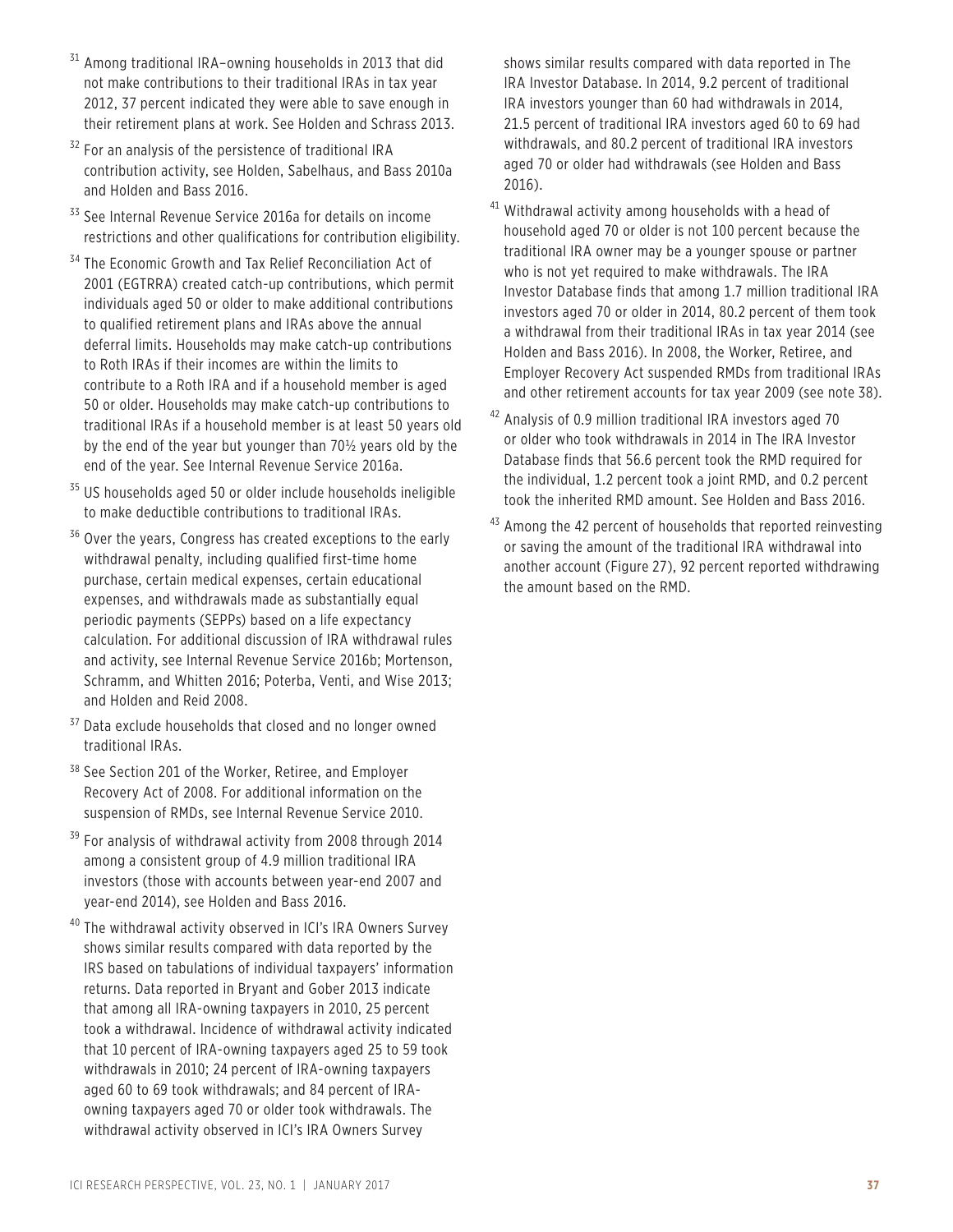### **References**

Brady, Peter, and Michael Bogdan. 2014. "Who Gets Retirement Plans and Why, 2013." *ICI Research Perspective* 20, no. 6 (October). Available at www.ici.org/pdf/ per20-06.pdf.

Brady, Peter, Kimberly Burham, and Sarah Holden. 2012. *The Success of the US Retirement System* (December). Washington, DC: Investment Company Institute. Available at www.ici.org/pdf/ppr\_12\_success\_retirement.pdf.

Bricker, Jesse, Lisa J. Dettling, Alice Henriques, Joanne W. Hsu, Kevin B. Moore, John Sabelhaus, Jeffrey Thompson, and Richard A. Windle. 2014. "Changes in US Family Finances from 2010 to 2013: Evidence from the Survey of Consumer Finances." *Federal Reserve Bulletin* 100, no. 4 (September). Available at www.federalreserve.gov/pubs/ bulletin/2014/pdf/scf14.pdf.

Bryant, Victoria L., and Jon Gober. 2013. "Accumulation and Distribution of Individual Retirement Arrangements, 2010." *Statistics of Income Bulletin* (Fall): 193–210. Washington, DC: Internal Revenue Service Statistics of Income Division. Available at www.irs.gov/pub/irs-soi/13inirafallbul.pdf.

Congressional Budget Office. 2016a. *The 2016 Long-Term Projections for Social Security: Additional Information*. Washington, DC: Congressional Budget Office (December). Available at www.cbo.gov/sites/ default/files/114th-congress-2015-2016/reports/52298 socialsecuritychartbook.pdf.

Congressional Budget Office. 2016b. *CBO's 2016 Long Term Projections for Social Security: Supplemental Data*. Washington, DC: Congressional Budget Office (December). Available at www.cbo.gov/sites/default/files/114thcongress-2015-2016/reports/52298-supplementaldata.xlsx.

Holden, Sarah. 2009. "Statement of Sarah Holden, Senior Director of Retirement Research, Investment Company Institute: Testimony for ERISA Advisory Council Working Group on Approaches for Retirement Security in the United States" (September 17). Available at www.ici.org/policy/ ici testimony/09 erisa tmny.

Holden, Sarah, and Steven Bass. 2011. "The IRA Investor Profile: Traditional IRA Investors' Asset Allocation, 2007 and 2008." *ICI Research Report* (September). Available at www.ici.org/pdf/rpt\_11\_ira\_asset.pdf.

Holden, Sarah, and Steven Bass. 2016. "The IRA Investor Profile: Traditional IRA Investors' Activity, 2007–2014." *ICI Research Report* (August). Available at www.ici.org/pdf/ rpt\_16\_ira\_traditional.pdf.

Holden, Sarah, and Elena Barone Chism. 2014. "Testimony for 2014 ERISA Advisory Council: Issues and Considerations Around Facilitating Lifetime Plan Participation." Statement of the Investment Company Institute: Sarah Holden, Senior Director, Retirement Research, and Elena Barone Chism, Associate Counsel, Pension Regulation (June 17). Available at www.dol.gov/ebsa/pdf/ACHolden061714.pdf.

Holden, Sarah, Kathy Ireland, Vicky Leonard-Chambers, and Michael Bogdan. 2005. "The Individual Retirement Account at Age 30: A Retrospective." *Investment Company Institute Perspective* 11, no. 1 (February). Available at www.ici.org/ pdf/per11-01.pdf.

Holden, Sarah, and Brian Reid. 2008. "The Role of Individual Retirement Accounts in US Retirement Planning." In *Recalibrating Retirement Spending and Saving*, edited by John Ameriks and Olivia S. Mitchell: 81–111. Oxford: Oxford University Press for the Wharton School, University of Pennsylvania, Pension Research Council.

Holden, Sarah, John Sabelhaus, and Steven Bass. 2010a. "The IRA Investor Profile: Traditional IRA Investors' Contribution Activity, 2007 and 2008." *ICI Research Report* (July). Available at www.ici.org/pdf/rpt\_10\_ira\_ contributions.pdf.

Holden, Sarah, John Sabelhaus, and Steven Bass. 2010b. "The IRA Investor Profile: Traditional IRA Investors' Rollover Activity, 2007 and 2008." *ICI Research Report* (December). Available at www.ici.org/pdf/rpt\_10\_ira\_rollovers.pdf.

Holden, Sarah, and Daniel Schrass. 2013. "The Role of IRAs in US Households' Saving for Retirement, 2013." *ICI Research Perspective* 19, no 11 (November). Available at www.ici.org/pdf/per19-11.pdf.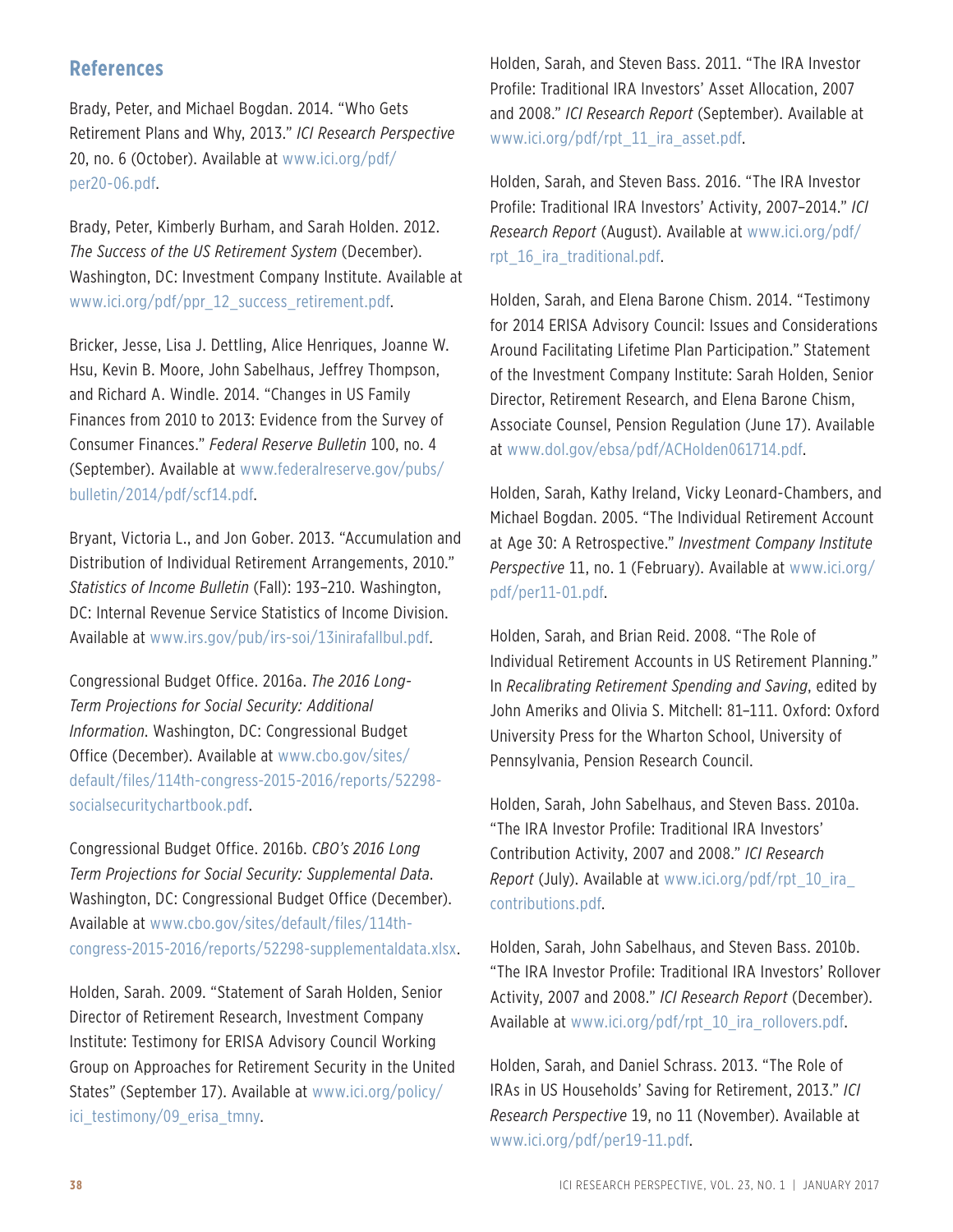Holden, Sarah, and Daniel Schrass. 2016. "The IRA Investor Profile: Roth IRA Investors' Activity, 2007–2014." *ICI Research Report* (August). Available at www.ici.org/pdf/ rpt\_16\_ira\_roth.pdf.

Holden, Sarah, Daniel Schrass, and Michael Bogdan. 2016a. "Ownership of Mutual Funds, Shareholder Sentiment, and Use of the Internet, 2016." *ICI Research Perspective* 22, no. 6 (October). Available at www.ici.org/pdf/per22-06.pdf.

Holden, Sarah, Daniel Schrass, and Michael Bogdan. 2016b. "Characteristics of Mutual Fund Investors, 2016." *ICI Research Perspective* 22, no. 7 (October). Available at www.ici.org/pdf/per22-07.pdf.

Holden, Sarah, Jack VanDerhei, Luis Alonso, and Steven Bass. 2016a. "401(k) Plan Asset Allocation, Account Balances, and Loan Activity in 2014." *ICI Research Perspective* 22, no. 3, and *EBRI Issue Brief*, no. 423 (April). Available at www.ici.org/pdf/per22-03.pdf.

Holden, Sarah, Jack VanDerhei, Luis Alonso, and Steven Bass. 2016b. "What Does Consistent Participation in 401(k) Plans Generate? Changes in 401(k) Account Balances, 2010–2014." *ICI Research Perspective* 22, no. 5, and *EBRI Issue Brief*, no. 426 (September). Available at www.ici.org/ pdf/per22-05.pdf.

Internal Revenue Service. 2010. *Publication 590, Individual Retirement Arrangements (IRAs): For Use in Preparing 2009 Returns*. Available at www.irs.gov/pub/irs-prior/p590-- 2010.pdf.

Internal Revenue Service. 2016a. *Publication 590-A, Contributions to Individual Retirement Arrangements (IRAs) for Use in Preparing 2016 Returns*. Available at www.irs.gov/pub/irs-pdf/p590a.pdf.

Internal Revenue Service. 2016b. *Publication 590-B, Distributions from Individual Retirement Arrangements (IRAs) for Use in Preparing 2016 Returns*. Available at www.irs.gov/pub/irs-pdf/p590b.pdf.

Internal Revenue Service, Statistics of Income Division. 2015. "SOI Tax Stats—Special Studies on Individual Tax Return Data: Accumulation and Distribution of Individual Retirement Arrangements, 2000–2012." Available at www.irs.gov/uac/SOI-Tax-Stats-Special-StudiesonIndividual-Tax-Return-Data#ira.

Internal Revenue Service, Statistics of Income Division. 2016. "IRA Data for 2014." Available at www.irs.gov/pub/ irs-soi/14in01ira.xls.

Investment Company Institute. 2016. "The US Retirement Market, Third Quarter 2016" (December). Available at www.ici.org/info/ret\_16\_q3\_data.xls.

Mortenson, Jacob A., Heidi R. Schramm, and Andrew Whitten. 2016. "The Effects of Required Minimum Distribution Rules on Withdrawals from Traditional Individual Retirement Accounts," SSRN Working Paper (October 25). Available at https://papers.ssrn.com/sol3/ papers.cfm?abstract\_id=2764435.

Poterba, James, Steven Venti, and David A. Wise. 2013. "The Drawdown of Personal Retirement Assets: Husbanding or Squandering?" Working Paper (January). Available at http://economics.mit.edu/files/6318.

Sabelhaus, John, Michael Bogdan, and Sarah Holden. 2008. *Defined Contribution Plan Distribution Choices at Retirement: A Survey of Employees Retiring Between 2002 and 2007*. Washington, DC: Investment Company Institute. Available at www.ici.org/pdf/rpt\_08\_dcdd.pdf.

Sabelhaus, John, Michael Bogdan, and Daniel Schrass. 2008. *Equity and Bond Ownership in America*, 2008. Washington, DC: Investment Company Institute and New York: Securities Industry and Financial Markets Association. Available at www.ici.org/pdf/rpt\_08\_equity\_owners.pdf.

Sabelhaus, John, and Daniel Schrass. 2009. "The Evolving Role of IRAs in US Retirement Planning." *Investment Company Institute Perspective* 15, no. 3 (November). Available at www.ici.org/pdf/per15-03.pdf.